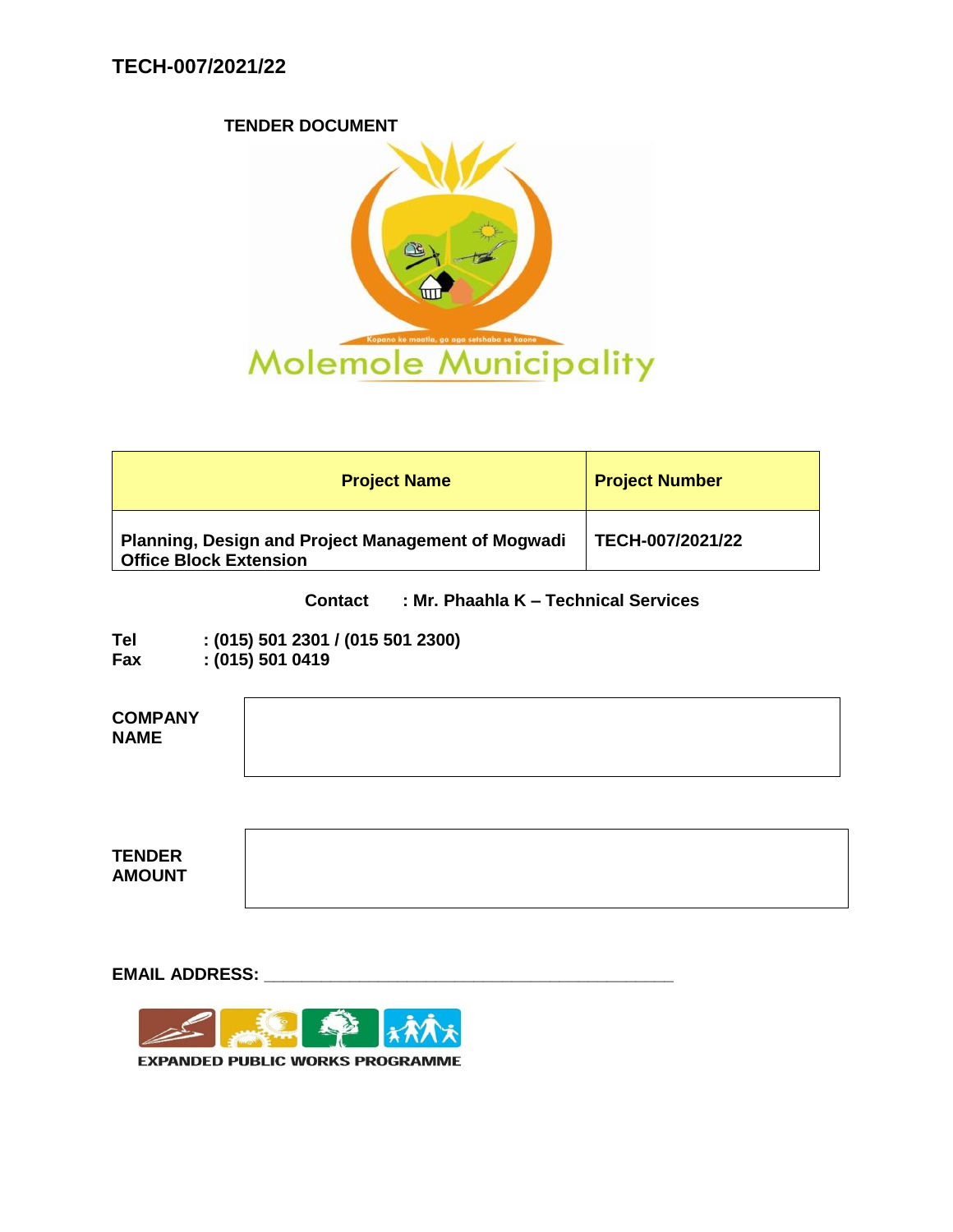## **A. VERY IMPORTANT NOTICE ON DISQUALIFICATIONS:**

#### *BY SUBMITTING THE BID THE BIDDER UNDERTAKES TO ABIDE BY THE TERMS AND CONDITIONS OF THIS TENDER INCLUDING BUT NOT LIMITED TO THE RULES OUTLINED BELOW*

- A bid not complying with the requirements stated hereunder will be regarded as not being an "Acceptable bid", and as such will be rejected.
- "Acceptable bid" means any bid which, in all respects, complies with the conditions of bid and specifications as set out in the bid documents, including conditions as specified in the Preferential Procurement Policy Framework Act (Act 5 of 2000) and related legislation and regulations, in terms of which provision is made for this policy.
- In this document and other documents referred to but not attached, the following words are synonymous with each other.
	- a. CLIENT, EMPLOYER, MOLEMOLE LOCAL MUNICIPALITY, MUNICIPALITY
	- b. BID, TENDER AND VARIATIONS THEREOF
	- c. JOINT VENTURE / CONSORTIUM
	- d. TENDERER, BIDDER, CONTRACTOR

### **B. FULL DESCRIPTION OF THE TENDER**

- Molemole Local municipality [MLM] would like to appoint a competent service provider registered on the national Central Supplier Database, for Planning, Design and Project Management of Mogwadi Office Block Extension
	- $\cdot \cdot$  To achieve this, the service provider will work under the direction and instruction of the Technical Services (PMU Division) and will:
- Planning, Design and Project Management of Mogwadi Office Block Extension
- $\cdot \cdot$  The municipality will enter into an agreement with the appointed service provider to clarify terms and conditions during the duration of the project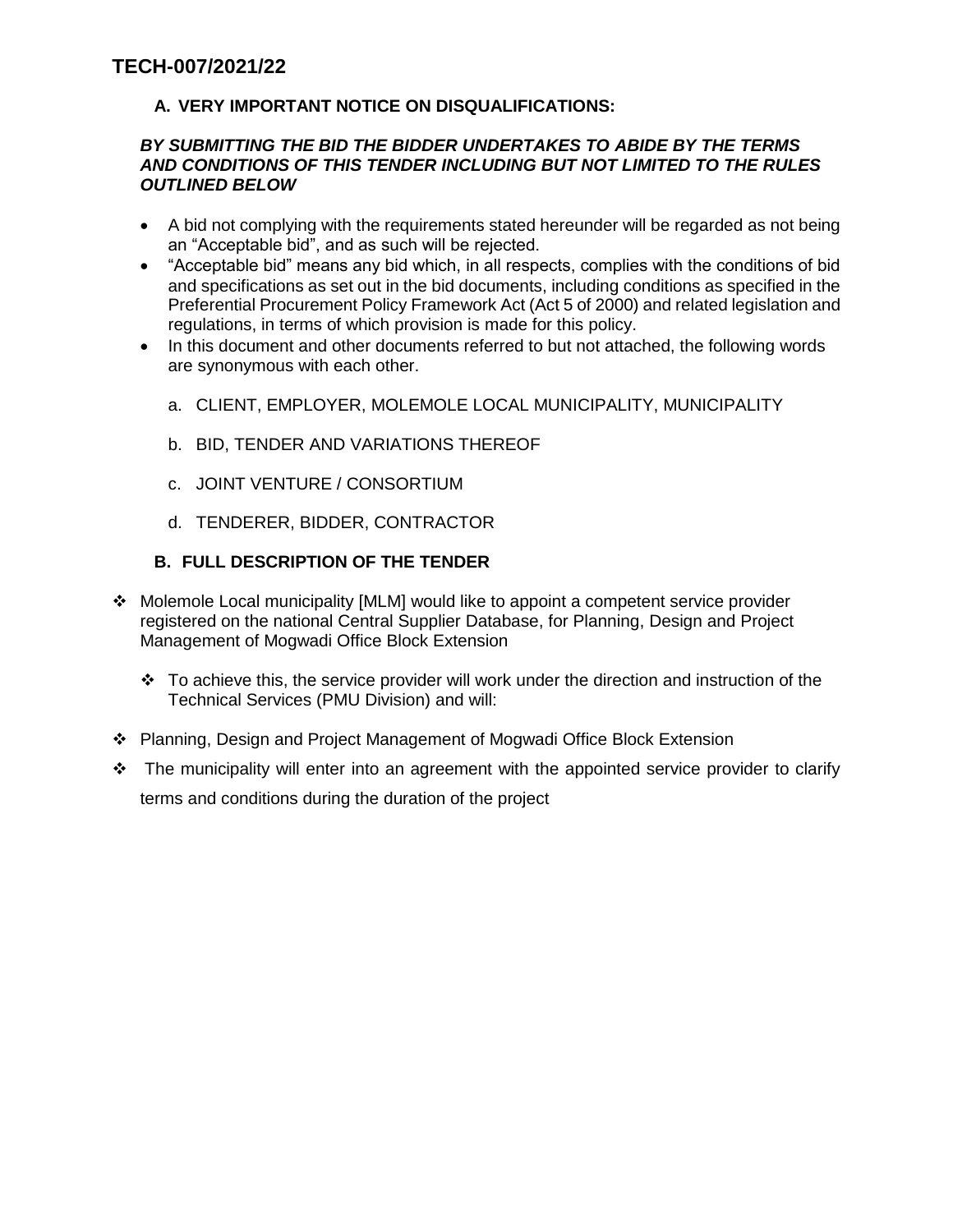# **C. ACCURACY OF REQUEST FOR TENDER**

- $\cdot \cdot$  Whilst all due care has been taken in connection with the preparation of this bid document, Molemole Local Municipality [MLM] makes no representations or warranties that the content in this bid document or any information communicated to or provided to Bidders during the Tendering Process is, or will be, accurate, current or complete. MLM, its officers, employees and advisors will not be liable with respect to any information communicated which is not accurate, current or complete.
- $\cdot \cdot$  If a Bidder finds or reasonably believes it has found any discrepancy, ambiguity, error or inconsistency in the bid document or any other information provided by MLM (other than minor clerical matters), the Bidder must promptly notify MLM in writing of such discrepancy, ambiguity, error or inconsistency in order to afford MLM an opportunity to consider what corrective action is necessary (if any).
- Any actual discrepancy, ambiguity, error or inconsistency in this document or any other information provided by the MLM will, if possible, be corrected and provided to all Bidders without attribution to the Bidder who provided the written notice.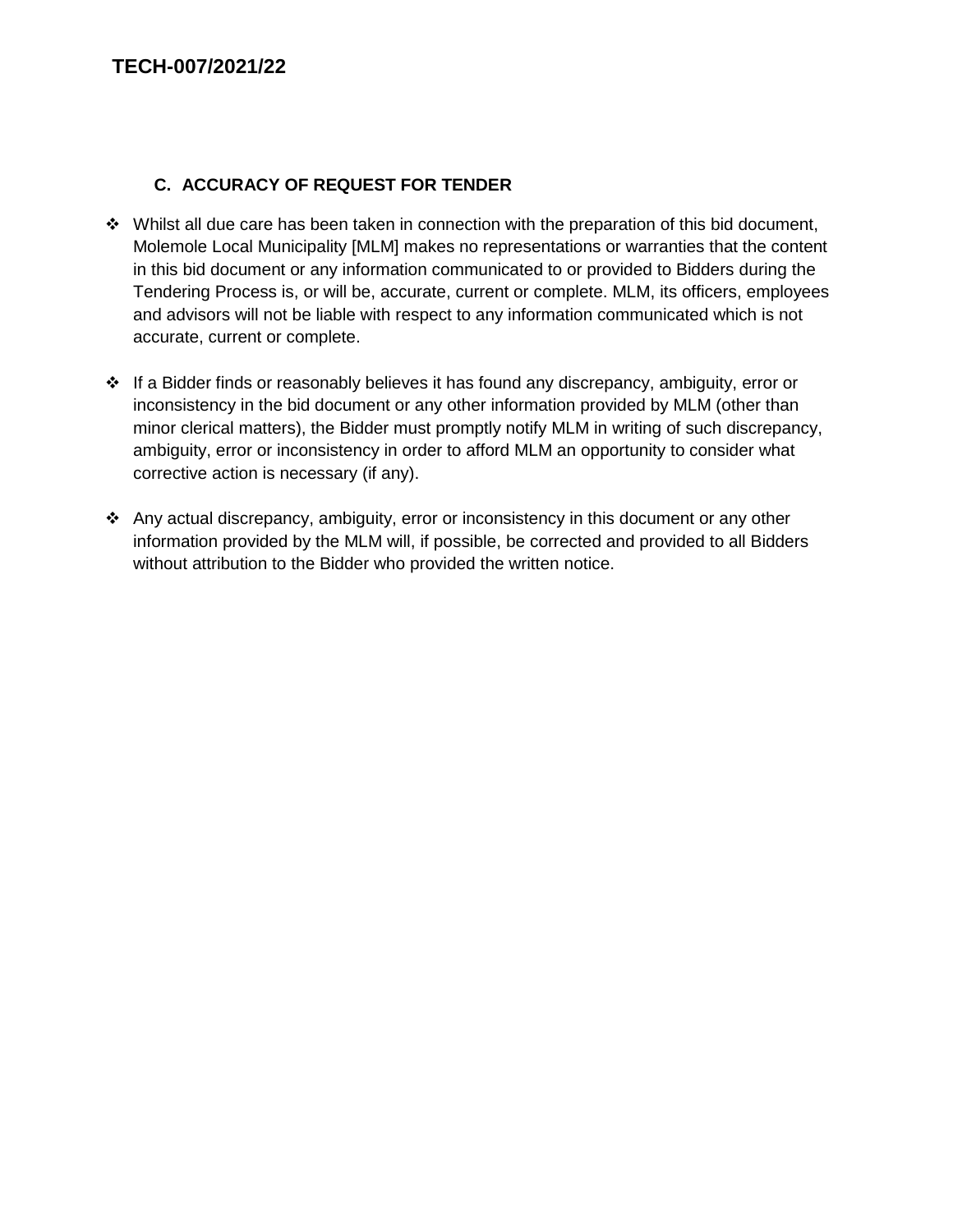# **1. RULES FOR BIDDING**

BY SUBMITTING THE BID THE BIDDER UNDERTAKES TO ABIDE BY THE TERMS AND CONDITIONS OF THIS TENDER INCLUDING BUT NOT LIMITED TO THE FOLLOWING RULES:

- 2.1 The bidding entity shall be the same entity that will execute the bid. Any bid found to be fronting for another entity or entities shall be disqualified immediately.
- 2.2 All Bidders submitting bids as part of a consortium or joint venture must submit separate central supplier database reports per each company.
- 2.3 Bidders may ask for clarification on these bid documents or any part thereof up to close of business **seven (7) calendar days** before the deadline for the submission of the bids. All written questions must be addressed to Manager: PMU Mr. Phaahla KJ email: [phaahlak@molemole.gov.za](mailto:phaahlak@molemole.gov.za) written responses will be uploaded on the municipal website and or e-tender portal **five(5) calendar days** before bid closes. Bidders are encouraged to ensure they check the e-tender and or website on a daily basis.
- 2.4 The municipality reserves the right to return late bid submission unopened.
- 2.5 Bidders may not contact the municipality on any matter pertaining to their bid from the time when the bids are submitted to the time the contract is awarded. Any effort by a bidder to influence bid evaluation, bid comparisons or bid award decisions in any manner, may result in rejection of the bid concerned.
- 2.6 Bidders must attach proof of parties involved in the joint venture.
- 2.7 The Bid document must be properly signed by a party having the authority to do so, according to the example of "Authority or Signatory"
- 2.8 Bidders will be disqualified if Municipal rates and taxes or municipal service charges owed by the bidder or any of its directors to the municipality or municipal entity, are in arrears for more than 3 months.
- 2.9 All Pages within the Bid document **must** be fully initialized and or signed by Company Director.
- 2.10 If at anytime during the project implementation phase the **rates** or **prices** are found to be abnormal, irregular and or not market related among other things, the appointed bidder may after written approval from the Municipality revise them to a practical or market related rate. The amount on the **form of offer** will be considered as the final cost of works.
- 2.11 In terms of Section 62 of the Local Government: Municipal Systems Act, 32 of 2000 a person whose rights are affected by a decision taken by the Molemole Municipality in the implementation of its supply chain management system, may appeal against that decision by giving written notice of the appeal and reasons to the Municipal Manager within 21 days of the date of the notification of the decision.
- 2.12. An appeal must contain the following:
- 2.12.1. Reasons and/or grounds for the appeal
- 2.12.2. The way in which the appellants rights have been affected
- 2.12.3. Remedy sought by appellant
	- 2.13. Appeals must be submitted in writing to the Manager: Legal Services (Attention Mr. N.J Moleele) Mogwadi Head Office, 303 Church Street, Private Bag X44 Mogwadi, 0715. Email: moleelej@molemole.gov.za
	- 2.14. Bidders will be disqualified if:
- 2.14.1. Any bidders who during the last five years has failed to perform satisfactorily on a previous contract with the municipality, municipal entity or any other organ of state after a reasonable written notice was given to that bidder that performance was unsatisfactory or appears on the register / database of defaulters.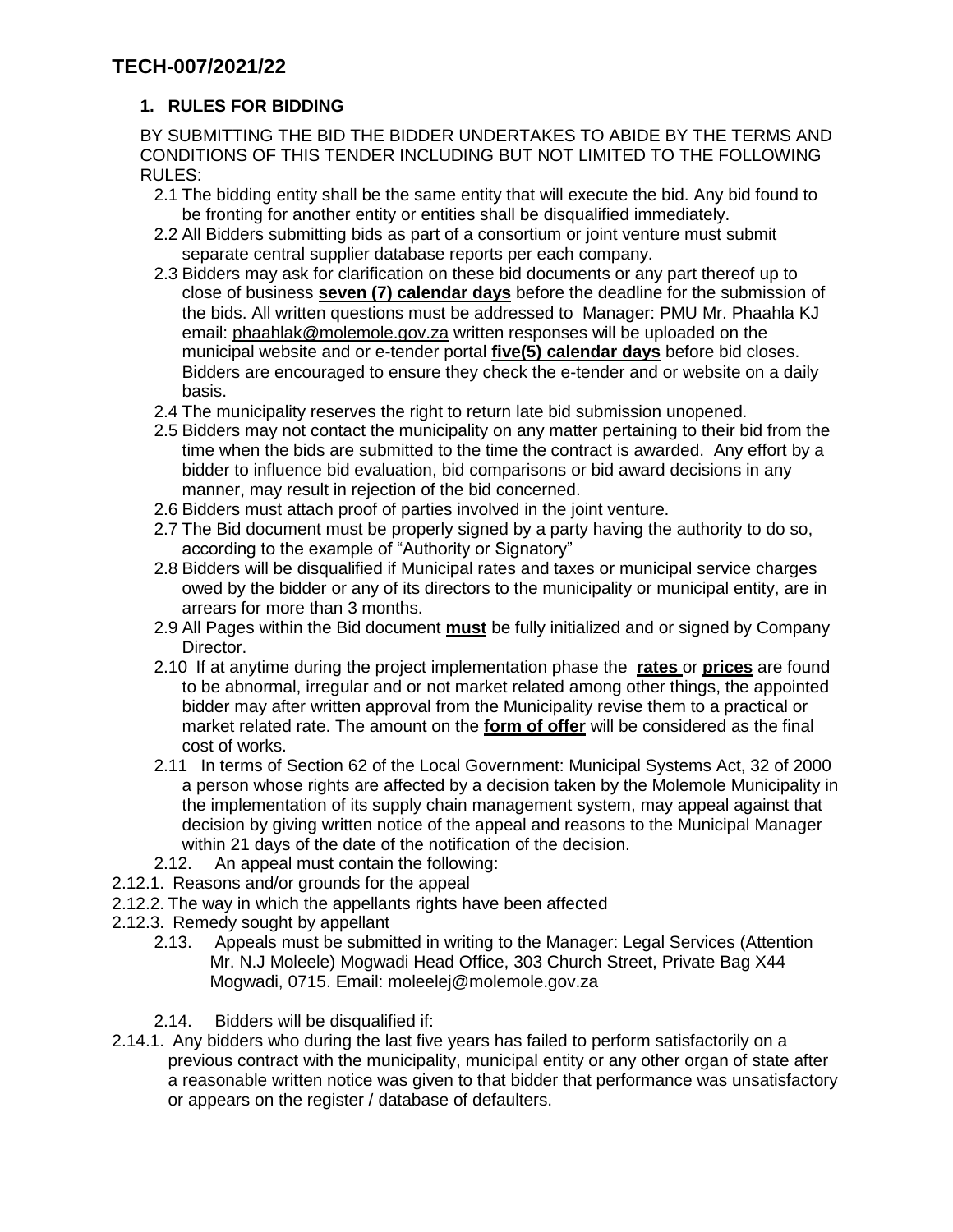- 2.14.2. they are bankrupt or being wound up, are having their affairs administered by the courts,
- 2.14.3. Have entered into an arrangement with creditors, have suspended business activities, are the subject of proceedings concerning those matters, or are in any analogous situation arising from a similar procedure provided for in national legislation or regulations;
- 2.14.4. Are guilty of misrepresentation in supplying the information required in the document as a condition of participation in the procurement procedure or fail to supply this information;
	- 2.15. The accounting officer must ensure that irrespective of the procurement process followed, no award may be given to a person –
- 2.15.1. Who is in the service of the state, or;
- 2.15.2. If that person is not a natural person, of which any director, manager, principal shareholder or stakeholder, is a person in the service of the state; or;
- 2.15.3. Who is an advisor or consultant contracted with the municipality in respect of contract that would cause a conflict of interest?
	- 2.16. Bid offers will be rejected if the bidder or any of his/ her directors is listed on the Register of Bid Defaulters in terms of the Prevention and Combating of Corrupt Activities Act of 2004 as a person prohibited from doing business with the public sector and all bids would be subjected to vetting.
	- 2.17. Failure by the bidder to disclose with the bid submission any form of conflict of interest including disclosure on a person(s) who is in the service of the state or any immediate blood relative in the service of the state will lead to disqualification.
	- 2.18. Bids received by telegram, fax or e-mail will not be considered. Late bids shall neither be accepted nor considered.
	- 2.19. Bidders are advised to fully index and attach a table of contents for their attachments.
	- 2.20. The municipality is not liable for any documents delivered via courier companies and by post. No official is going to sign the receipt of the tender document.
	- 2.21. Tender documents must be submitted in a sealed envelope clearly marked with the project name and number.
	- 2.22. Fully completed and signed tender documents must be deposited into the tender box located at Mogwadi old building, next to Cashier's office.
	- 2.23. The Municipality is strictly not obliged to appoint the lowest or cheapest bidder.
	- 2.24. Due to the Covid19 Pandemic, Bidding processes shall be subject to the regulations as stated by the President of the Republic of South Africa.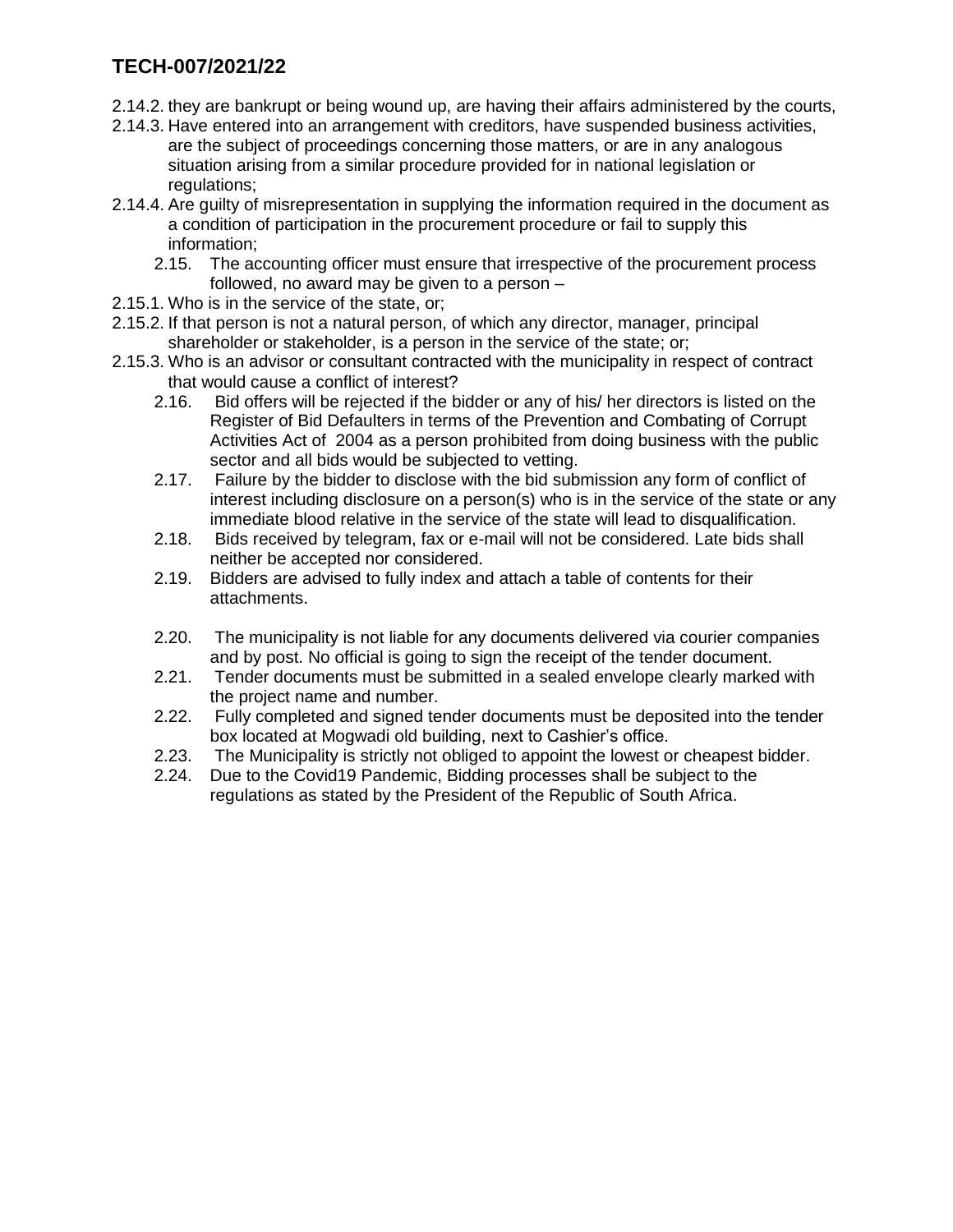

PLANNING, DESIGN AND PROJECT MANAGEMENT OF MOGWADI OFFICE BLOCK EXTENSION

#### **CONTENTS**

### **PART T1: BIDDING PROCEDURES**

| T1.1                | Notice and Invitation to Bid  (WHITE) |  |
|---------------------|---------------------------------------|--|
| T1.2                |                                       |  |
| <b>PART T2:</b>     |                                       |  |
| T2.1                | Returnable Schedules required for     |  |
| T2.2                | Other Documents required for          |  |
| T <sub>2.3</sub>    | Returnable Schedules that will be     |  |
| <b>PART T3:</b>     | TENDER SPECIFICATION (WHITE)          |  |
| <b>THE CONTRACT</b> |                                       |  |

# **PART C1: AGREEMENT AND CONTRACT DATA** C1.1 Form of Offer and Acceptance .......................... (WHITE) **PART C2: PRICING DATA** C2.1 Pricing Instructions.........................................(YELLOW) **Part C3: Scope of Work** C3.1 C3.2 Scope of work ……………………………...(BLUE) Standard Specifications …………………. (BLUE)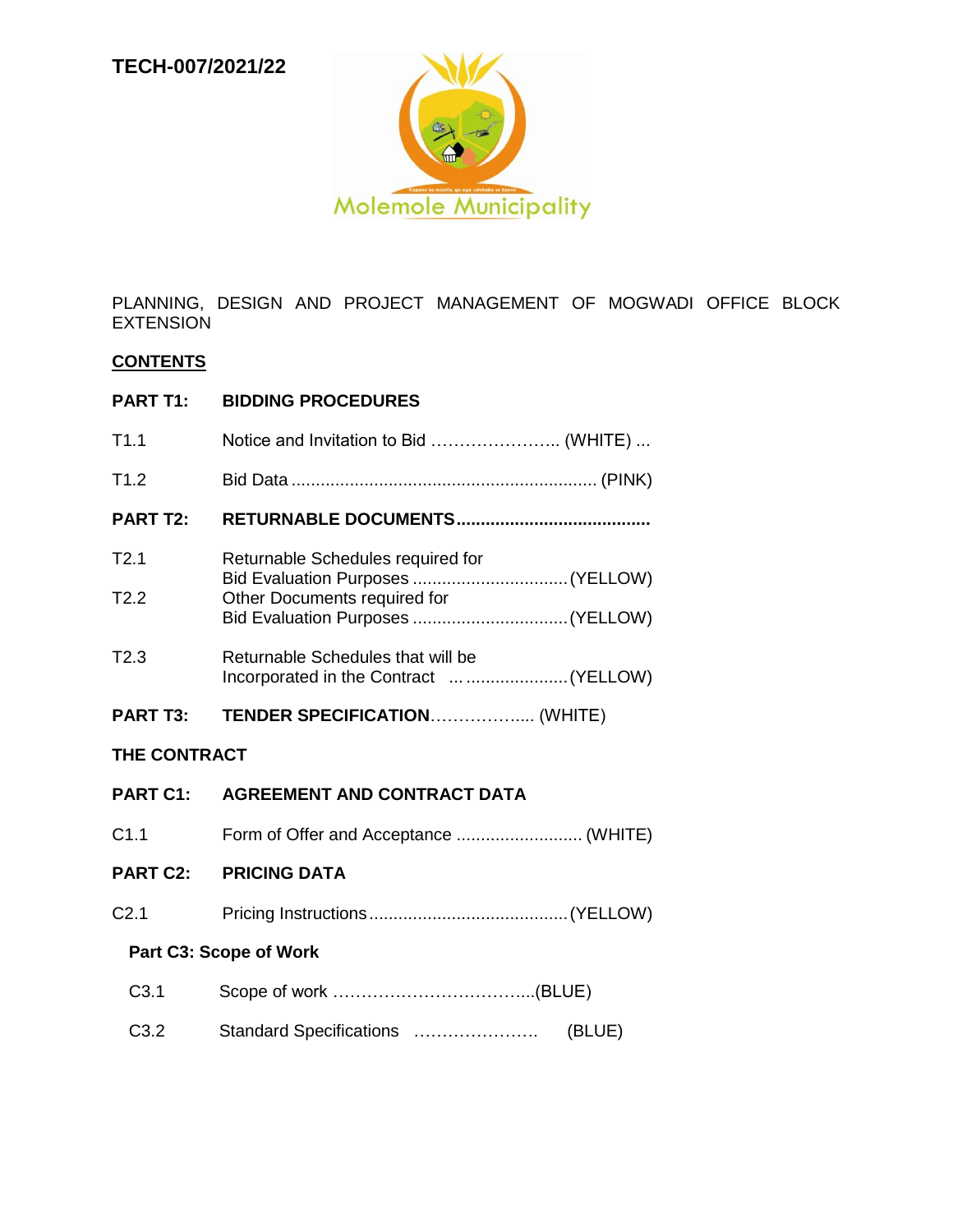

### **Invitation to Tender**

Molemole Local municipality would like to appoint a competent service provider registered on the national Central Supplier Database, for Planning, Design and Project Management of Mogwadi Office Block Extension

The municipality will enter into an agreement with the appointed service provider for Planning, Design and Project Management of Mogwadi Office Block Extension

Only tenderers who can demonstrate that they will have in their employ staff which satisfy EPWP requirements during the contract validity are eligible to submit tenders

Tender documents containing the Conditions of Tender, Evaluation criteria as well as the applicable procurement terms and conditions can be downloaded from *www.molemole.gov.za* as from 1st October 2021

| Project<br><b>Number</b> | <b>Bid Description</b>  | <b>Compuls</b><br>ory           | <b>Preference</b><br><b>Point</b> | <b>Closing</b><br>Date and | <b>Contact</b><br><b>Person</b> |
|--------------------------|-------------------------|---------------------------------|-----------------------------------|----------------------------|---------------------------------|
|                          |                         | <b>Briefing</b>                 | <b>System</b>                     | Time                       |                                 |
|                          |                         | <b>Session</b>                  |                                   |                            |                                 |
| <b>TECH-007/</b>         |                         | Date:18 Ma <sub>1</sub> 80/20   |                                   | 26 May                     | Mr. K                           |
| 2021/22                  | Planning, Design and    | 2022                            | preference                        | 2022 at                    | Phaahla @                       |
|                          | Project Management      | Time:12h00                      | points                            | 11h00 am.                  | phaahlak@                       |
|                          | Office<br>Mogwadi<br>οf | Venue:                          | system 100                        |                            | molemole.g                      |
|                          | <b>Block Extension</b>  | Mogwadi                         | points                            |                            | ov.za                           |
|                          |                         |                                 | Community Functionalit            |                            |                                 |
|                          |                         | S 23° 21' 46 y 80%              |                                   |                            |                                 |
|                          |                         | $E$ 29 $\degree$ 19' 38 minimum |                                   |                            | 015 501                         |
|                          |                         |                                 | qualifying                        |                            | 2300/38                         |
|                          |                         |                                 | score                             |                            |                                 |
|                          |                         |                                 | required for                      |                            |                                 |
|                          |                         |                                 | evaluation                        |                            |                                 |
|                          |                         |                                 | on 80/20                          |                            |                                 |

### *NB. BRIEFING SESSION TO BE CONDUCTED UNDER COVID19 REGULATIONS.*

Complete tender documents, fully priced and signed with all the necessary documents attached, must be sealed in an envelope marked TENDER" Description of Project / Project Number" as mentioned above. Closing date of this tender is 26 May 2022 @ 11h00am and should be deposited in the tender box at the Mogwadi Municipal offices. Documents returned after the date and time will be returned unopened.

When downloaded from the municipal website, tender documents are uncontrolled and the responsibility lies with the bidder to ensure the printout is in line with the Authorized Version on the system.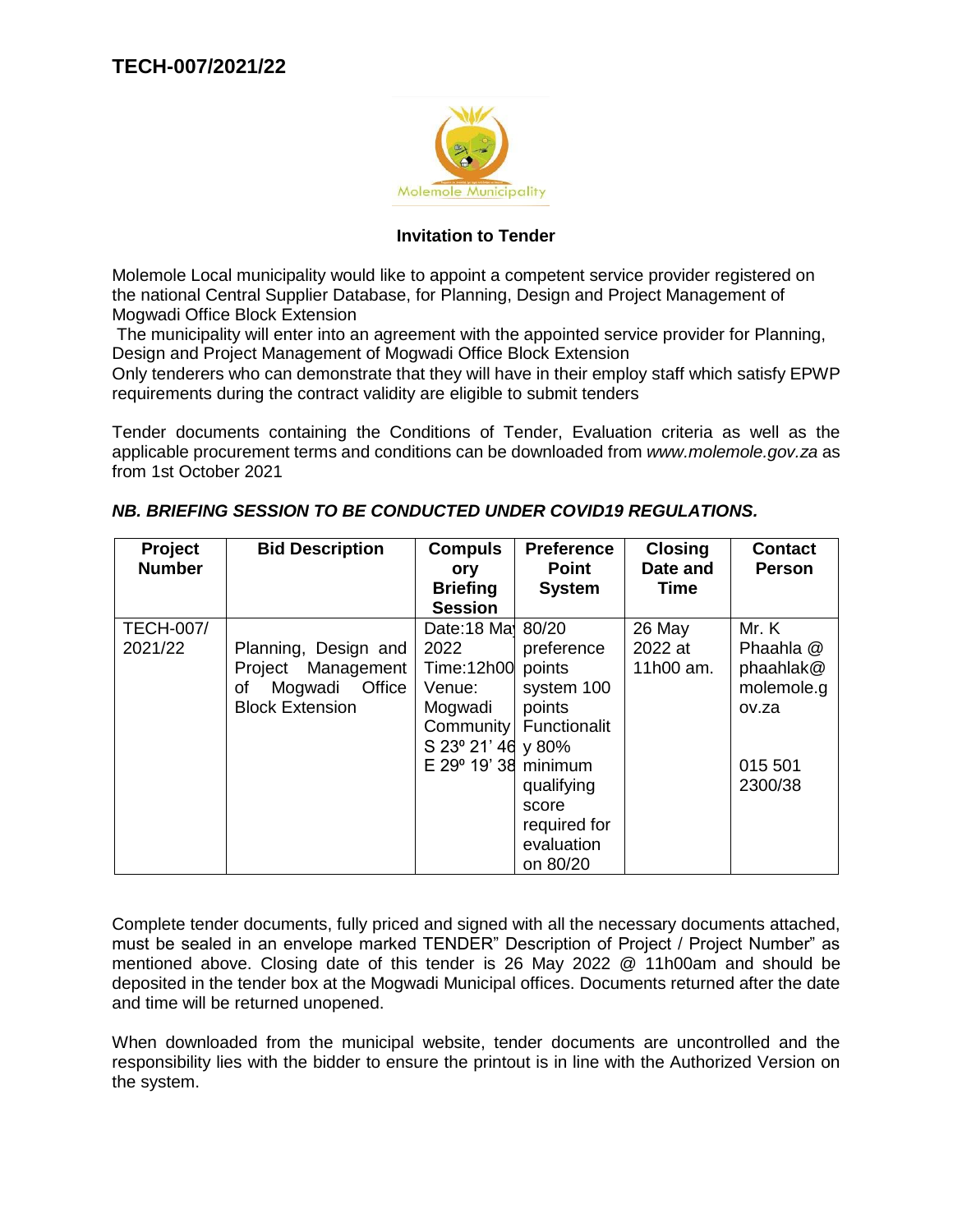The Municipality shall adjudicate and award tenders in accordance with the Preferential Procurement Policy Framework of 2000, on a 80/20 point system. Tenders will remain valid for 90 (ninety) days. The Municipality reserves the right to appoint or not appoint any bidder.

Enquiries related to this tender and Technical Queries should be addressed to Mr. K Phaahla at (015) 501 2300 or 015 501 2301 during working hours.

Municipal Address **Mr. ML MOSENA Municipal Manager Molemole Municipality Mogwadi 0715**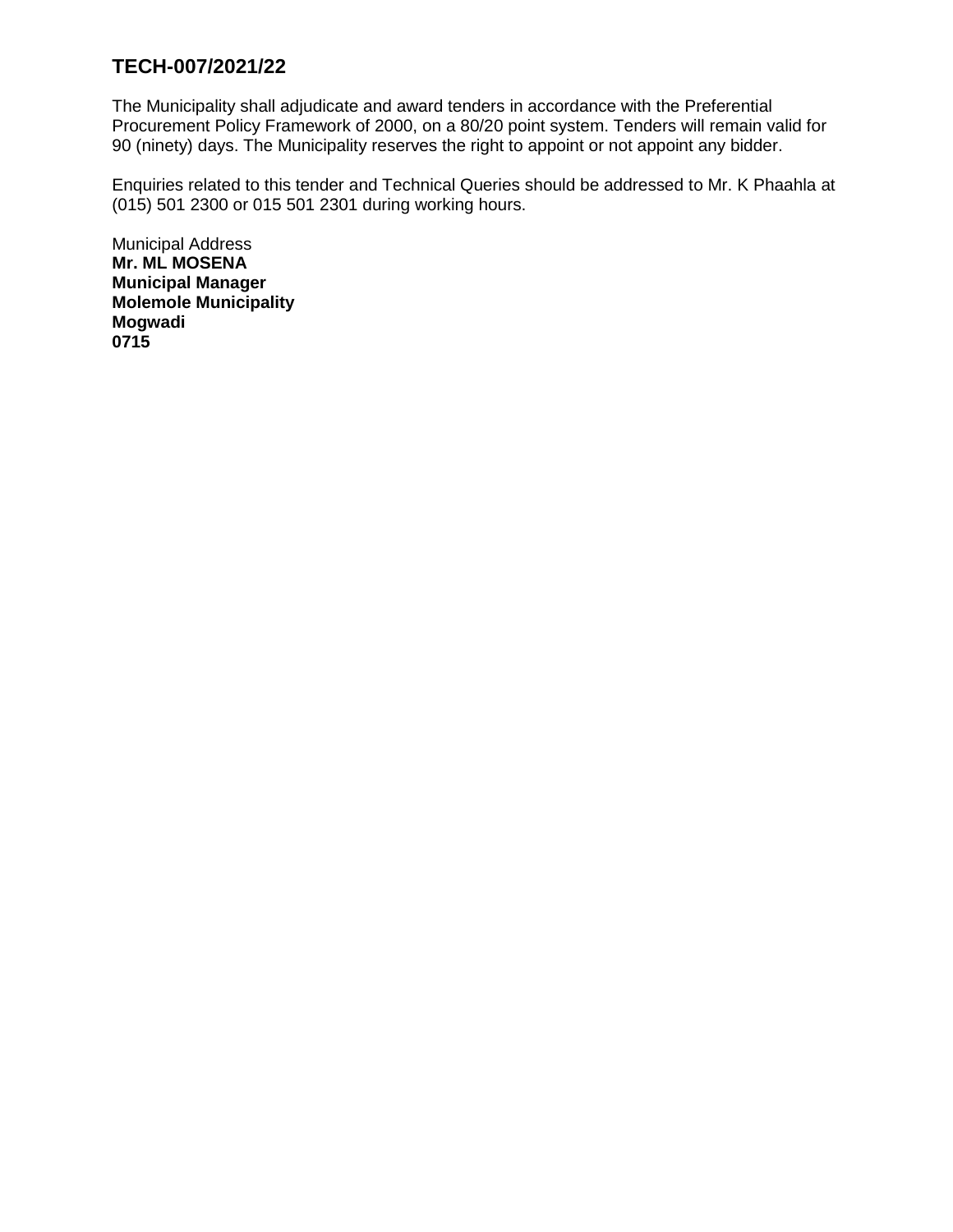# **MLM/TECH/20/2019/20**

# **T1.2 BID DATA**

The **Standard Conditions of Bid** makes several references to the bid data for details that apply specifically to this bid. The bid data shall have precedence in the interpretation of any ambiguity or inconsistency between it and the standard conditions of bid.

| <b>Clause number</b>                                                   | <b>Data</b>                                                                                                                                                                                                                                                                                                                                                                                                                                                                     |  |
|------------------------------------------------------------------------|---------------------------------------------------------------------------------------------------------------------------------------------------------------------------------------------------------------------------------------------------------------------------------------------------------------------------------------------------------------------------------------------------------------------------------------------------------------------------------|--|
| F.1.1<br><b>ACTIONS</b>                                                | The Employer is:<br>The Municipal Manager<br><b>MOLEMOLE Local Municipality</b><br>303 Church Street<br>MOGWADI 0715                                                                                                                                                                                                                                                                                                                                                            |  |
| F.1.4<br><b>COMMUNICATION</b><br><b>AND EMPLOYER'S</b><br><b>AGENT</b> | The Employer's Agent is:<br>Name: Mr K Phaahla<br>Address: 303 Church Street Mogwadi 0715<br>Tel: 015 501 2300                                                                                                                                                                                                                                                                                                                                                                  |  |
| F2.1                                                                   | <b>Eligibility requirements</b><br>Only those tenderers who can demonstrate that they will have in<br>their employ management and supervisory staff satisfying the<br>requirement of the scope of work for labour-intensive<br>competencies for supervisory and management staff during the<br>validity of the contract are eligible to submit tenders                                                                                                                          |  |
| F.1.10<br><b>CERTIFICATES</b><br><b>AND</b>                            | The bidder is required to attach the following Valid documents to<br>the tender<br>Document:                                                                                                                                                                                                                                                                                                                                                                                    |  |
| <b>ATTACHMENTS</b>                                                     | a) The recent up-to-date central supplier data (CSD) registration<br>report detailing all compliance requirements; [Last verified<br>between the advert date and the closing date]                                                                                                                                                                                                                                                                                              |  |
|                                                                        | b) Tax compliance status pin                                                                                                                                                                                                                                                                                                                                                                                                                                                    |  |
|                                                                        | c) Copy of the statement of municipal rates and taxes for the<br>company or of its directors (not in arrears for more than three (3)<br>months), if renting a lease agreement and owner's proof of<br>municipal rates must be submitted (not in arrears for more than<br>three (3) months). If the bidder is operating where municipal rates<br>are not applicable, a proof of residence from the traditional<br>authority must be submitted (not older than three (3) months). |  |
|                                                                        | d) Professional registration with ECSA of company's director.                                                                                                                                                                                                                                                                                                                                                                                                                   |  |
|                                                                        | e) If Joint Venture attach a signed joint venture agreement                                                                                                                                                                                                                                                                                                                                                                                                                     |  |
|                                                                        | If joint Venture each party must attach a. to d. above list of<br>f)<br>attachment for each Company.                                                                                                                                                                                                                                                                                                                                                                            |  |
| F.1.11                                                                 | The time and location for opening of the bid offers                                                                                                                                                                                                                                                                                                                                                                                                                             |  |
| <b>OPENING OF BID</b><br><b>SUBMISSIONS</b>                            | Immediately after the closing time 11H00am on the closing date<br>26 May 2022                                                                                                                                                                                                                                                                                                                                                                                                   |  |
|                                                                        | Location: MOLEMOLE Local Municipality- Old Municipal Building<br>303 Church street Mogwadi 0715                                                                                                                                                                                                                                                                                                                                                                                 |  |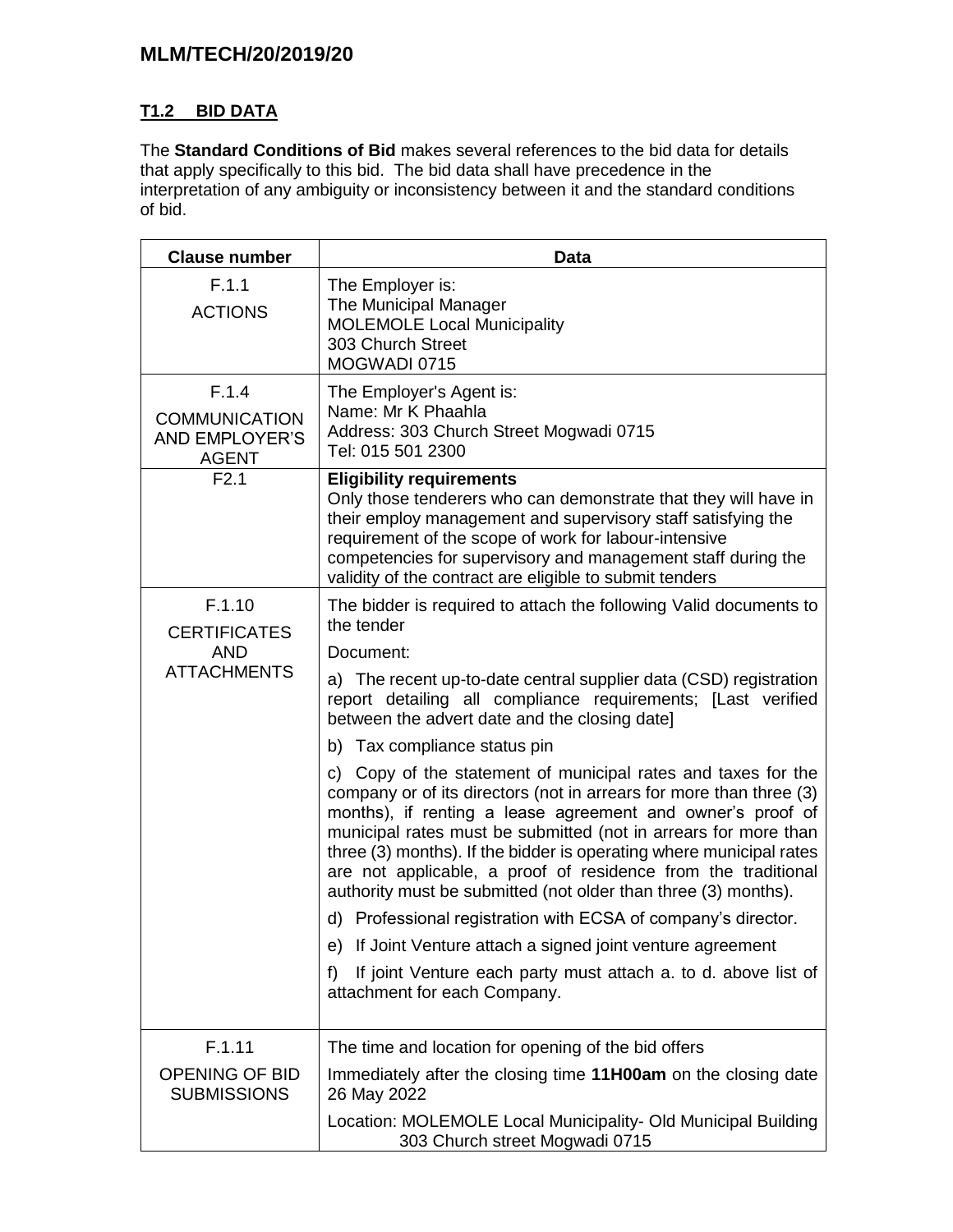| <b>Clause number</b>                                   | Data                                                                                                                                                                                                                                                                                                    |  |  |
|--------------------------------------------------------|---------------------------------------------------------------------------------------------------------------------------------------------------------------------------------------------------------------------------------------------------------------------------------------------------------|--|--|
|                                                        | Any bid received after the deadline for submission of bids<br>prescribed, will be rejected and/or returned unopened to the<br>Bidder.                                                                                                                                                                   |  |  |
| F.1.12                                                 | A two-envelope procedure will not be followed.                                                                                                                                                                                                                                                          |  |  |
| <b>TWO-ENVELOPE</b><br><b>SYSTEM</b>                   |                                                                                                                                                                                                                                                                                                         |  |  |
| F.1.12                                                 | a) Where there is a discrepancy between the amounts in figures<br>and in words, the amount in figures shall take precedence.                                                                                                                                                                            |  |  |
| <b>ARITHMETICAL</b><br><b>ERRORS</b>                   | b) If bills of quantities (or schedule of quantities or schedule of<br>rates) apply and there is an error in the line item total resulting<br>from the product of the unit rate and the quantity, the rate shall<br>govern and the line item total shall be corrected.                                  |  |  |
|                                                        | c) Where there is an error in the total of the prices either as a<br>result of corrections required by this checking process or in the<br>tenderer's addition of prices, the total of the prices shall be<br>adjusted to reflect the arithmetically correct summation of<br>corrected line item totals. |  |  |
|                                                        | Consider the rejection of a tender offer if the tenderer does not<br>accept the correction of the arithmetical errors in the manner<br>described above.                                                                                                                                                 |  |  |
| F.1.13<br><b>EVALUATION OF</b>                         | The preference procedure for evaluation of responsive bid offers<br>shall be the 80/20 preference point system.                                                                                                                                                                                         |  |  |
| <b>BID OFFERS</b>                                      | - where 80 points will be allocated in respect of price                                                                                                                                                                                                                                                 |  |  |
|                                                        | - 20 points will be allocated towards targeted goals                                                                                                                                                                                                                                                    |  |  |
|                                                        | Note: All bids will be evaluated for functionality before the<br>evaluation on 80/20 point system                                                                                                                                                                                                       |  |  |
| F.1.14<br><b>ACCEPTANCE OF</b><br><b>BID OFFER</b>     | Bids containing any one or more of the errors or omissions, or<br>bids not having complied with any one of the required bid<br>conditions as detailed in this bid document, shall not be<br>considered and shall automatically be rejected.                                                             |  |  |
| F.1.15<br>PROVIDE COPIES<br>OF THE<br><b>CONTRACTS</b> | The number of paper copies of the signed contract to be provided<br>by Molemole Municipality is one.                                                                                                                                                                                                    |  |  |
| <b>ADDITIONAL</b>                                      | The additional conditions of bid are:                                                                                                                                                                                                                                                                   |  |  |
| <b>CONDITIONS</b><br><b>APPLICABLE TO</b><br>THIS BID  | 1<br>The Employer may also request that the bidder provide<br>written evidence on the adequacy of financial, labour and<br>other resources for carrying out the contract.                                                                                                                               |  |  |
|                                                        | The Employer reserves the right to appoint a firm of<br>2<br>chartered accountants and auditors and/or execute any other<br>financial investigations on the financial resources of any                                                                                                                  |  |  |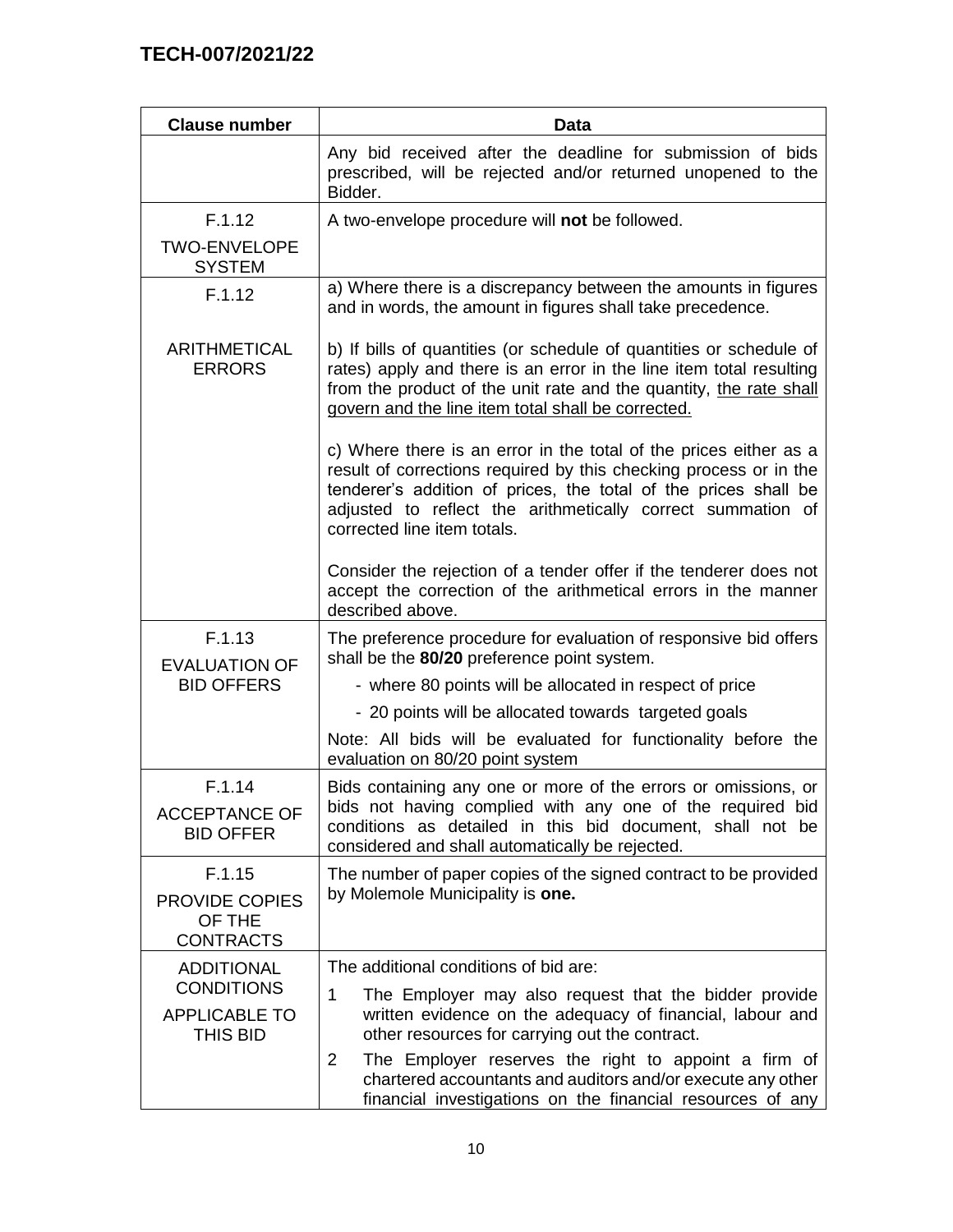| <b>Clause number</b>                       | <b>Data</b>                                                                                                                                                                                                                                                                    |
|--------------------------------------------|--------------------------------------------------------------------------------------------------------------------------------------------------------------------------------------------------------------------------------------------------------------------------------|
|                                            | bidder. The bidder shall provide all reasonable assistance in<br>such investigations.                                                                                                                                                                                          |
|                                            | The bidder shall be required to complete the Form of Offer<br>3<br>and Acceptance (C1.1) and Bills of Quantity.                                                                                                                                                                |
|                                            | The bid document shall be submitted as a whole and shall<br>4<br>not be submitted in parts.                                                                                                                                                                                    |
|                                            | 5<br>List of returnable documents (PART T2) must be<br>completed in full. (i.e.: A bidder's company profile will not<br>be used by the MLM to complete PART T2 on behalf of the<br>bidder)                                                                                     |
|                                            | NB: If PART T2 is not completed in full by the bidder, the<br>offer will be rejected.                                                                                                                                                                                          |
| F.2.1                                      |                                                                                                                                                                                                                                                                                |
| <b>ELIGIBILITY</b>                         | Companies that fit all the requirements of this bid as specified.                                                                                                                                                                                                              |
| F.2.12                                     | No alternative bid is to be accepted!                                                                                                                                                                                                                                          |
| <b>ALTERNATIVE</b><br><b>TENDER OFFERS</b> |                                                                                                                                                                                                                                                                                |
| F.2.7                                      | Date: 18 May 2022                                                                                                                                                                                                                                                              |
| <b>CLARIFICATION</b><br><b>MEETING</b>     | Time: 12:00pm<br>Venue: Mogwadi Community Hall                                                                                                                                                                                                                                 |
| F.2.13.2                                   | The whole original bid document, as issued<br>the<br>by<br>Municipality, shall be submitted. No copies will be accepted.                                                                                                                                                       |
| <b>SUBMITTING A</b><br><b>TENDER OFFER</b> | Bids may only be submitted on the Bid documentation issued by<br>the municipality                                                                                                                                                                                              |
| F.2.14                                     | DATE: 09 May 2022                                                                                                                                                                                                                                                              |
| <b>CLOSING DATE &amp;</b><br><b>TIME</b>   | TIME: 11H00 am<br>It is the responsibility of the tenderer to ensure that their tender<br>is complete and reaches the correct address by the designated<br>deadline.<br>Late, faxed or e-mailed tenders will not be considered.                                                |
| F.2.15                                     | 1. The employer will have up to 90 days (working days) from the<br>closing date within which to consider submitted bids.                                                                                                                                                       |
| <b>TENDER OFFER</b><br><b>VALIDITY</b>     | 2. The successful bidder will have up to 14 days to respond to the<br>service offer.                                                                                                                                                                                           |
| F <sub>2.18</sub>                          | The tenderer must submit to the Employer, names of all<br>management and supervisory staff that will be employed to<br>supervise the labour-intensive portion of the works together with<br>satisfactory evidence that such staff members satisfy eligibility<br>requirements. |
| F, 3.19                                    | Labour Content:                                                                                                                                                                                                                                                                |
|                                            | The minimum Labour content for this project shall be 35% or 40<br>minimum work opportunities.                                                                                                                                                                                  |
| F3.20                                      | The Project duration is six (6) months after signing the SLA.                                                                                                                                                                                                                  |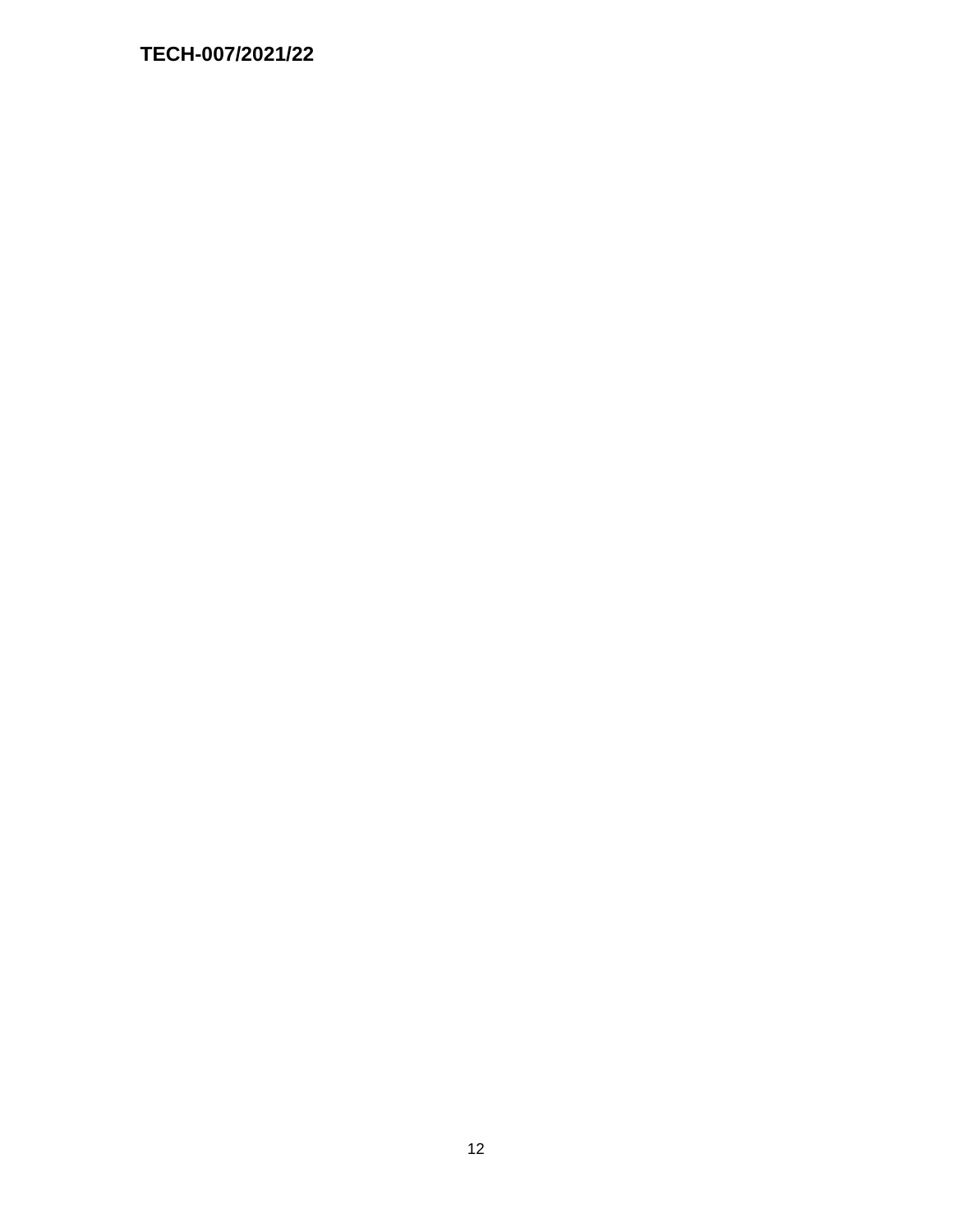### **F.1 Standard Conditions of the Bid**

### **F.1.1 Actions**

The employer and each tenderer submitting a tender offer shall comply with these conditions of tender. In their dealings with each other, they shall discharge their duties and obligations as set out in F.2 and F.3, timeously and with integrity, and behave equitably, honestly with openness and transparency.

### **F.1.2 Tender Documents**

The documents issued by the employer for the purpose of a tender offer are listed in the tender data.

#### **F.1.3 Interpretation**

F.1.3.1. the tender data and additional requirements contained in the tender schedules that are included in the returnable documents are deemed to be part of these conditions of tender.

F.1.3.2. these conditions of tender, the tender data and tender schedules which are only required for tender evaluation purposes, shall not form part of any contract arising from the invitation to tender.

F.1.3.3 For the purposes of these conditions for the calling of expressions of interest, the following definitions apply:

a) Comparative offer means the tenderer's financial offer after the factors of non-firm prices, all unconditional discounts and any other tendered parameters that will affect the value of the financial offer have been taken into consideration

b) Corrupt practice means the offering, giving, receiving or soliciting of anything of value to influence the action of the employer or his staff or agents in the tender process; and

c) Fraudulent practice means the misrepresentation of the facts in order to influence the tender process or the award of a contract arising from a tender offer to the detriment of the employer, including collusive practices intended to establish prices at artificial levels.

#### **F.1.4 Communication and employer's agent**

Each communication between the employer and a tenderer shall be to or from the employer's agent only, and in a form that can be read, copied and recorded. Writing shall be in the English language. The employer shall not take any responsibility for non-receipt of communications from or by a tenderer. The name and contact details of the employer's agent are stated in the tender data.

#### **F.1.5 The employer's right to accept or reject any tender offer**

F.1.5.1 The employer may accept or reject any variation, deviation, tender offer, or alternative tender offer, and may cancel the tender process and reject all tender offers at any time before the formation of a contract. The employer shall not accept or incur any liability to a tenderer for such cancellation and rejection, but will give written reasons for such action upon written request to do so.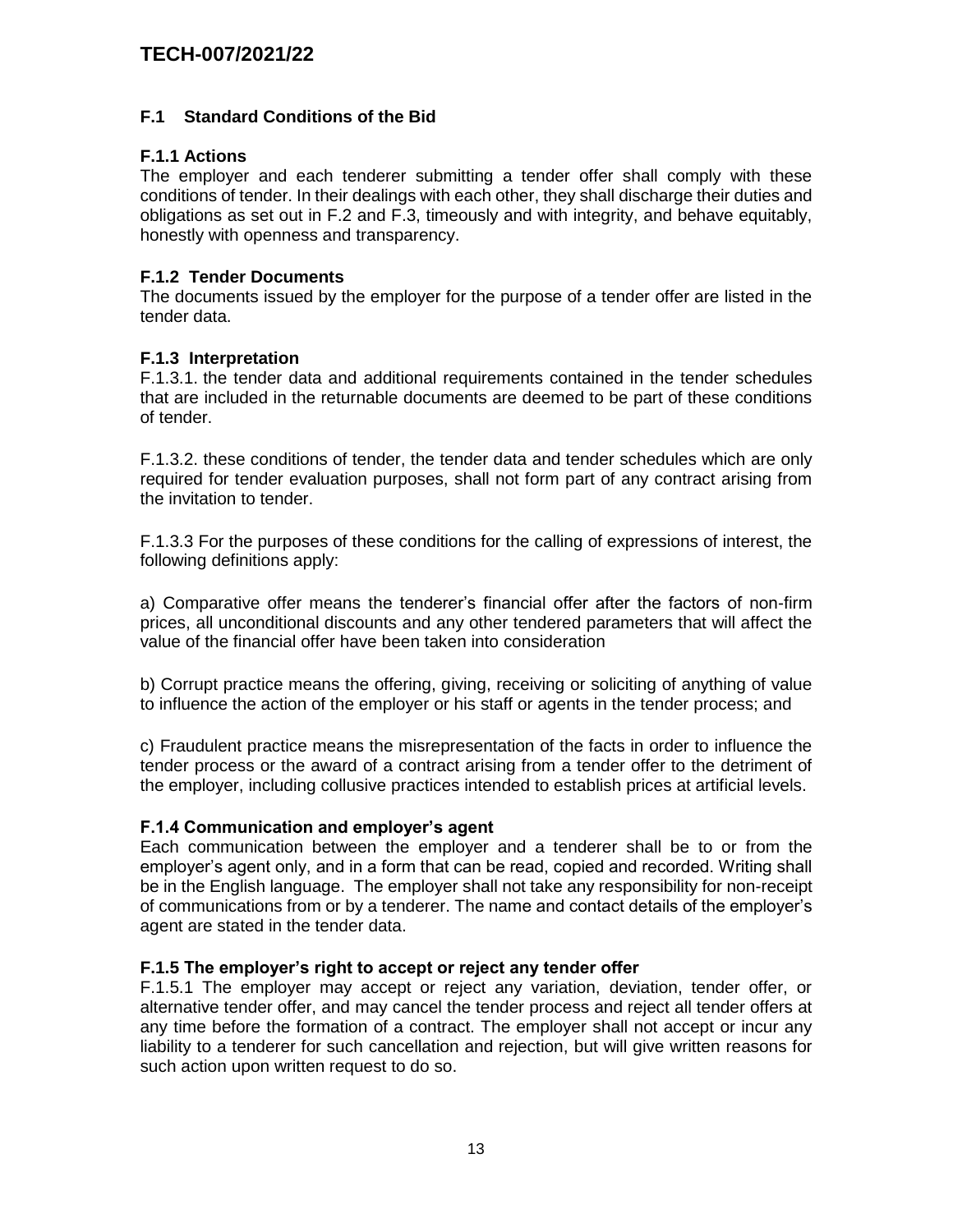F.1.5.2 The employer may not, subsequent to the cancellation or abandonment of a tender process or the rejection of all responsive tender offers re-issue a tender covering substantially the same scope of work within a period of three months.

### **F.2 Tenderer's obligations**

### **F.2.1 Eligibility**

Submit a tender offer only if the tenderer satisfies the criteria stated in the tender data and the tenderer, or any of his/ her principals, is not under any restriction to do business with the employer.

### **F.2.2 Cost of tendering**

Accept that the employer will not compensate the tenderer for any costs incurred in the preparation and submission of a tender offer, including the costs of any testing necessary to demonstrate that aspects of the offer to satisfy requirements.

It is a term of this bid that the employer is indemnified from any liability arising or accruing from expenses or damages or losses incurred by the bidder including in the event the employer opts to cancel or discontinue the bidding process of this tender.

### **F.2.3 Check documents**

Check the tender documents on receipt for completeness and notify the employer of any discrepancy or omission.

#### **F.2.4 Confidentiality and copyright of documents<sup>i</sup>**

Treat as confidential all matters arising in connection with the tender. Use and copy the documents issued by the employer only for the purpose of preparing and submitting a tender offer in response to the invitation.

The distribution of the tender documents is for the sole purpose of obtaining offers. The distribution does not grant permission or licence to use the documents for any other purpose. Tenderers are required to treat the details of all documents supplied in connection with the tender process as private and confidential. All responses to this invitation to tender will be treated in confidence and no information contained therein will be communicated to any third party without the written permission of the tenderer except insofar as is specifically required for the consideration and evaluation of the response or as may be required under law.

#### **F.2.5 Reference documents**

Obtain, as necessary for submitting a tender offer, copies of the latest versions of standards, specifications, conditions of contract and other publications, which are not attached but which are incorporated into the tender documents by reference.

#### **F.2.6 Acknowledge addenda**

Acknowledge receipt of addenda to the tender documents, which the employer may issue, and if necessary apply for an extension to the closing time stated in the tender data, in order to take the addenda into account.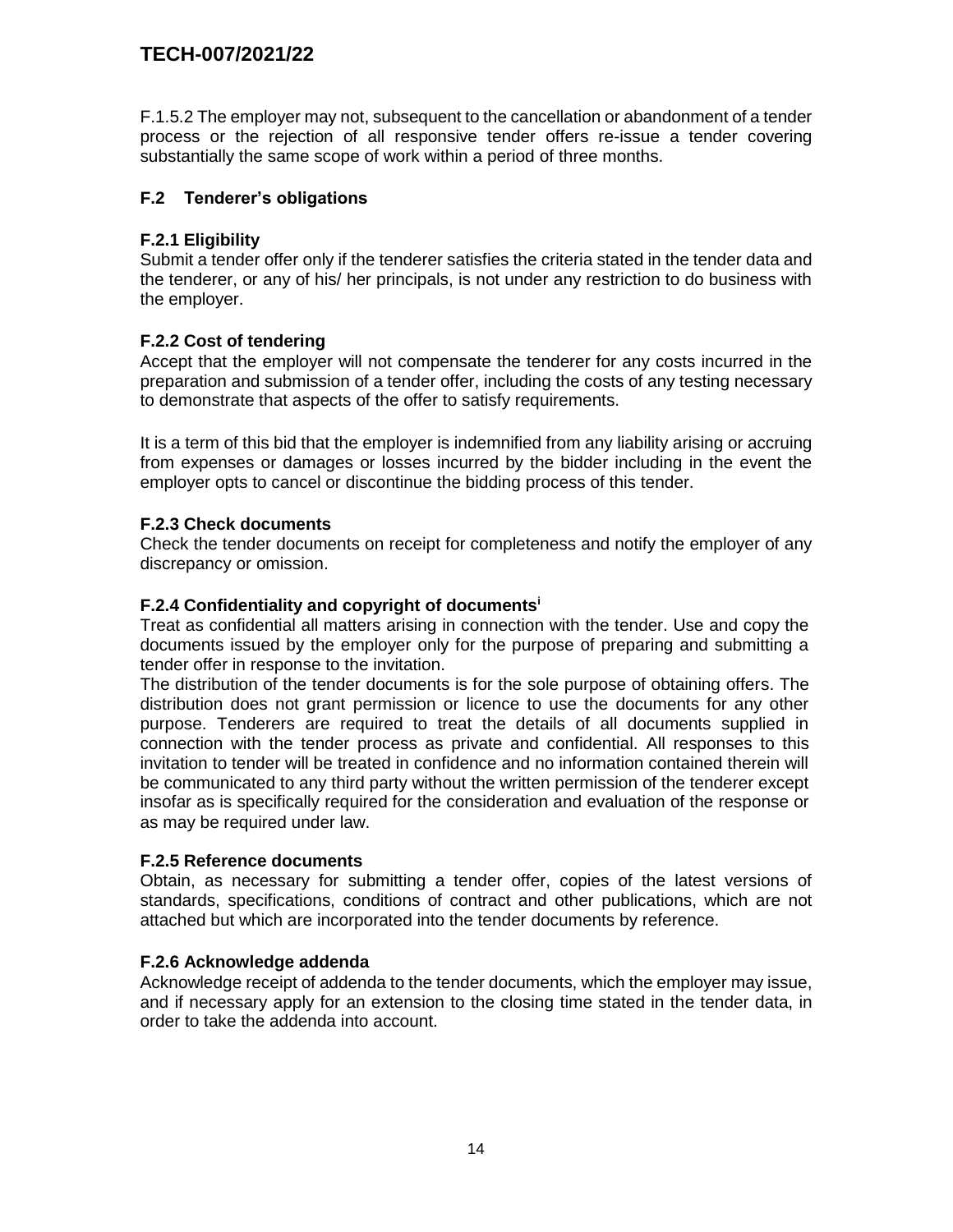#### **F.2.7 Clarification meeting**

Attend, where required, a clarification meeting at which tenderers may familiarize themselves with aspects of the proposed work, services or supply and raise questions. Details of the meeting are stated in the tender data.

#### **F.2.8 Seek clarification**

Request clarification of the tender documents, if necessary, by notifying the employer at least five (5) working days before the closing date stated in the tender data.

#### **F.2.9 Insurance**

Be aware that the extent of insurance to be provided by the employer (if any) might not be for the full cover required in terms of the conditions of contract identified in the contract data. The tenderer is required to seek adequate cover for covering liability that may ensue while delivering copiers to the employer.

#### **F.2.10 Pricing the tender offer**

F.2.10.1 Include in the rates, prices, and the tendered total of the prices (if any) all duties, taxes, Value Added Tax (VAT), and other levies payable to the successful tenderer, such duties, taxes and levies being those applicable fourteen (14) days before the closing time stated in the tender data.

F.2.10.2 Provide rates and prices that are fixed for the duration of the contract, payable after delivery of the copiers, subject to inspection by the Employer.

F.2.10.3 State the rates and prices in South African Rand.

F.2.10.4 The municipality has limited resources and bids must be competitive, with market related pricing, as this will be one of the deciding factors in the final award of the contract

#### **F.2.11 Alterations to documents**

Not make any alterations or additions to the tender documents, except to comply with instructions issued by the employer, or necessary to correct errors made by the tenderer. All signatories to the tender offer shall initial all such alterations. Erasures and the use of masking fluid or TIPPEX are prohibited.

#### **F.2.12 Alternative tender offers**

F.2.12.1 Submit alternative tender offers only if a main tender offer, strictly in accordance with all the requirements of the tender documents, is also submitted. The alternative tender offer is to be submitted with the main tender offer together with a schedule that compares the requirements of the tender documents with the alternative requirements of the tenderer proposes.

F.2.12.2 Accept that an alternative tender offer may be based only on the criteria stated in the tender data or criteria otherwise acceptable to the employer.

#### **F.2.13 Submitting a tender offer**

F.2.13.1 Submit a tender offer to provide the whole of the works, services or supply identified in the contract data and described in the scope of works, unless stated otherwise in the tender data.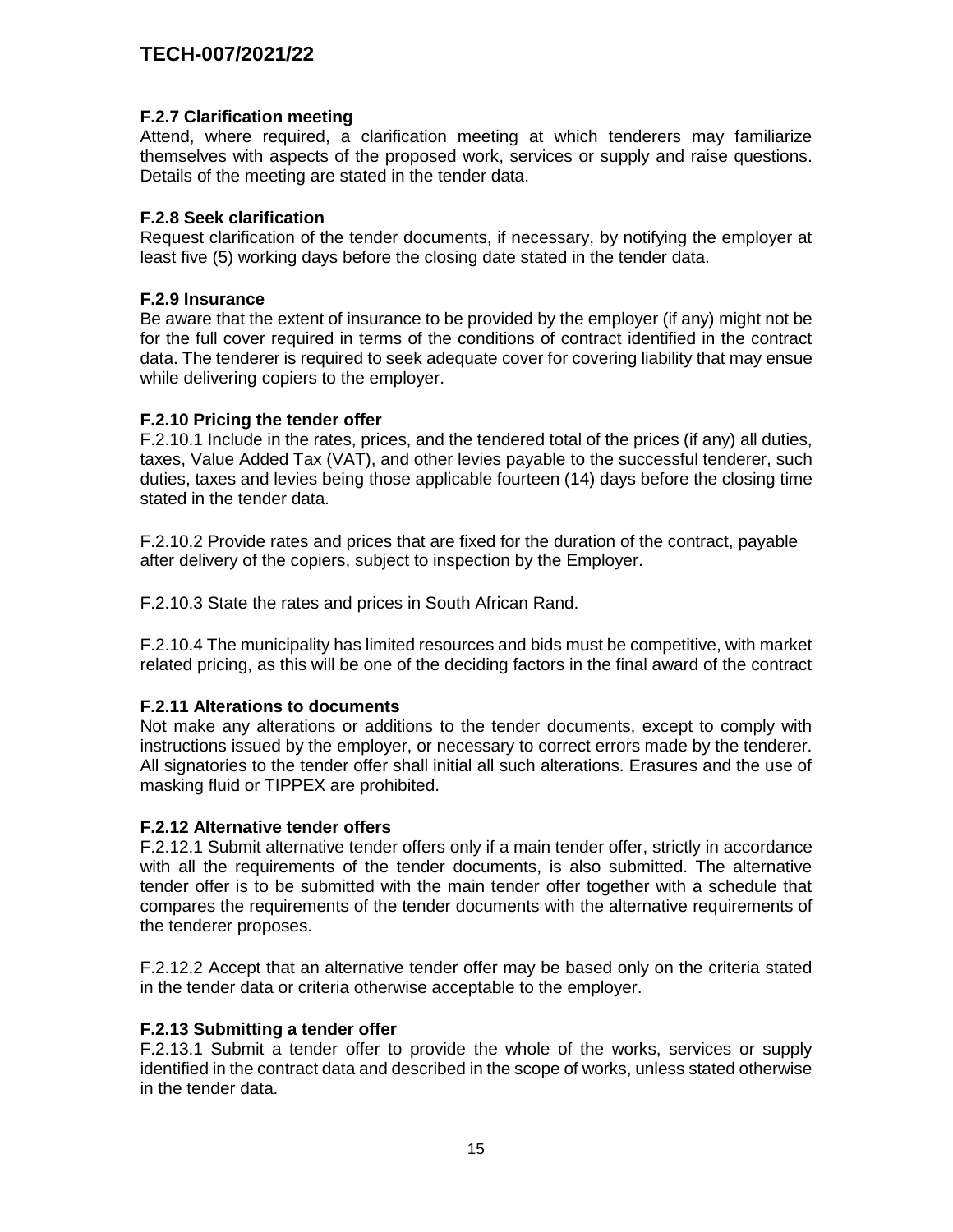F.2.13.2 Return all returnable documents to the employer after completing them in their entirety.

F.2.13.3 Submit the parts of the tender offer communicated on paper as an original plus the number of copies stated in the tender data, with an English translation of any documentation in a language other than English.

F.2.13.4 Sign the original copies of the tender offer where required in terms of the tender data. The employer will hold all authorized signatories liable on behalf of the tenderer. Signatories for tenderers proposing to contract as joint ventures shall state; which of the signatories is the lead partner whom the employer shall hold liable for the purpose of the tender offer.

F.2.13.5 Seal the original package marking the package as "ORIGINAL"

F.2.13.6 Seal the original tender offer package in an outer package that states on the outside only the employer's address and identification details as stated in the tender data.

F.2.13.7 Accept that the employer will not assume any responsibility for the misplacement or premature opening of the tender offer if the outer package is not sealed and marked as stated.

#### **F.2.14 Information and data to be completed in all respects**

Accept that tender offers, which do not provide all the data or information requested completely and in the form required, will be regarded by the employer as non-responsive.

#### **F.2.15 Closing Time**

F.2.15.1 Ensure that the employer receives the tender offer at the address specified in the tender data not later than the closing time stated in the tender data. Proof of posting shall not be accepted as proof of delivery. The employer shall not accept tender offers submitted by telegraph, facsimile or e-mail.

F.2.15.2 Accept that, if the employer extends the closing time stated in the tender data for any reason, the requirements of these conditions of tender apply equally to the extended deadline.

#### **F.2.16 Tender Offer Validity**

F.2.16.1 Hold the tender offer(s) valid for acceptance by the employer at any time during the validity period stated in the tender data after the closing time stated in the tender data.

F.2.16.2 If requested by the employer, consider extending the validity period stated in the tender data for an agreed additional period.

#### **F.2.17 Clarification of tender offer after submission**

Provide clarification of a tender offer in response to a request to do so from the employer during the evaluation of tender offers. This may include providing a breakdown of rates or prices and correction of arithmetical errors by the adjustment of certain rates or item prices (Or both).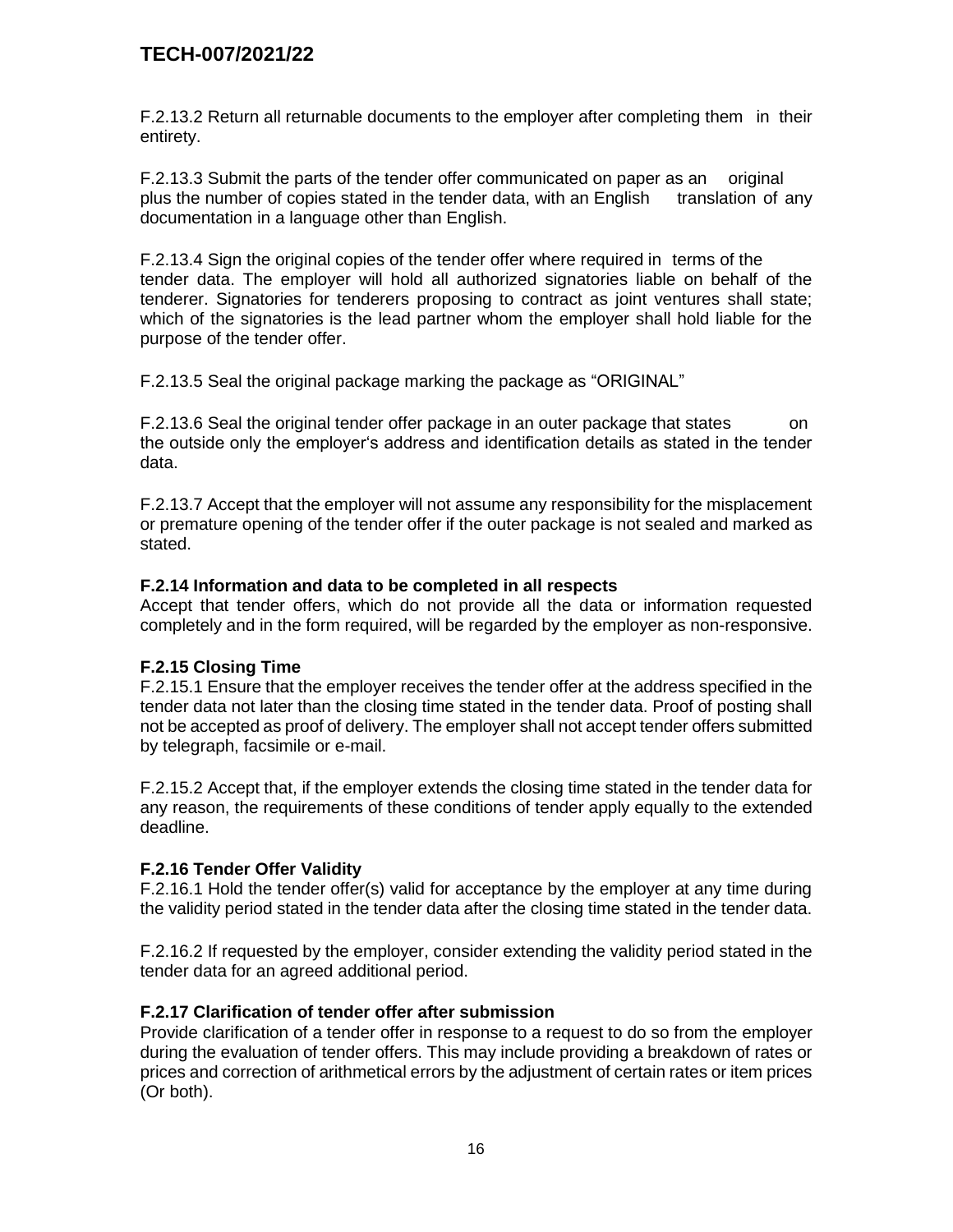No change in the competitive position of tenderers or substance of the tender offer is sought, offered, or permitted.

**Note: Sub-clause F.2.17 does not preclude the negotiation of the final terms of the contract with a preferred tenderer following a competitive selection process, should the Employer elect to do so.**

#### **F.2.18 Provide other material**

F.2.18.1 Provide, on request by the employer, any other material that has a bearing on the tender offer, the tenderer's commercial position (including notarized joint venture agreements), referencing arrangements, or samples of materials, considered necessary by the employer for the purpose of a full and fair risk assessment. Should the tenderer not provide the material, or a satisfactory reason as to why it cannot be provided, by the time for submission stated in the employer's request, the employer may regard the tender offer as non-responsive.

#### **F.2.19 Inspections, tests and analysis**

Provide access during working hours to premises for inspections, tests and analysis as provided for in the tender data.

#### **F.2.20 Submit securities, bonds, policies, etc.**

If requested, submit for the employer's acceptance before formation of the contract, all securities, bonds, guarantees, policies and certificates of insurance required in terms of the conditions of contract identified in the contract data.

#### **F.2.21 Check final draft**

Check the final draft of the contract provided by the employer within the time available for the employer to issue the contract.

#### **F.2.22 Return of other tender documents**

If so instructed by the employer, return all retained tender documents within twenty eight (28) days after the expiry of the validity period stated in the tender data.

#### **F.2.23 Certificates**

Include in the tender submission or provide the employer with any certificates as stated in the tender data.

#### **F.3 The employer's undertakings**

#### **F.3.1 Respond to clarification**

Respond to a request for clarification received up to five (5) working days before the tender closing time stated in the Tender Data and notify all tenderers who drew procurement documents.

#### **F.3.2 Issue Addenda**

If necessary, issue addenda that may amend or amplify the tender documents to each tenderer during the period from the date that tender documents are available until seven (7) days before the tender closing time stated in the Tender Data. If, as a result a tenderer applies for an extension to the closing time stated in the Tender Data, the Employer may grant such extension and, shall then notify all tenderers who drew documents.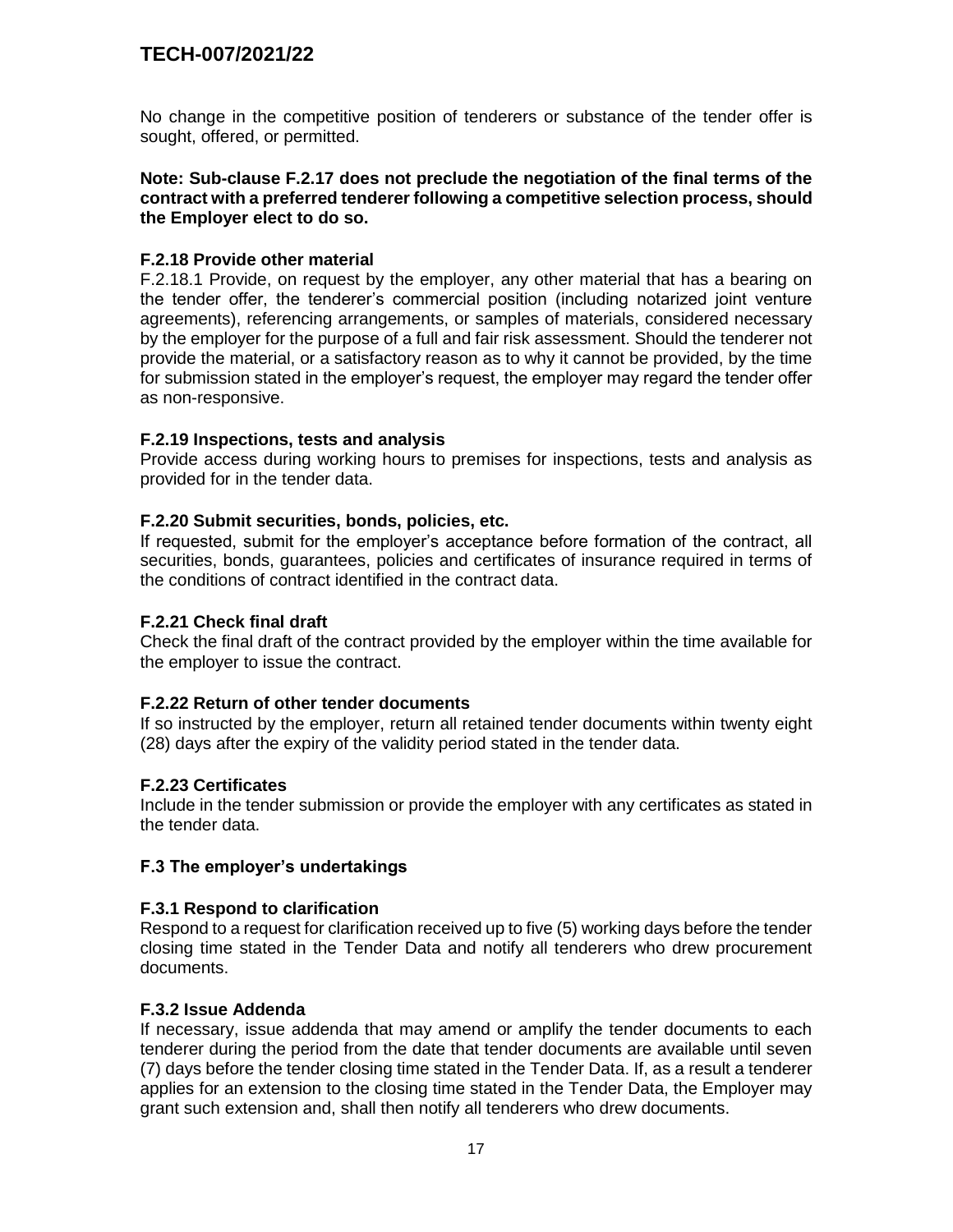#### **F.3.3 Return late tender offers**

Return tender offers received after the closing time stated in the Tender Data, unopened, (unless it is necessary to open a tender submission to obtain a forwarding address), to the tenderer concerned.

#### **F.3.4 Opening of tender submissions**

F.3.4.1 Unless the two-envelope system is to be followed, open valid tender submissions in the presence of tenderers' agents who choose to attend at the time and place stated in the tender data. Tender submissions for which acceptable reasons for withdrawal have been submitted will not be opened.

F.3.4.2 Announce at the meeting held immediately after the opening of tender submissions, at a venue indicated in the tender data, the name of each tenderer whose tender offer is opened, the total of his prices, preferences claimed and time for completion, if any, for the main tender offer only.

F.3.4.3 Make available the record outlined in F.3.4.2 to all interested persons upon a formal request.

#### **F.3.5 Two-envelope system**

F.3.5.1 Where stated in the tender data that a two-envelope system is to be followed, open only the technical proposal of valid tenders in the presence of tenderers' agents who choose to attend at the time and place stated in the tender data and announce the name of each tenderer whose technical proposal is opened.

F.3.5.2 Evaluate the quality of the technical proposals offered by tenderers, then advice tenderers who remain in contention for the award of the contract of the time and place when the financial proposals will be opened. Open only the financial proposals of tenderers, who score in the quality evaluation more than the minimum number of points for quality stated in the tender data, and announce the score obtained for the technical proposals and the total price and any preferences claimed. Return unopened financial proposals to tenderers whose technical proposals failed to achieve the minimum number of points for quality.

#### **F.3.6 Non-disclosure**

To not disclose to tenderers, or to any other person not officially concerned with such processes, information relating to the evaluation and comparison of tender offers, the final evaluation price and recommendations for the award of a contract, until after the award of the contract to the successful tenderer.

#### **F.3.7 Grounds for rejection and disqualification**

Determine whether there has been any effort by a tenderer to influence the processing of tender offers and instantly disqualify a tenderer (and his tender offer) if it is established that he engaged in corrupt or fraudulent practices.

#### **F.3.8 Test for responsiveness**

F.3.8.1 Determine, after opening and before detailed evaluation, whether each tender offer properly received: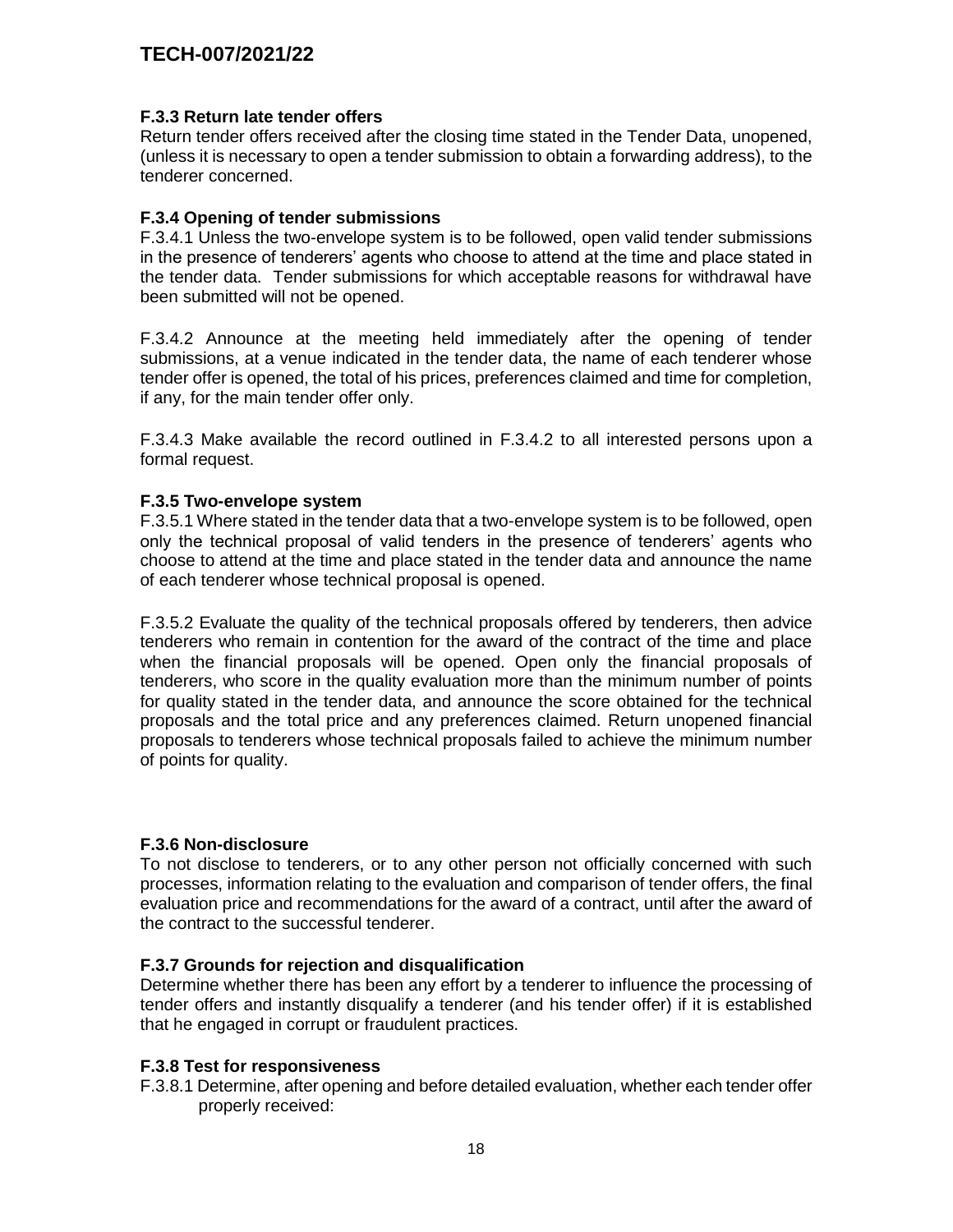- a.Complies with the requirements of these Conditions of Tender,
- b.Has been properly and fully completed and signed, and

#### **F.3.9 Arithmetical errors**

F.3.9.1 Check responsive tender offers for arithmetical errors, correcting them in the following manner:

- a. Where there is a discrepancy between the amounts in figures and in words, the amount in figures shall govern.
- b. If bills of quantities (or schedule of quantities or schedule of rates) apply and there is an error in the line item total resulting from the product of the unit rate and the quantity, the rate shall govern and the total shall be corrected.
- c. Where there is an error in the total of the prices either as a result of other corrections required by this checking process or in the tenderer's addition of prices, the rate shall govern and the tenderer will be asked to revise selected item prices to achieve the tendered total of the prices.
- F.3.9.2 Consider the rejection of a tender offer if the tenderer does not correct or accept the correction of his/ her arithmetical errors in the manner described in F.3.9.1.

#### **F.3.10 Clarification of a tender offer**

Obtain clarification from a tenderer on any matter that could give rise to ambiguity in a contract arising from the tender offer.

#### **F.3.11 Evaluation Methodology**

- a. In addition to all items highlighted under Page 2 titled **"Very Important Notice on Disqualifications",** the tenders will be evaluated in terms of the Municipality Supply Chain Management policy, Preferential Procurement Framework Act (Act 5 of 2000) and its regulations as enacted in 2001.
- b. Tenders will be evaluated using the 80/20 points allocation system. The total points out of a possible maximum of 100 will be calculated using various formulae to calculate price as well as for preferential procurement.

#### **F.3.13 Acceptance of tender offer**

F.3.13.1 Accept tender offer only if the tenderer complies with the legal requirements stated in the Tender Data.

F.3.13.2 Notify the successful tenderer of the employer's acceptance of his/her tender offer by completing and returning one copy of the form of offer and acceptance before the expiry of the validity period stated in the tender data, or agreed additional period. Providing the form of offer and acceptance does not contain any qualifying statements, it will constitute the formation of a contract between the employer and the successful tenderer as described in the form of offer and acceptance.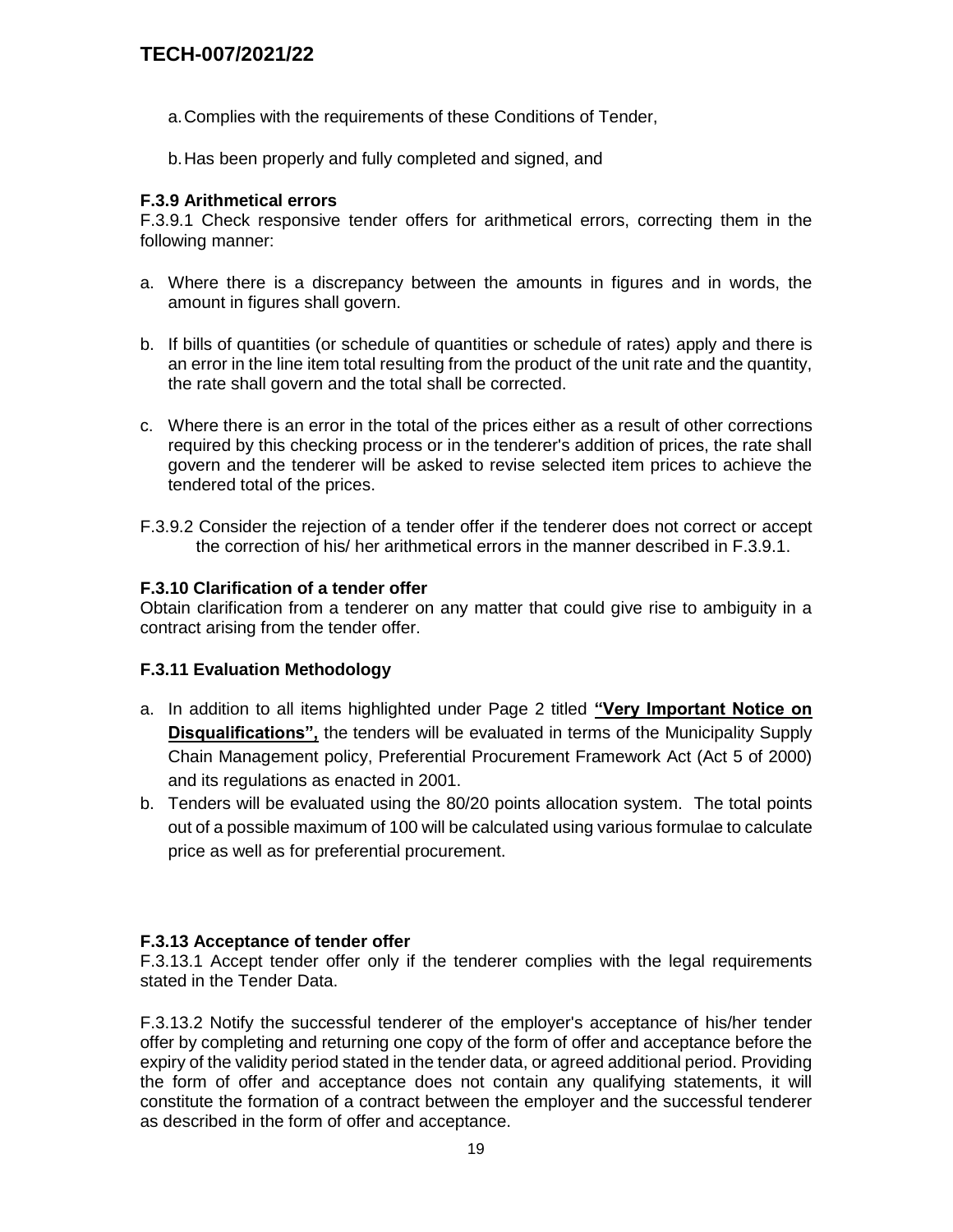### **F.3.14 Notice to unsuccessful tenderers**

After the successful tenderer has acknowledged the employer's notice of acceptance, the employer will publicise a list of successful bidders on the municipal website

### F.3.14 **Municipality's right to accept or reject any or all Bids**

*The municipality reserves the right to:*

- Accept or reject any bid;
- Annul the tender process and reject all bids at any time prior to contract award;
- Award the contract to one or more bidders; without thereby incurring any liability to the affected Bidder or bidders.
- Accept one or more bids submissions.
- Reject all bids submitted.
- **Request further information from any bidder after the closing date.**
- **Cancel this bid or any part thereof any time, or**
- Award this bid or any part thereof to any one or more bidders.
- Vary the site or number of sites and/or guards due to operational or budgetary requirements.

#### **F.3.15. Prepare contract documents**

Revise documents that shall form part of the contract and that were issued by the employer as part of the tender documents to take account of:

- addenda issued during the tender period,
- inclusion of the returnable documents,
- other revisions agreed between the employer and the successful tenderer, and
- the schedule of deviations attached to the form of offer and acceptance, if any.

#### **F.3.16 Issue final contract**

Prepare and issue the final draft of contract documents to the successful tenderer for acceptance within fourteen (14) days after the date of the employer's signing of the form of offer and acceptance (including the schedule of deviations, if any). Only those documents that the conditions of tender require the tenderer to submit, after acceptance by the employer, shall be included.

#### **F.3.17 Provide copies of the contracts**

Provide to the successful tenderer the number of copies stated in the Tender Data of the signed copy of the contract as soon as possible after completion and signing of the form of offer and acceptance.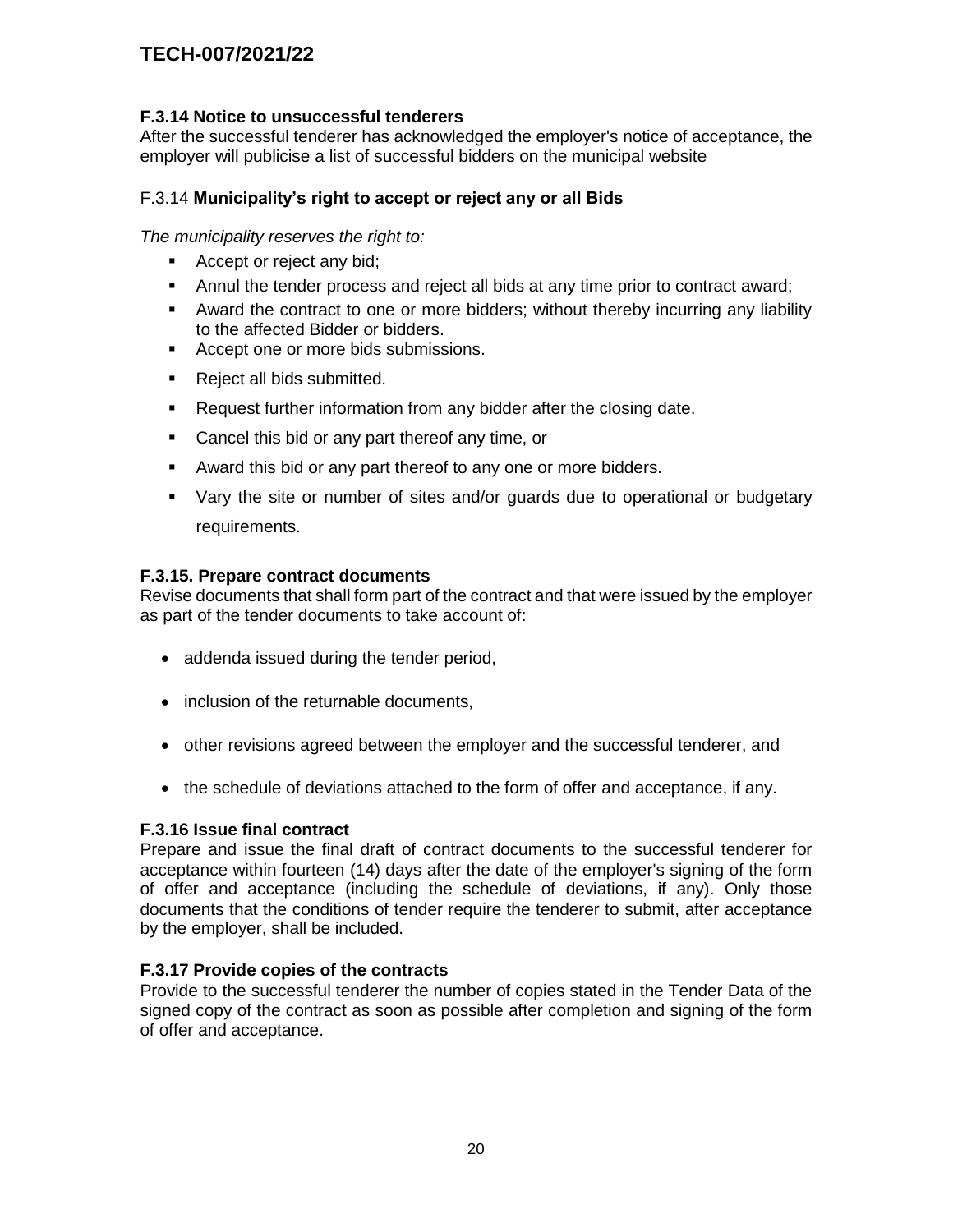## **2. List of attachments required for Evaluation Purposes**

- a) The recent up-to-date central supplier data (CSD) registration report detailing all compliance requirements; [Last verified between the **advert date** and the **closing date**]
- b) Valid Tax compliance status pin
- c) Copy of the statement of municipal rates and taxes for the company or of its directors (not in arrears for more than three (3) months), if renting a lease agreement and owner's proof of municipal rates must be submitted (not in arrears for more than three (3) months). If the bidder is operating where municipal rates are not applicable, a proof of residence from the traditional authority must be submitted (not older than three (3) months).
- d) Professional registration with ECSA of company's director.
- e) If Joint Venture attach a signed joint venture agreement
- f) If joint Venture each party must attach **a**. to **d**. above list of attachment for each Company.

### **3. Bid Evaluation guideline**

 **Bids will be evaluated in terms of the following two stages: 3.2 STAGES OF EVALUATION**

### **NB: Only the combined Price & BBBEE points will determine the highest point**

**scoring bidder to be awarded the contract.**

- **Guidelines for Evaluation using the Weighting method**
- a. Score sheets will be prepared and provided to panel members to evaluate the bids.
- b. The score sheet should contain all the criteria and the weight for each criterion as well as the values to be applied for evaluation as indicated in the bid documents.
- c. Each panel member should after thorough evaluation independently award his / her own value to each individual criterion.
- d. Score sheets should be signed by panel members and if necessary, written motivation may be requested from panel members where vast discrepancies in the values awarded for each criterion exist.
- e. If the minimum qualifying score for functionality is indicated as a percentage in the bid documents, the percentage scored for functionality may be calculated as follows:
- i. The value awarded for each criterion should be multiplied by the weight for the relevant criterion to obtain the score for the various criteria;
- ii. The scores for each criterion should be added to obtain the total score; and
- iii. The following formula should be used to convert the total score to percentage for functionality:

*Ps = (So/Ms) x 100*

Where:

**Ps** = percentage scored for functionality by bid under consideration

*So* = total score of bid under consideration

*Ms* = maximum possible score [the highest score by any bidder]

The percentage of each panel member should be added and divided by the number

of panel members to establish the average percentage obtained by each bidder for functionality.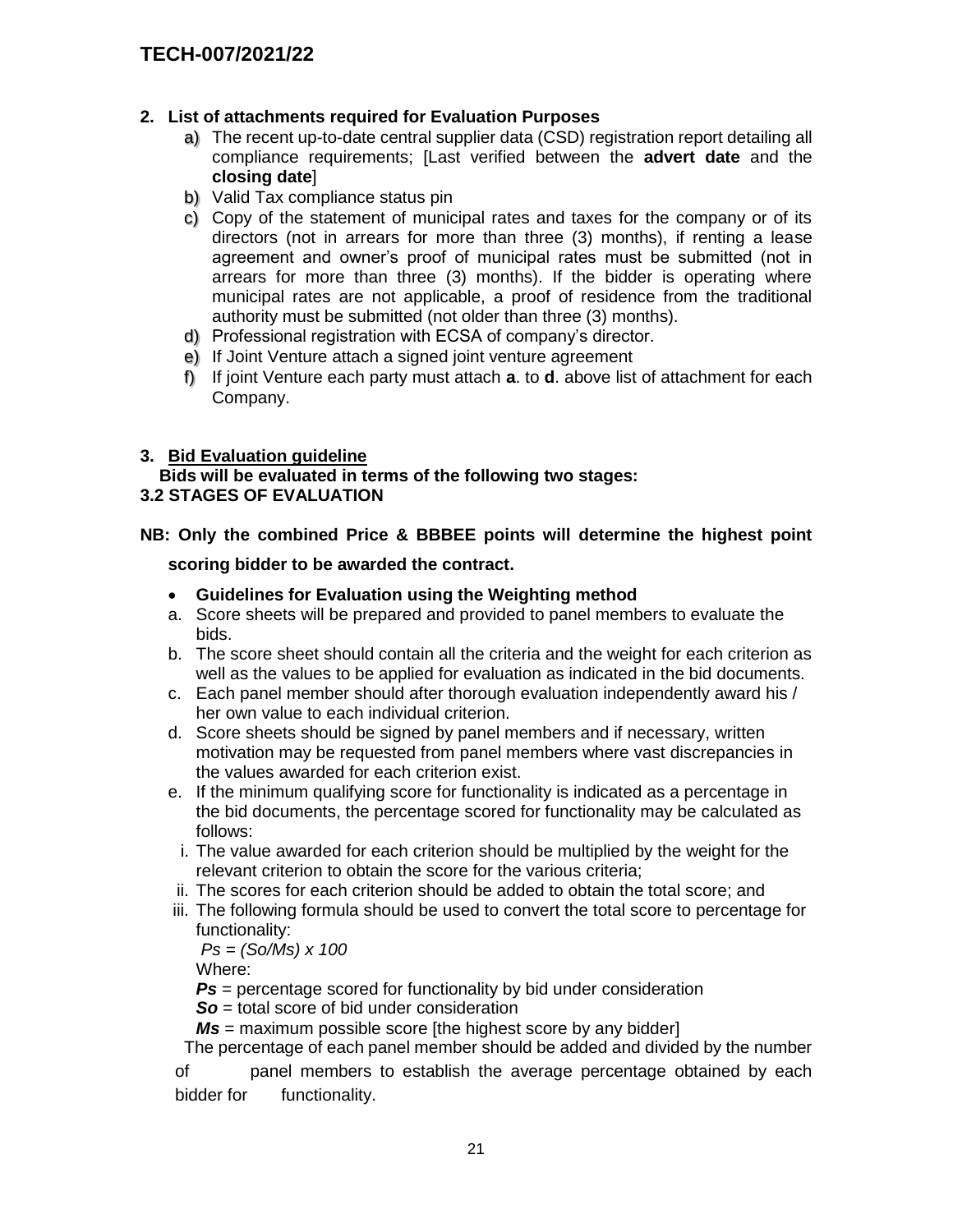### **Stage 1: Evaluation on functionality**

 Under functionality, Bidders must achieve a minimum of 80% ((rounded to the nearest decimal point)) for functionality (quality) in order to be considered for further evaluation in stage 2 (Evaluation on Price and BBBEE). Bidders that score less than 80% (rounded to the nearest decimal point) will be disqualified.

| <b>Criteria</b>                                                                                                                                                                                                                                 | <b>Weights</b> | <b>Applicable values</b> |
|-------------------------------------------------------------------------------------------------------------------------------------------------------------------------------------------------------------------------------------------------|----------------|--------------------------|
| <b>COMPANY EXPERIENCE</b>                                                                                                                                                                                                                       |                |                          |
| Successfully completed traceable projects in planning,<br>design and Project Management of Buildings and related<br>projects.<br>Four (4) appointment letters and client's testimonial<br>letters). Only direct appointments shall be accepted. | 20             |                          |
| Methodology                                                                                                                                                                                                                                     | 10             |                          |
| Work schedule with clear deliverables<br>Approach Paper on Work Schedules with clear<br>deliverables                                                                                                                                            |                |                          |
| <b>CAPACITY/KEY PERSONNEL</b>                                                                                                                                                                                                                   | 20             |                          |
| <b>Chief Architect.</b>                                                                                                                                                                                                                         |                |                          |
| Minimum of BSc/B-Tech or Higher in Architectural<br>$\bullet$<br>Studies.<br>Registered with the South African Council of                                                                                                                       |                |                          |
|                                                                                                                                                                                                                                                 |                |                          |
| Architectural Professional (SACAP) as a                                                                                                                                                                                                         |                |                          |
| Professional Architect/ Professional Architectural                                                                                                                                                                                              |                |                          |
| Technologist.                                                                                                                                                                                                                                   |                |                          |
| Detailed CV indicating minimum of 5 years'<br>$\bullet$                                                                                                                                                                                         |                |                          |
| experience in the design of municipal or                                                                                                                                                                                                        |                |                          |
| government buildings.                                                                                                                                                                                                                           |                |                          |
|                                                                                                                                                                                                                                                 |                |                          |
| <b>CAPACITY/KEY PERSONNEL</b>                                                                                                                                                                                                                   | 15             |                          |
| <b>Project Manager</b><br>A detailed CV of a Project Manager indicating experience                                                                                                                                                              |                |                          |
| with minimum work experience of 10 years in design and                                                                                                                                                                                          |                |                          |
| supervision of building construction and certified copies of                                                                                                                                                                                    |                |                          |
| following Qualifications:                                                                                                                                                                                                                       |                |                          |
| Minimum BSc/B-Tech/BAS or nationally recognized                                                                                                                                                                                                 |                |                          |
| equivalent qualification: Architecture                                                                                                                                                                                                          |                |                          |
| Registered as Professional Construction Project                                                                                                                                                                                                 |                |                          |
| Manager with SACPCMP (The South African                                                                                                                                                                                                         |                |                          |
| and Construction<br>Council<br>for<br>the<br>Project<br>Management Professions)                                                                                                                                                                 |                |                          |
| Valid Proof of membership registration with SACAP                                                                                                                                                                                               |                |                          |
| (South African Council of Architectural Profession)                                                                                                                                                                                             |                |                          |
| as a Pr Architecture<br>or Pr Architectural                                                                                                                                                                                                     |                |                          |
| Technologist                                                                                                                                                                                                                                    |                |                          |
| EPWP LI (NQF 7 "Manage Labour-Intensive                                                                                                                                                                                                         |                |                          |
| Construction Processes").                                                                                                                                                                                                                       |                |                          |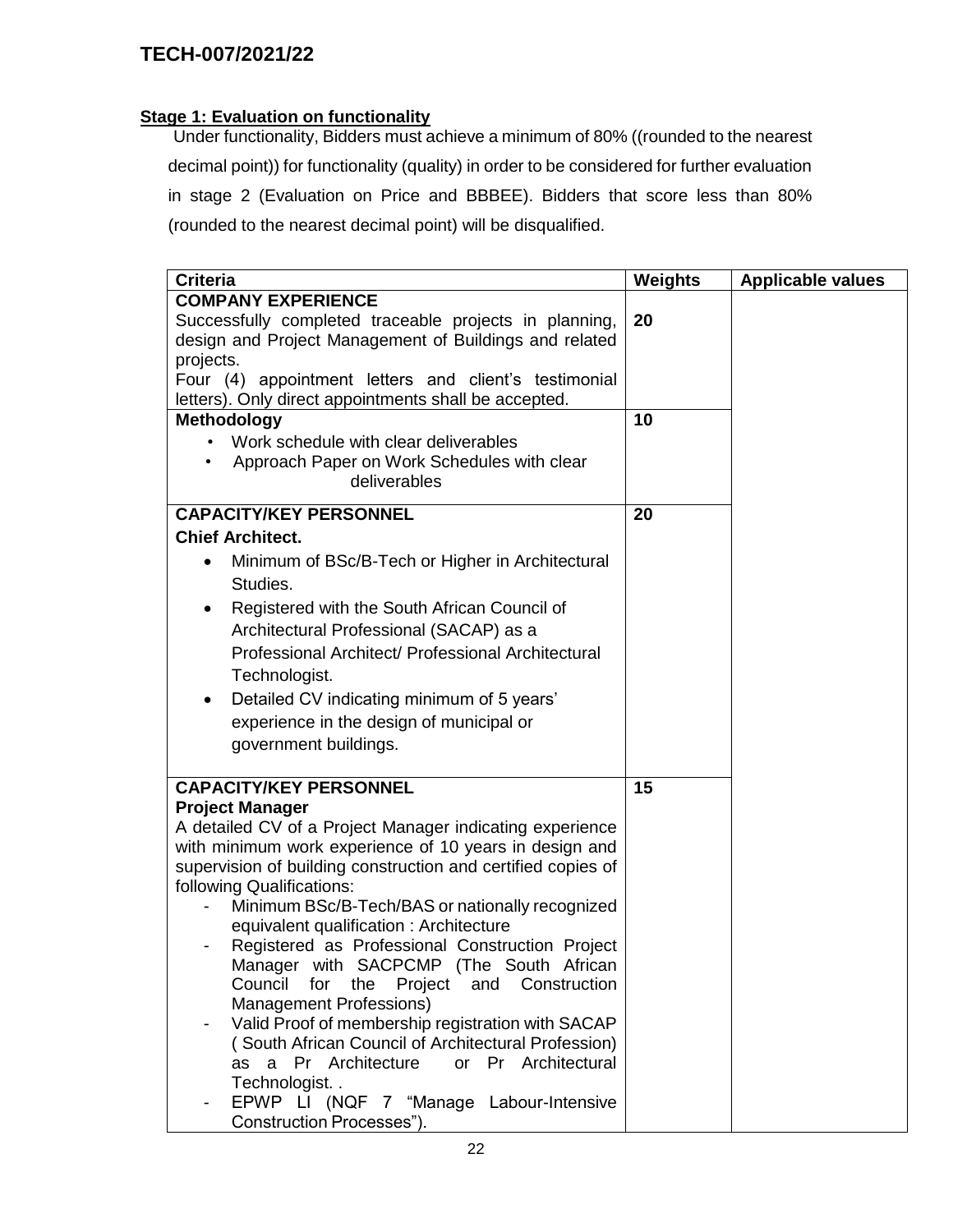| Draughtsman.                                                                                                                                                                                                                                                                                                                                                                                                            | 10  |  |
|-------------------------------------------------------------------------------------------------------------------------------------------------------------------------------------------------------------------------------------------------------------------------------------------------------------------------------------------------------------------------------------------------------------------------|-----|--|
| Minimum National Diploma in Architectural<br>$\bullet$<br>Studies.<br>Detailed CV indicating minimum of 5 years'<br>experience in the design of municipal or<br>government buildings.                                                                                                                                                                                                                                   |     |  |
| <b>Proposed key personnel</b><br><b>RESIDENT ENGINEER.</b><br>A detailed CV of a Site Agent/Resident Engineer with<br>5 years' experience in construction and certified<br>copies of following qualifications:<br>Minimum National Diploma Civil Engineering/<br>Architecture<br>Valid Registration as a Professional with ECSA/<br>SACAP.<br>EPWP LI (NQF level 5 "Manage Labour-Intensive<br>ConstructionProcesses"). | 10  |  |
| <b>Proposed key personnel</b><br><b>Safety Officer.</b><br>Minimum SAMTRAC Certificate or Diploma in<br>Safety (OHS) or Higher.<br>Detailed CV indicating minimum of 5 years'<br>$\bullet$<br>experience in the safety monitoring of municipal or<br>government buildings                                                                                                                                               | 10  |  |
| Professional Indemnity for the Company                                                                                                                                                                                                                                                                                                                                                                                  | 5   |  |
| <b>Total functionality Score</b>                                                                                                                                                                                                                                                                                                                                                                                        | 100 |  |

### **4. Stage 2: Evaluation on Price and BBBEE 80/20**

#### **Financial offer and evaluation on price points**

- **Score Bid evaluation points for financial offer.**
- Confirm that Bidders are eligible for the BBBEE claimed, and if so, score Bid evaluation points for BBBEE.
- Calculate total Bid evaluation points (Price points plus BBBEE points)
- Rank Bid offers from the highest number of Bid evaluation points to the lowest.
- Recommend Bidders with the highest number of Bid evaluation points for the award of the contract, unless there are compelling and justifiable reasons not to do so.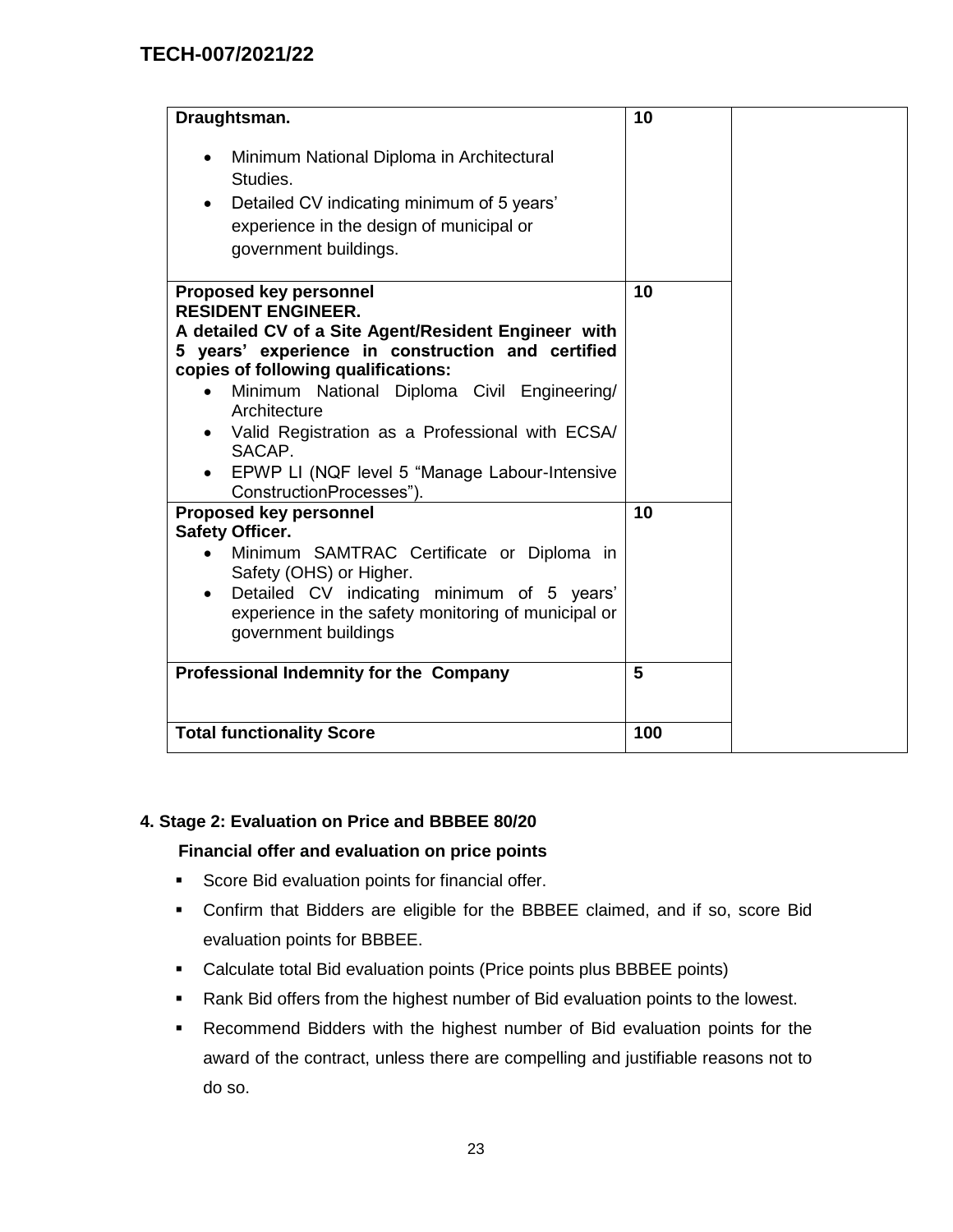### **4.1 Price formula**

Score the financial offers of remaining responsive Bid offers using the following formula:

Ps = Points scored

 $Pt = Tender price$ 

 $Pmin = Minimum price.$ 

| Formula | <b>Evaluation Formula</b> | <b>Option 1</b>                               |
|---------|---------------------------|-----------------------------------------------|
|         | <b>Evaluation Formula</b> | Έ<br>$- P_{\text{min}}$ )<br>80(1<br>o<br>min |

### **4.2 Stage 2: Evaluation on price 80/20 and BBBEE status**

#### **4.2.1. Financial offer and evaluation on price points**

- **Score Bid evaluation points for financial offer.**
- Confirm that Bidders are eligible for the BBBEE claimed, and if so, score Bid evaluation points for BBBEE.
- Calculate total Bid evaluation points (Price points plus BBBEE points)
- Rank Bid offers from the highest number of Bid evaluation points to the lowest.
- The bidder obtaining the highest number of total points will be awarded the contract.
- **Preference points shall be calculated after prices have been brought to a comparative** basis taking into account all factors of non-firm prices and all unconditional discounts;.
- **Points scored must be rounded off to the nearest 2 decimal places.**
- In the event that two or more bids have scored equal total points, the successful bids must be the one scoring the highest number of preference points for B-BBEE.
- However, when functionality is part of the evaluation process and two or more bids have scored equal points including equal preference points for B-BBEE, the successful bid must be the one scoring the highest score for functionality.
- Should two or more bids be equal in all respects, the award shall be decided by the drawing of lots.

#### **4.2.2. Price formula**

$$
Ps = 80(1 - \frac{(Pt - P_{min})}{P_{min}})
$$

Where-

Ps = Points scored for price of tender under consideration; Pt = Price of tender under consideration; and Pmin = Price of lowest acceptable tender.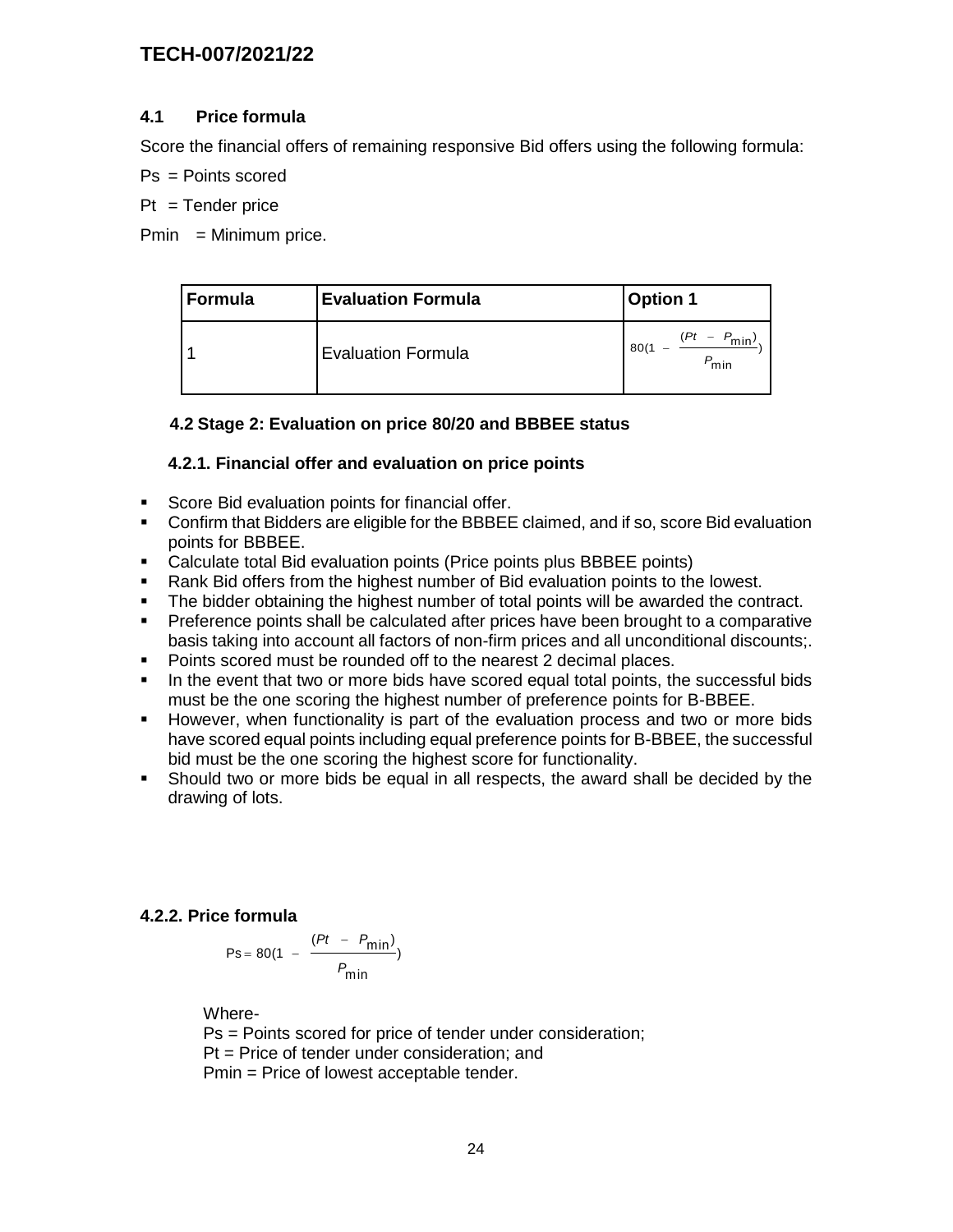#### **a) Scoring for BBBEE**

- Bids will evaluated in accordance with the prescripts of the Preferential Procurement Policy Framework Act (PPPFA) and the associated Preferential Procurement Regulations of 2017, which stipulate a 80/20 preference point system for acquisition of goods or services for Rand value equal to or above R30 000 and up to R50 million
- Bidders must attach certified copies of BBBEE to claim BBBEE points. Failure to attach the valid BBBEE points shall not disqualify the Bidder from further evaluation; but only points will be forfeited.

| of<br><b>B-BBEE</b><br><b>Status</b><br><b>Level</b> | <b>Number of Points</b> |
|------------------------------------------------------|-------------------------|
| <b>Contributor</b>                                   | (80/20system)           |
| 1                                                    | 20                      |
| $\mathbf{2}$                                         | 18                      |
| 3                                                    | 14                      |
| 4                                                    | 12                      |
| 5                                                    | 8                       |
| 6                                                    | 6                       |
| 7                                                    | 4                       |
| 8                                                    | $\overline{2}$          |
| <b>Non-compliant contributor</b>                     | 0                       |
|                                                      |                         |

## **B-BBEE Status Level of Contributor Number of points (80/20 system)**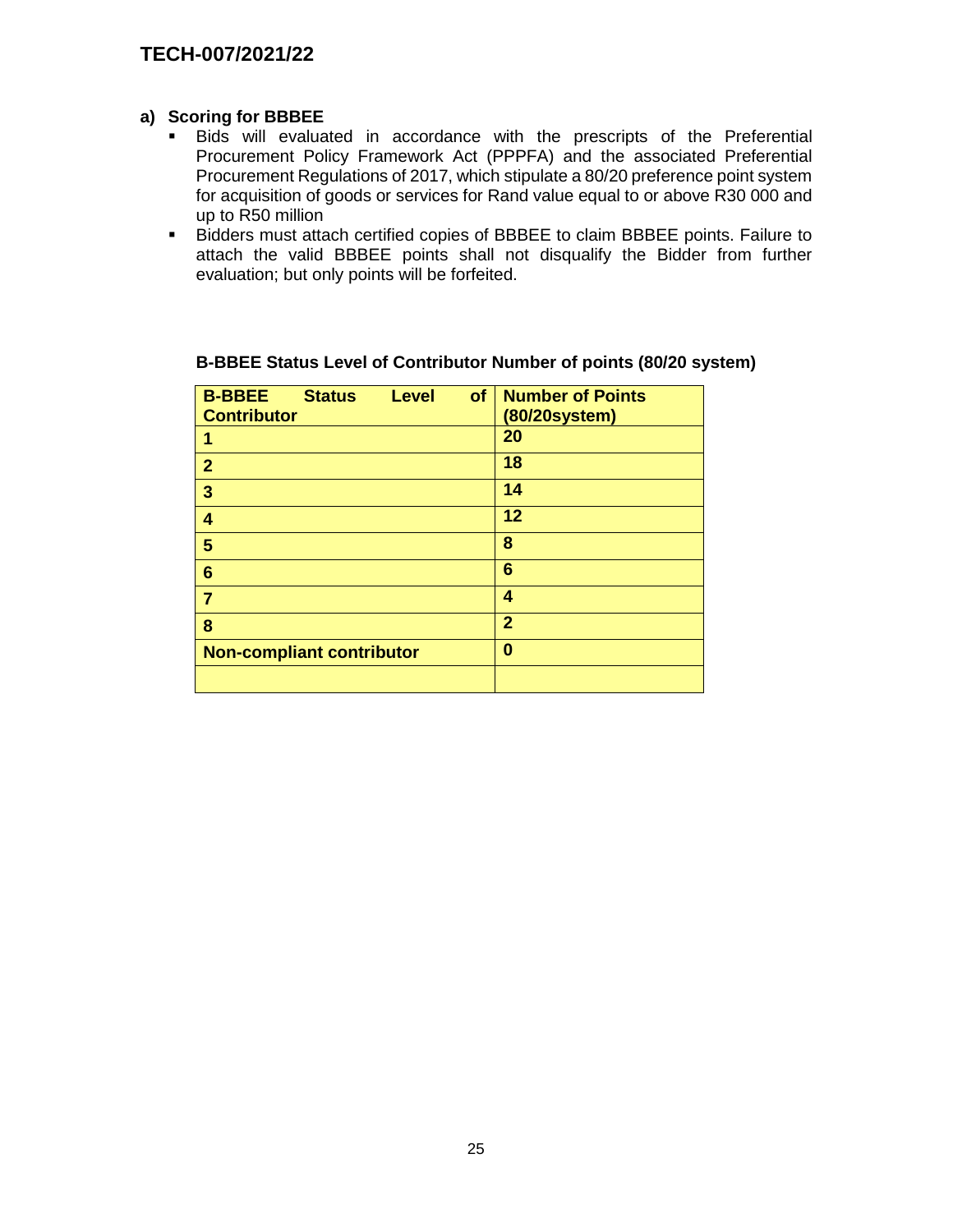

# PLANNING, DESIGN AND PROJECT MANAGEMENT OF MOGWADI OFFICE BLOCK

### **PART T2 LIST OF RETURNABLE DOCUMENTS**

*The bidder must complete the following returnable documents.*

| T2.1              | RETURNABLE SCHEDULES REQUIRED FOR BID          |
|-------------------|------------------------------------------------|
| T <sub>2.2</sub>  | OTHER DOCUMENTS REQUIRED FOR BID               |
| T <sub>2</sub> .3 | RETURNABLE SCHEDULES THAT WILL BE INCORPORATED |
| T <sub>2</sub> .4 | OTHER DOCUMENTS THAT WILL BE INCLUDED IN       |

## **NOTE:**

Although the documents under Part T2 is headed "Returnable Documents" in line with the CIDB model, these are not the only documents to be returned together with the bid. **All** the documents indicated on Part T1 must be completed and signed where applicable and submitted as a **complete set of documents**.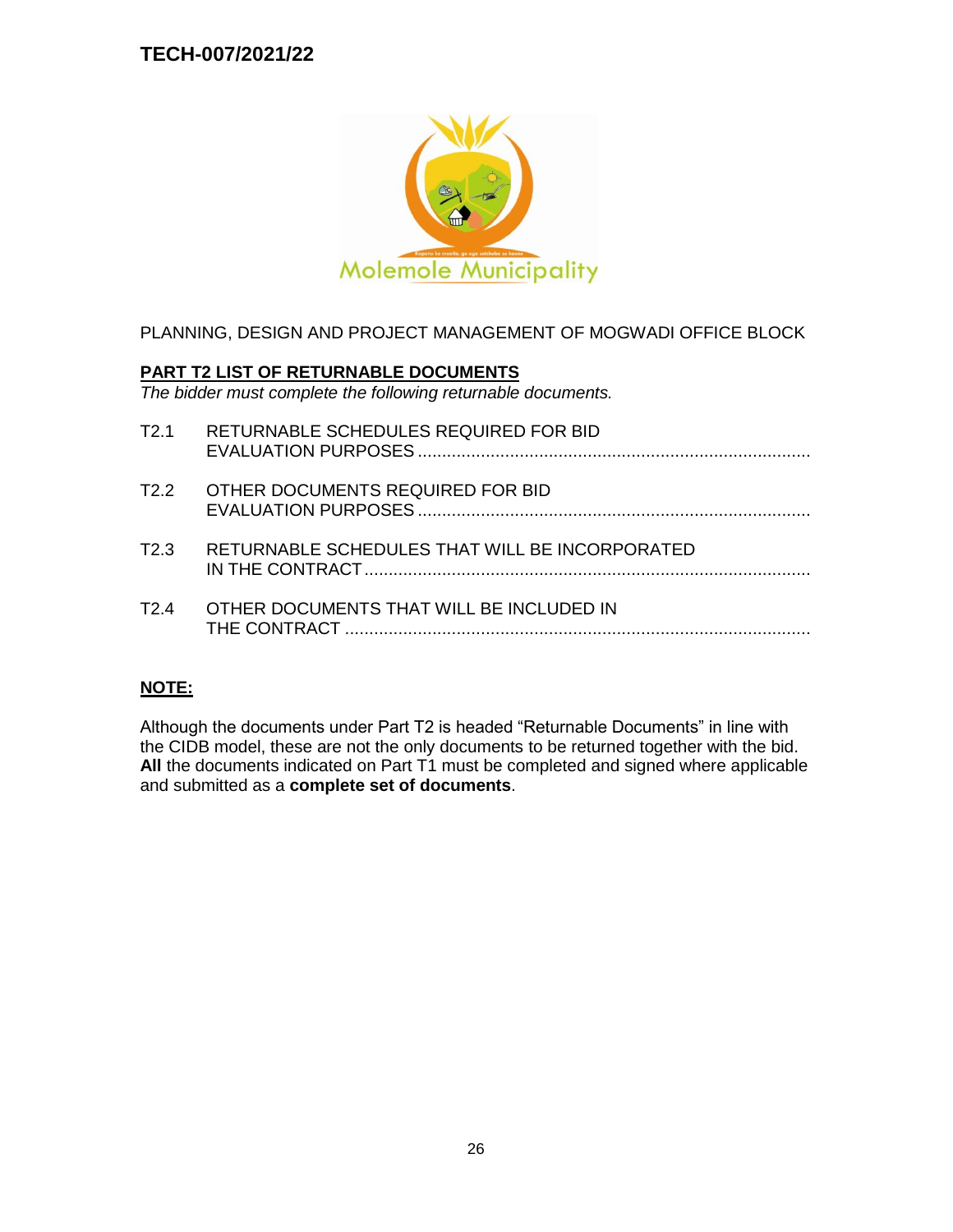#### **T2.1 RETURNABLE SCHEDULES REQUIRED FOR BID EVALUATION PURPOSES**

#### **CONTENTS**

FORM 2.1.1: SIZE OF ENTERPRISE AND CURRENT WORKLOAD

- FORM 2.1.2: CERTIFICATE OF AUTHORITY FOR JOINT VENTURE (WHERE APPLICABLE)
- FORM 2.1.3: SCHEDULE OF PREVIOUS WORK CARRIED OUT BY BIDDER
- FORM 2.1.4: SCHEDULE OF PROPOSED SUB-CONTRACTORS
- FORM 2.1.5: FINANCIAL REFERENCES
- FORM 2.1.6: DETAILS OF ALTERNATIVE BIDS SUBMITTED
- FORM 2.1.7: AMENDMENTS & QUALIFICATIONS BY BIDDER

#### **[PLEASE NOTE IT IS COMPULSORY FOR ALL FORMS AND PAGES TO BE COMPLETED & FOR THE BID DOCUMENT TO BE FULLY INITIALIZED BY DIRECTOR]**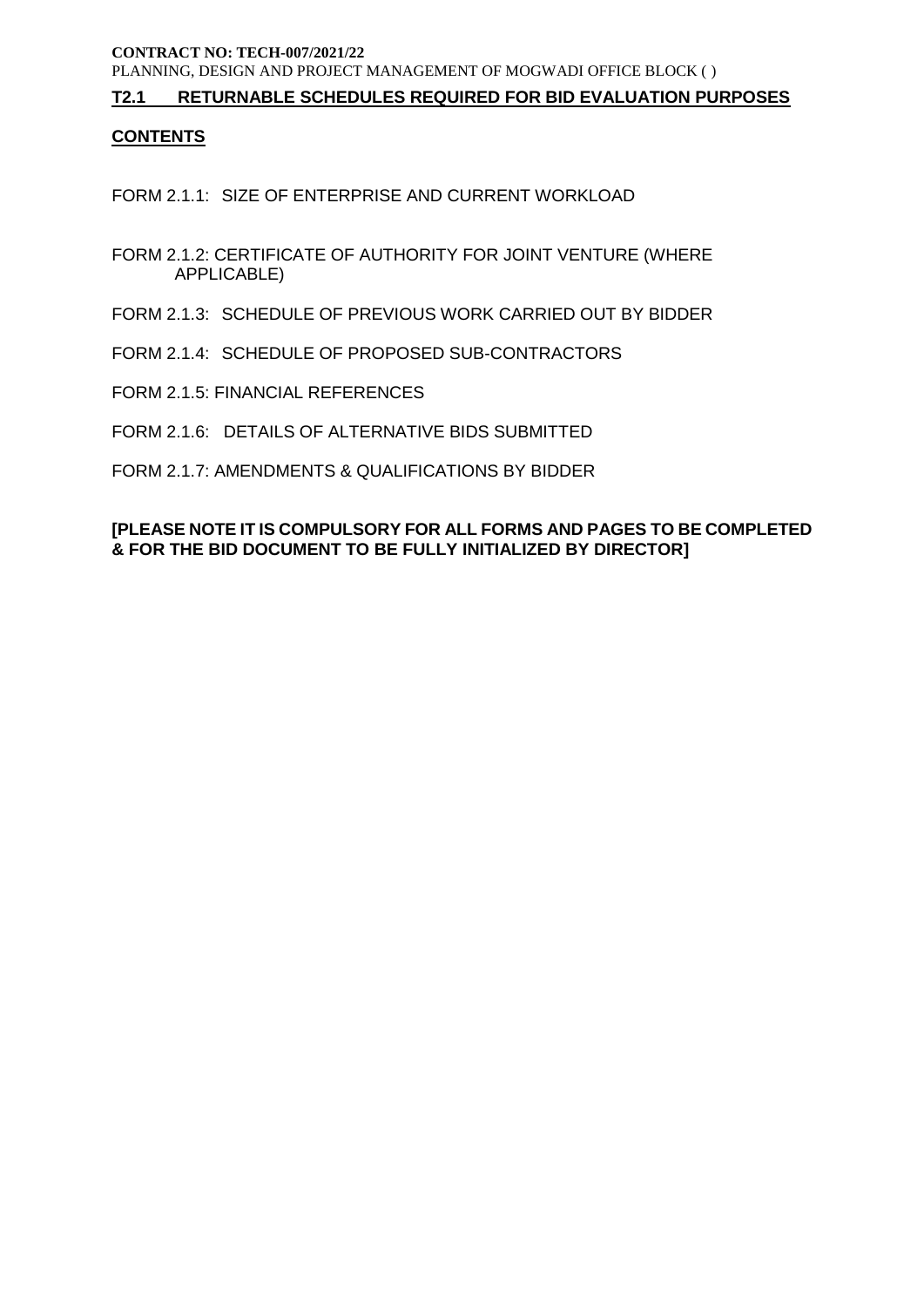# **FORM 2.1.1 SIZE OF ENTERPRISE AND CURRENT WORKLOAD**

a) Total Turnover in the previous financial year? R\_\_\_\_\_\_\_\_\_\_\_\_\_\_\_\_\_\_\_\_\_\_\_\_\_\_\_\_\_

b) c) Estimated turnover for current financial year? R \_\_\_\_\_\_\_\_\_\_\_\_\_\_\_\_\_\_\_

# **List your current contracts and obligations [maximum]:**

| <b>Description</b> | Location | Value (R) | <b>Start date</b> | <b>Duration</b> | Expected<br>completed<br>date |
|--------------------|----------|-----------|-------------------|-----------------|-------------------------------|
|                    |          |           |                   |                 |                               |
|                    |          |           |                   |                 |                               |
|                    |          |           |                   |                 |                               |
|                    |          |           |                   |                 |                               |
|                    |          |           |                   |                 |                               |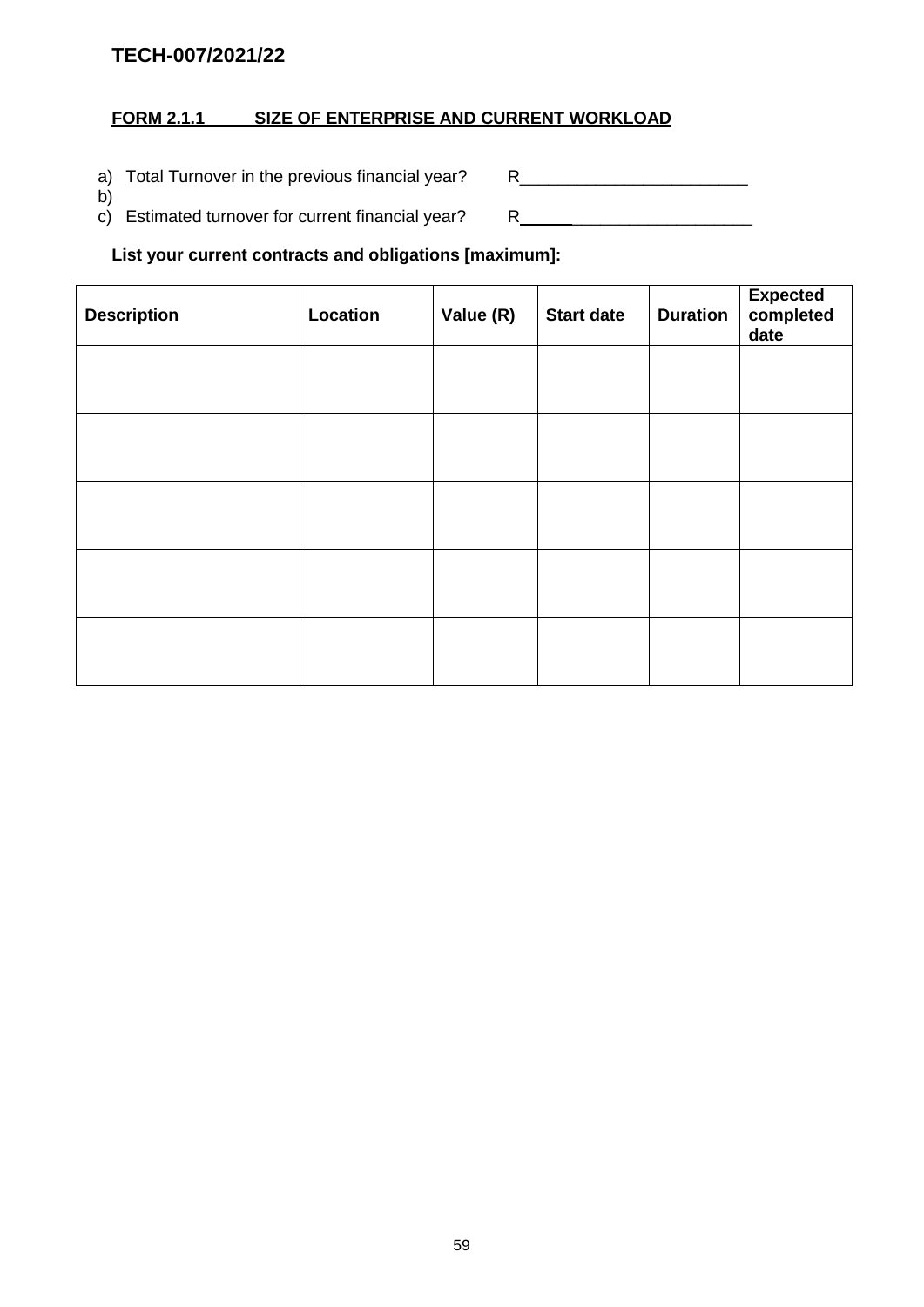## **FORM 2.1.2 CERTIFICATE OF AUTHORITY FOR JOINT VENTURE [WRITE N/A IF NOT APPLICABLE]**

**[PLEASE ATTACH A CERTIFIED COPY OF THE CERTIFICATE]**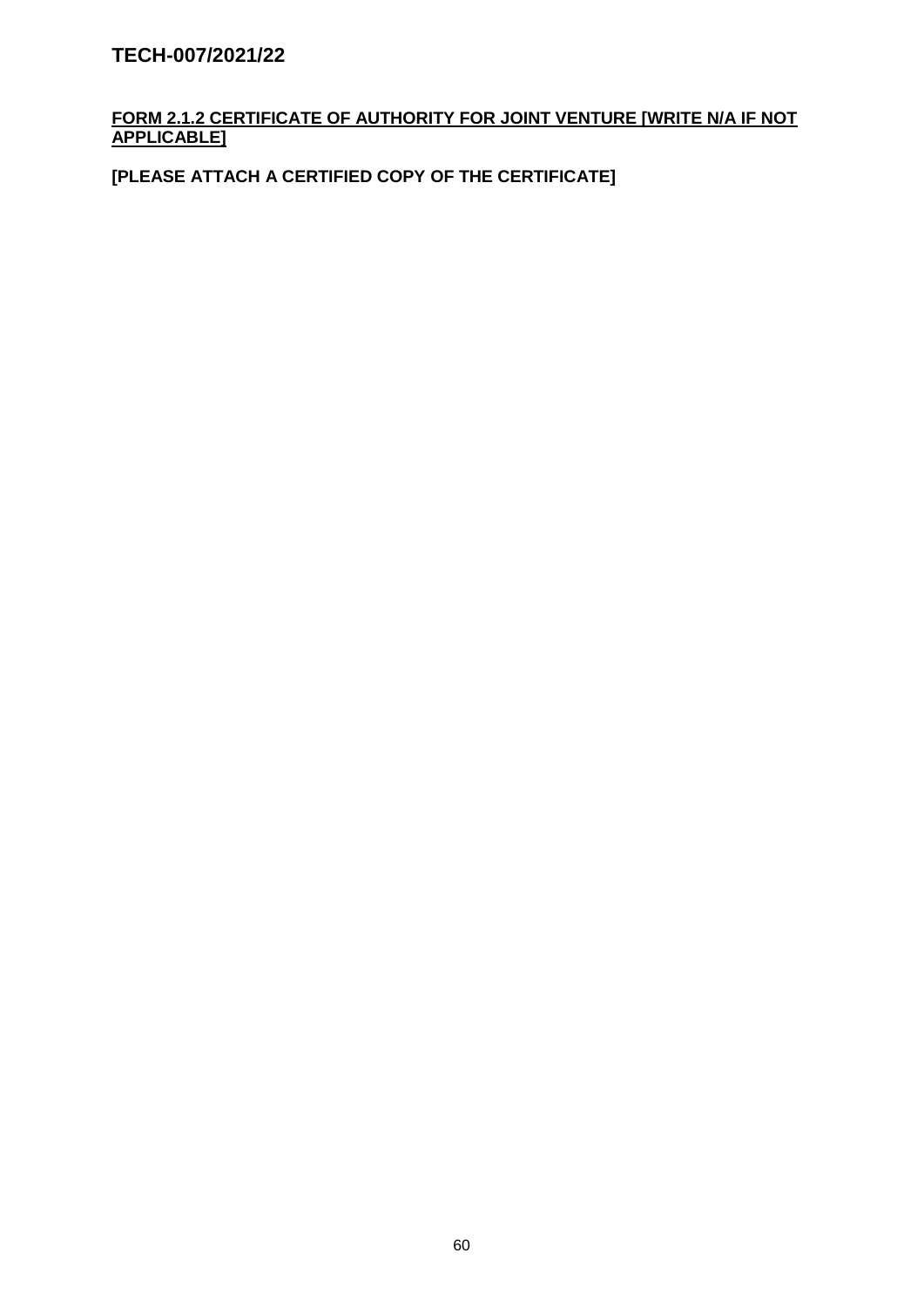#### **FORM 2.1.3 SCHEDULE OF PREVIOUS WORK CARRIED OUT BY BIDDER [N.B. COMPULSORY: TO BE USED FOR EVALUATION PURPOSES]**

Provide the following information on **relevant previous experience.** Indicate comparable projects of similar or larger size. This information is material to the award of the Contract. **Give a minimum of two (2) names and telephone numbers and e-mail address per reference. Please provide latest contact details.**

| <b>CLIENT NAME</b><br><b>AND PLACE WHERE</b><br><b>PROJECT</b><br><b>WASIMPLEMENTED</b> | TEL NO &<br><b>EMAIL</b><br><b>ADDRESS</b> | <b>DESCRIPTION OF</b><br><b>WORK</b> | <b>CONTRACT</b><br><b>VALUE</b><br>(R) | <b>DURATION</b><br><b>CONTRACT</b><br><b>PERIOD</b> |
|-----------------------------------------------------------------------------------------|--------------------------------------------|--------------------------------------|----------------------------------------|-----------------------------------------------------|
|                                                                                         |                                            |                                      |                                        |                                                     |
|                                                                                         |                                            |                                      |                                        |                                                     |
|                                                                                         |                                            |                                      |                                        |                                                     |

### **FORM 2.1.4 SCHEDULE OF PROPOSED SUB-CONTRACTORS [IF NOT WRITE N/A ACROSS THE TABLE]**

Provide details on all sub-contractors you intend utilising for this contract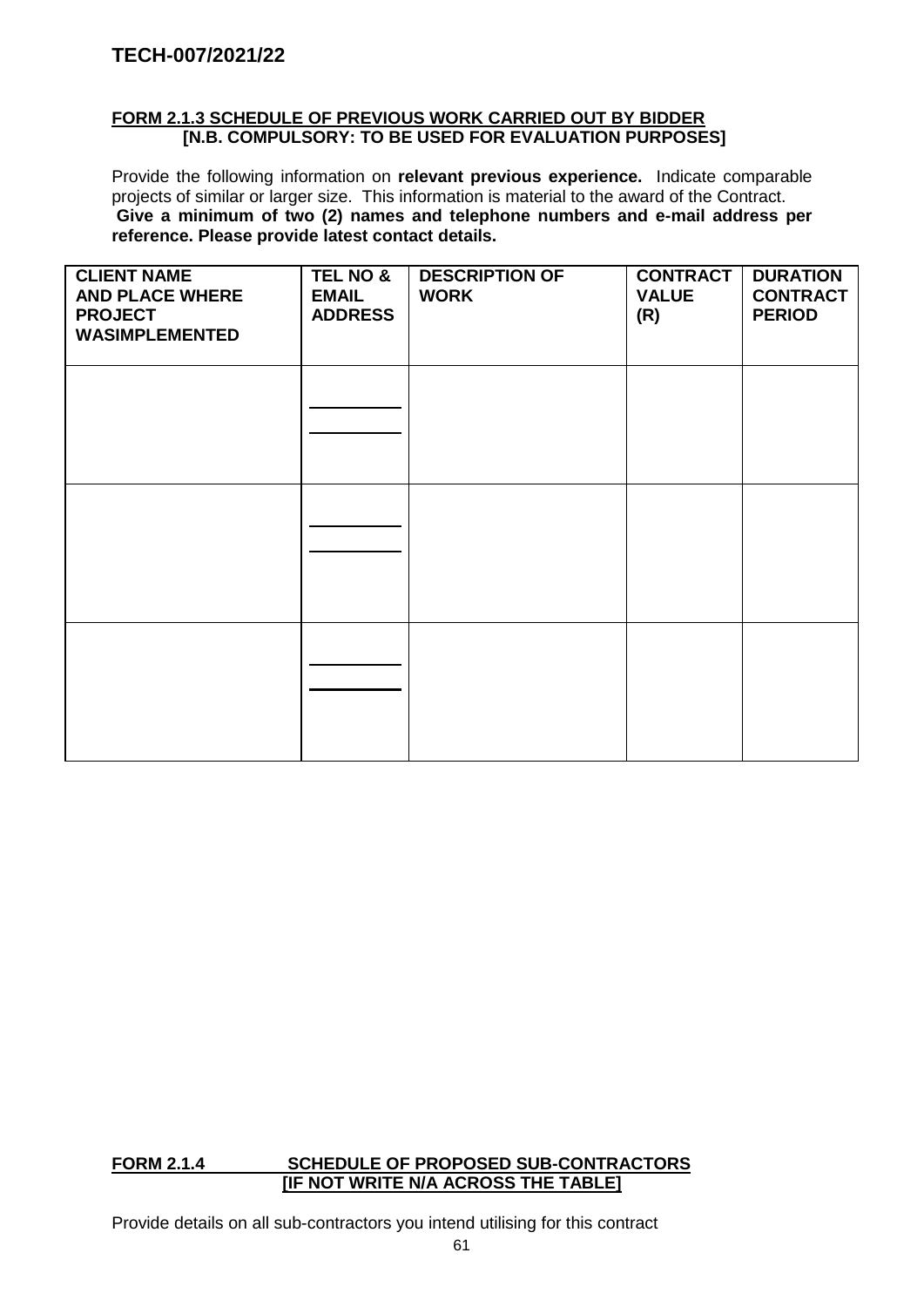|                                           | a                  |                                                | B                    | $c = a \times b$                                        |
|-------------------------------------------|--------------------|------------------------------------------------|----------------------|---------------------------------------------------------|
| Type of work to<br>be used for            | $%$ of<br>contract | Name of sub-<br>contractor                     | % HDI owner-<br>ship | <b>Total</b><br>contribution to<br><b>HDI ownership</b> |
|                                           |                    |                                                |                      |                                                         |
|                                           |                    |                                                |                      |                                                         |
|                                           |                    |                                                |                      |                                                         |
|                                           |                    |                                                |                      |                                                         |
|                                           |                    |                                                |                      |                                                         |
|                                           |                    |                                                |                      |                                                         |
|                                           |                    |                                                |                      |                                                         |
| Total % of<br>contract sub-<br>contracted |                    | <b>Total contribution of HDI</b><br>ownership: |                      |                                                         |

# **FORM 2.1.5 FINANCIAL REFERENCES**

# - **FINANCIAL STATEMENTS (delete which is not applicable)**

I/We \_\_\_\_\_\_\_\_\_\_\_\_\_\_\_\_\_\_\_\_\_\_\_\_\_\_ (name of authorized representative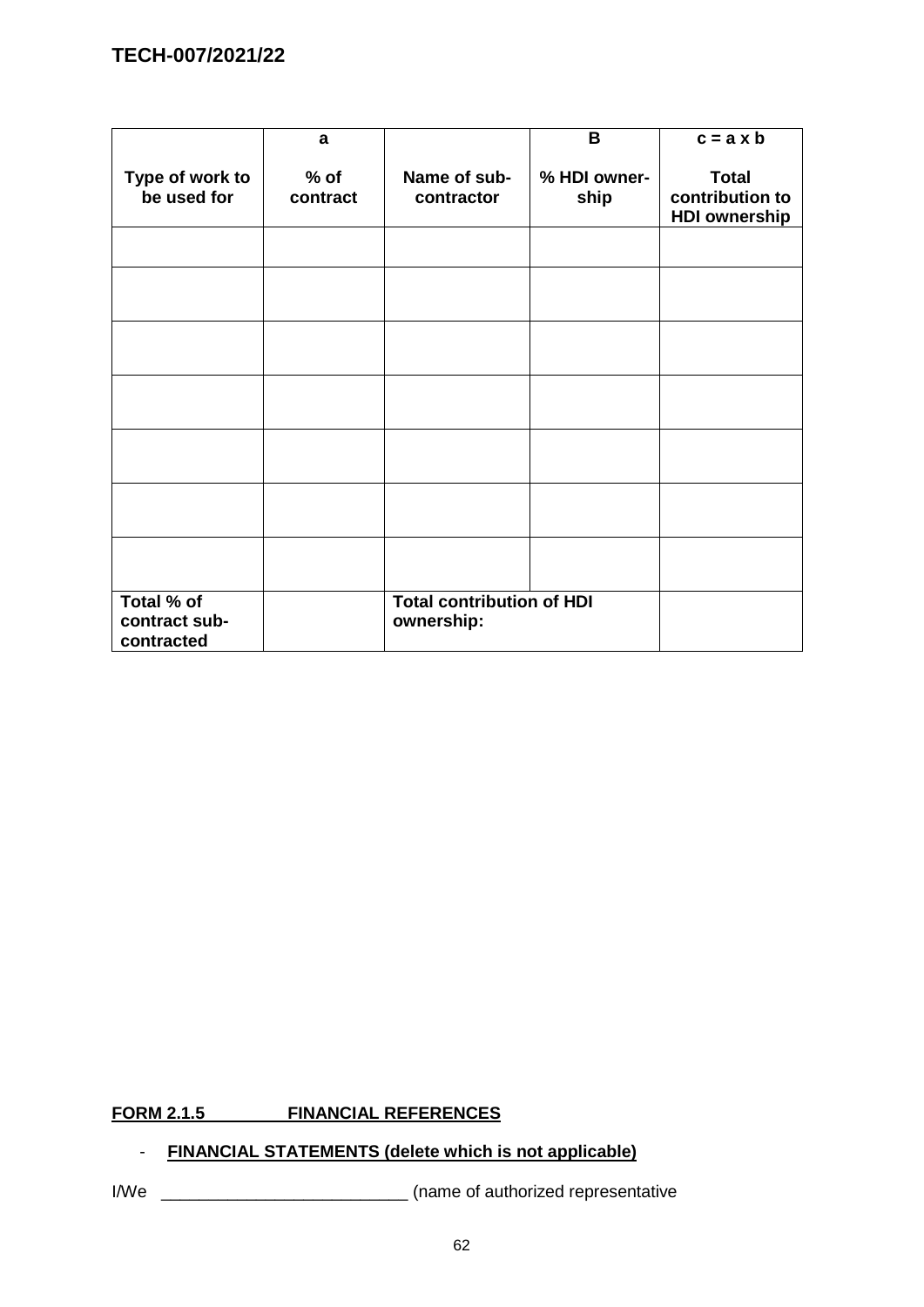Agree / Disagree, if required, to furnish an audited copy of the latest set of financial statements together with my/our Directors' and Auditors' report.

### - **DETAILS OF BIDDING ENTITY'S BANK**

#### **If the bidder is a Joint Venture or partnership, the information requested below is required for each member / partner.**

I/ We hereby authorise the Employer to approach all or any of the following banks for the purposes of obtaining a financial reference:

| <b>DESCRIPTION OF</b><br><b>BANK DETAIL</b>                              | <b>BANK DETAILS APPLICABLE TO</b><br><b>BIDDER</b> |
|--------------------------------------------------------------------------|----------------------------------------------------|
| Name of bank                                                             |                                                    |
| Contact person                                                           |                                                    |
| Branch name & code                                                       |                                                    |
| <b>Street address</b>                                                    |                                                    |
| Bank Telephone number                                                    | $\overline{\phantom{a}}$                           |
| Account number                                                           |                                                    |
| Type of account, (i.e.<br>cheque account)<br>Bank rating [A, B, C, etc.] |                                                    |

*Note: Information supplied will be treated with the strictest confidence*

Affix dated bank stamp here

#### **FORM 2.1.6 DETAILS OF ALTERNATIVE BIDS SUBMITTED [WRITE N/A ACROSS THE TABLE IF NOT APPLICABLE]**

See condition of bid.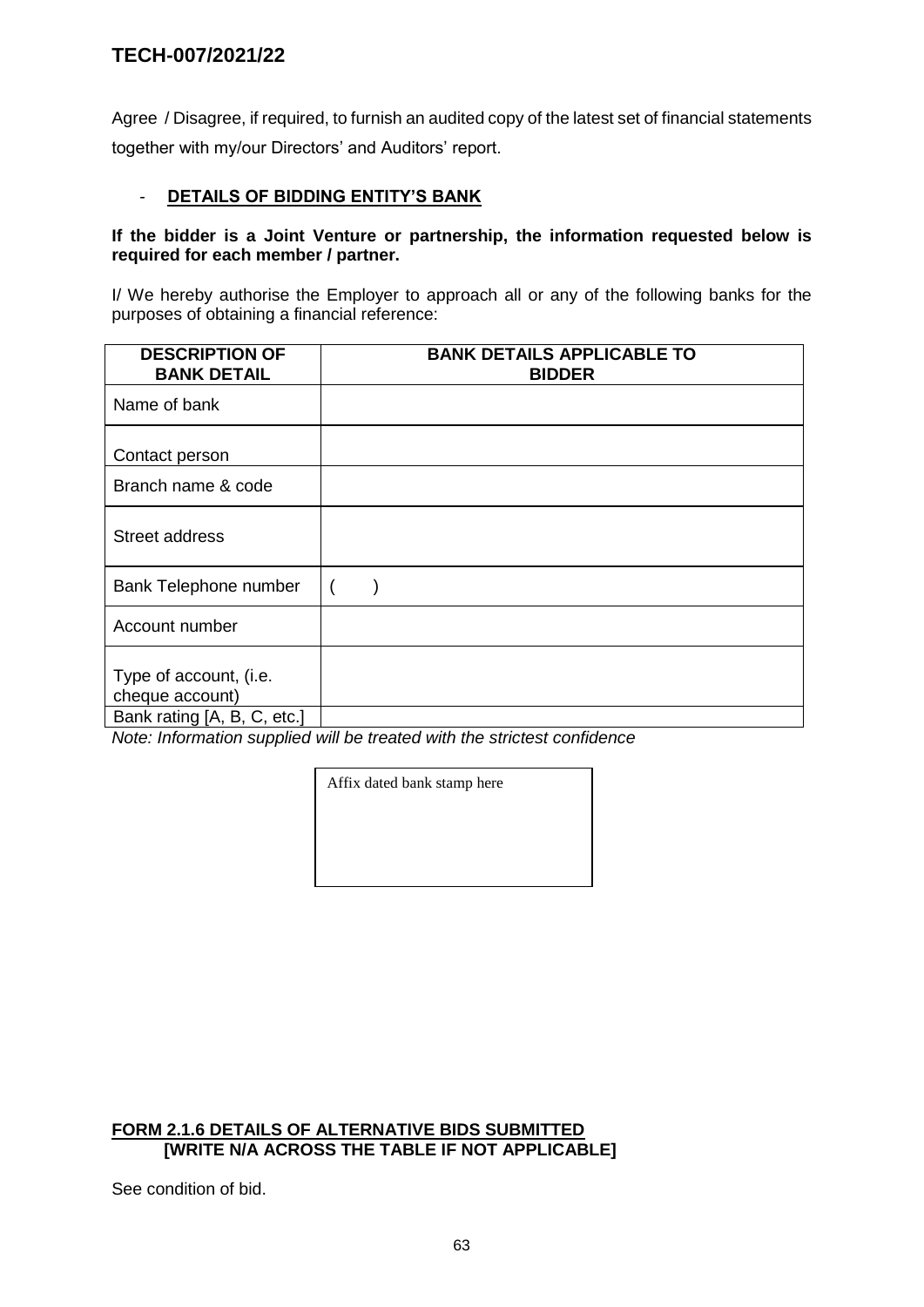### **DESCRIPTION**

### **FORM 2.1.7 AMENDMENTS AND QUALIFICATIONS BY BIDDER [WRITE N/A ACROSS THE TABLE IF NOT APPLICABLE]**

See condition of bid Attach additional information on separate sheets and initial all of them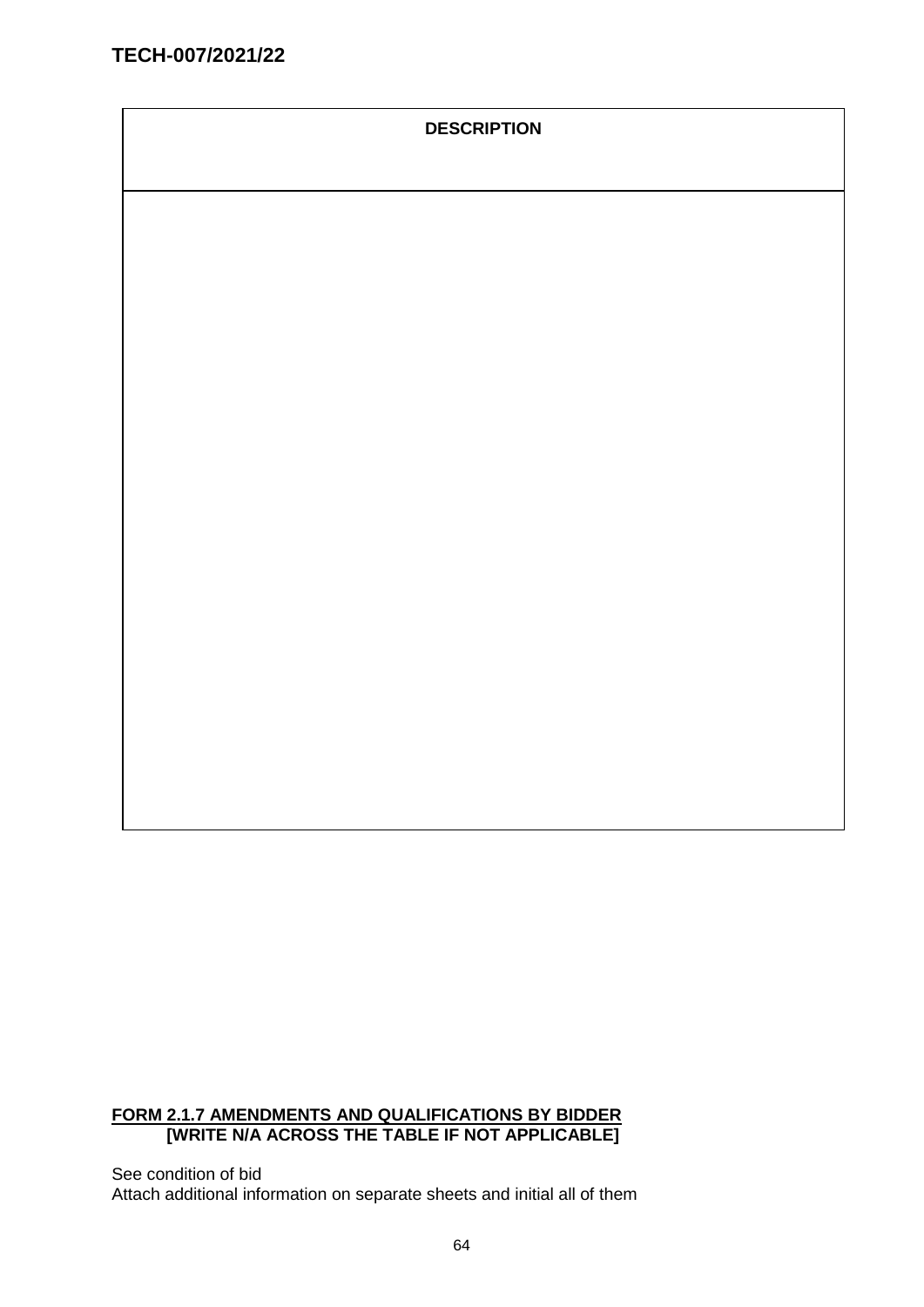| <b>PAGE</b> | <b>DESCRIPTION</b> |
|-------------|--------------------|
|             |                    |
|             |                    |
|             |                    |
|             |                    |
|             |                    |
|             |                    |
|             |                    |
|             |                    |
|             |                    |
|             |                    |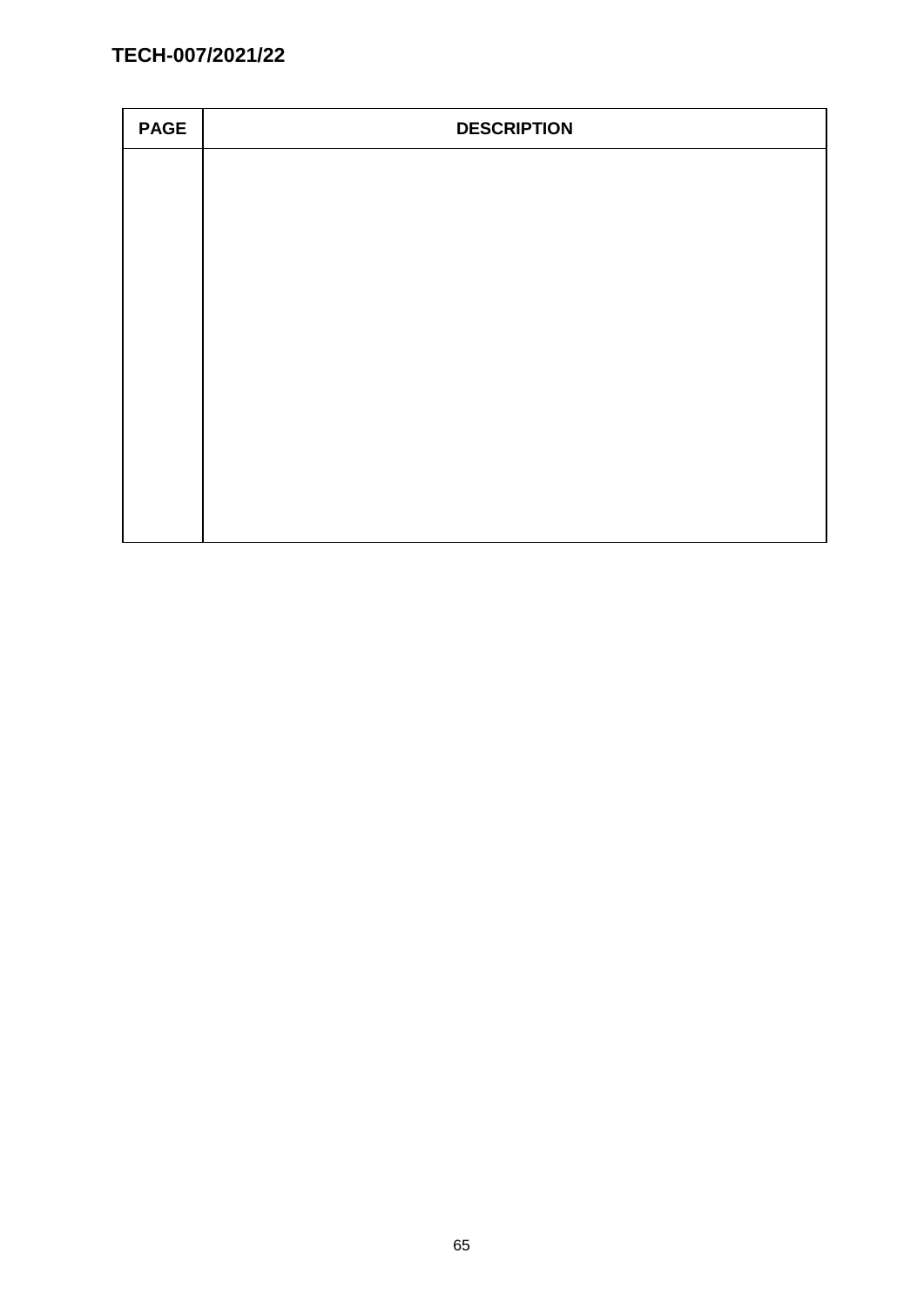

PLANNING, DESIGN AND PROJECT MANAGEMENT OF MOGWADI OFFICE BLOCK

# **T2.2 OTHER DOCUMENTS REQUIRED FOR BID EVALUATION PURPOSES**

# **CONTENTS**

- FORM 2.2.1 DECLARATION
- FORM 2.2.2 DECLARATION OF INTEREST
- FORM 2.2.5 MBD 9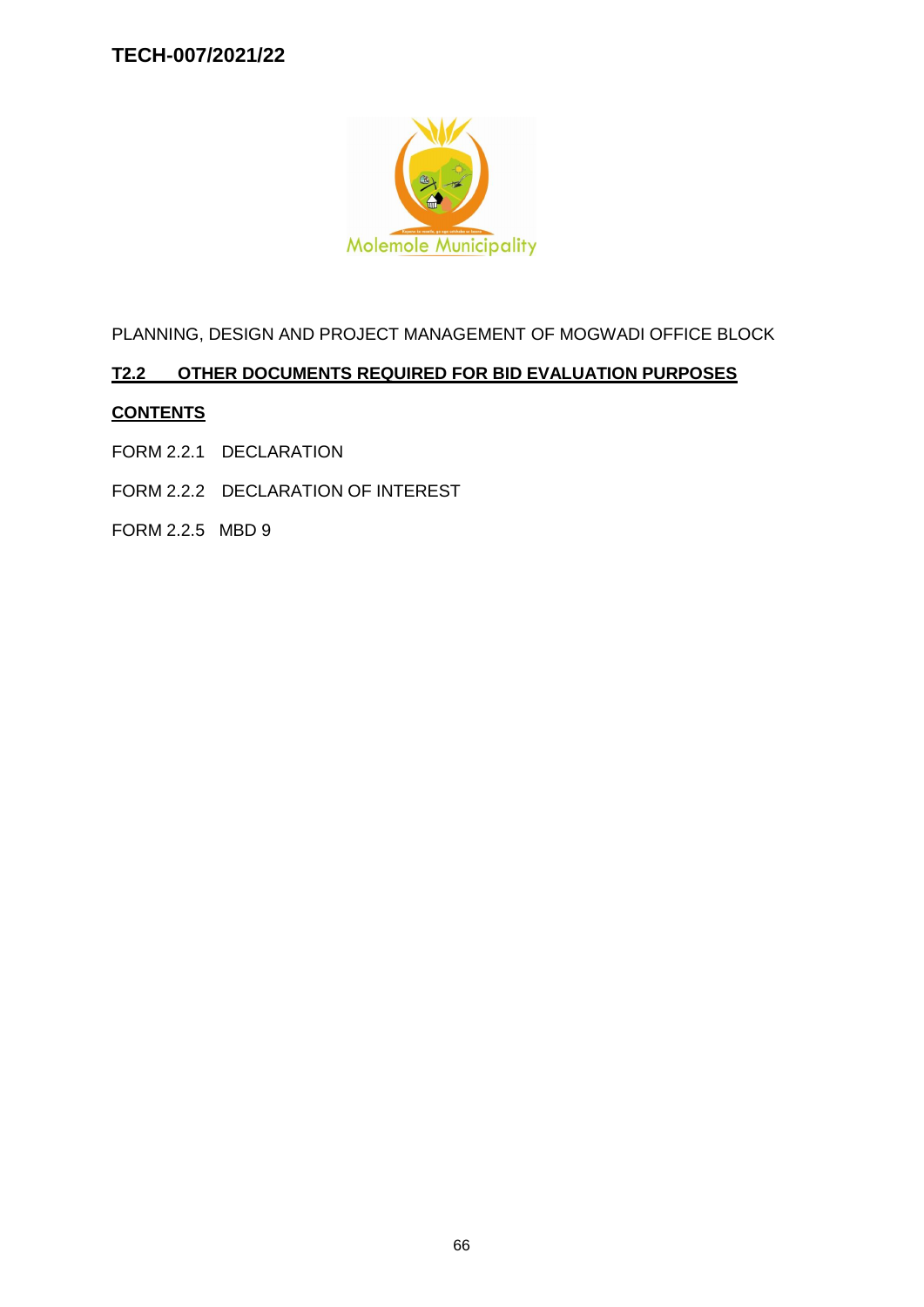### **FORM 2.2.2 DECLARATION:**

I/ We, the undersigned:

- (a) Bid for Planning, Design and Project Management of Mogwadi Office Block at Mogwadi main office, described both in this and the other Schedules to this Contract to which I shall annex my signature;
- (b) agree that we will be bound by the specifications, prices, terms and conditions stipulated in those Schedules attached to this bid document, regarding execution of duties;
- (c) further agree to be bound by those conditions, set out in, "PARTS T1; T2; C1; C2; and C3", attached hereto, should this bid be accepted;
- (d) confirm that this bid may only be accepted by Molemole Local Municipality by way of a duly authorised Letter of Acceptance within fourteen (14) days from the date of appointment;
	- (e) declare that we are fully acquainted with the Bid document and Schedules and the contents thereof and that we have signed the Bill of Quantities and completed the Returnable Schedules and declarations, attached hereto;
- (f) declare that all amendments to the bid document have been initialled by the relevant authorised person and that the document constitutes a proper contract between MLM and the undersigned;
- (g) certify that the item/s mentioned in the bid document, qualifies/qualify for the preference(s) shown.;
- (h) acknowledge that the information furnished is true and correct;
- (i) Accept that in the event of the contract being awarded as a result of preference claimed in this bid document, I may be required to furnish documentary proof to the satisfaction of MLM that the claims are correct. If the claims are found to be inflated, MLM may in addition to any other remedy it may have, recover from the company or me all costs, losses or damages incurred or sustained by MLM as a result of the award of the contract and/or cancel the contract and claim any damages which MLM may suffer by having to make less favourable arrangements after such cancellation;
- (j) declare that no municipal rates and taxes or municipal service charges owed by the bidder or any of its directors to the municipality, or to any other municipality or municipal entity, are in arrears, and
- (k) declare that I have not failed to perform satisfactorily during the last five (5) years on a previous contract with the Municipality, Municipal entity or any other organ of state, after written notice was given to me that my performance was not satisfactory.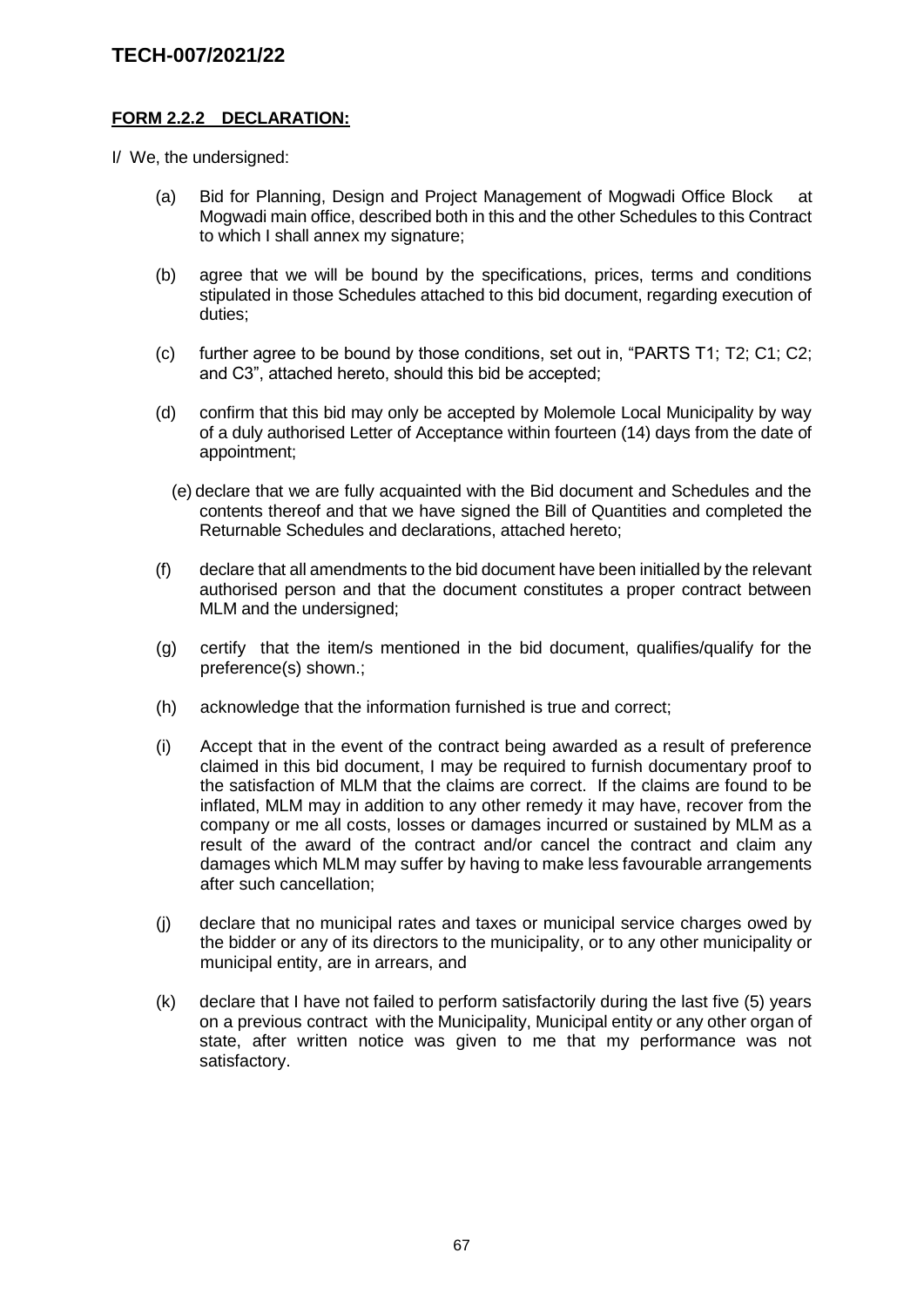# **[PLEASE SIGN ON BEHALF OF THE BIDDER]**

|                                                 |  | 20 |
|-------------------------------------------------|--|----|
| Authorised Signature: ______________            |  |    |
| Name of Bidding Entity: _______________________ |  |    |
| Date:                                           |  |    |
| As witness:                                     |  |    |

#### **FORM 2.2.3 DECLARATION OF INTEREST**

- **1. No bid will be accepted from persons in the service of the state including in instances of non-directors of the entity and also those who may be subcontracting.**
- 2. Any person, having a kinship with persons in the service of the state, including a blood relationship, may make an offer or offers in terms of this invitation to bid. In view of possible allegations of favouritism, should the resulting bid, or part thereof, be awarded to persons connected with or related to persons in service of the state, it is required that the bidder or their authorised representative declare their position in relation to the evaluating/adjudicating authority and/or take an oath declaring his/her interest.
- 3 In order to give effect to the above, the following questionnaire must be completed with honesty and submitted with the bid.

| <b>Full Name:</b>  |                                                                                                                       |
|--------------------|-----------------------------------------------------------------------------------------------------------------------|
|                    |                                                                                                                       |
| Tax Number:        |                                                                                                                       |
| <b>VAT Number:</b> | <u> 1980 - Jan Berlin, margaret amerikan basar dan berlindari dalam personal dan berlindas dan berlindas dan berl</u> |

3.1 Are you presently in the service of the state **YES / NO \_\_\_\_\_\_\_\_** 

SCM Regulations: "in the service of the state" means to be –

(a)  $\bar{a}$  member of  $-$ 

1

- (i) any municipal Council;
- (ii) any provincial legislature; or
- (iii) the national Assembly or the national Council of provinces;

(b) a member of the board of directors of any municipal entity;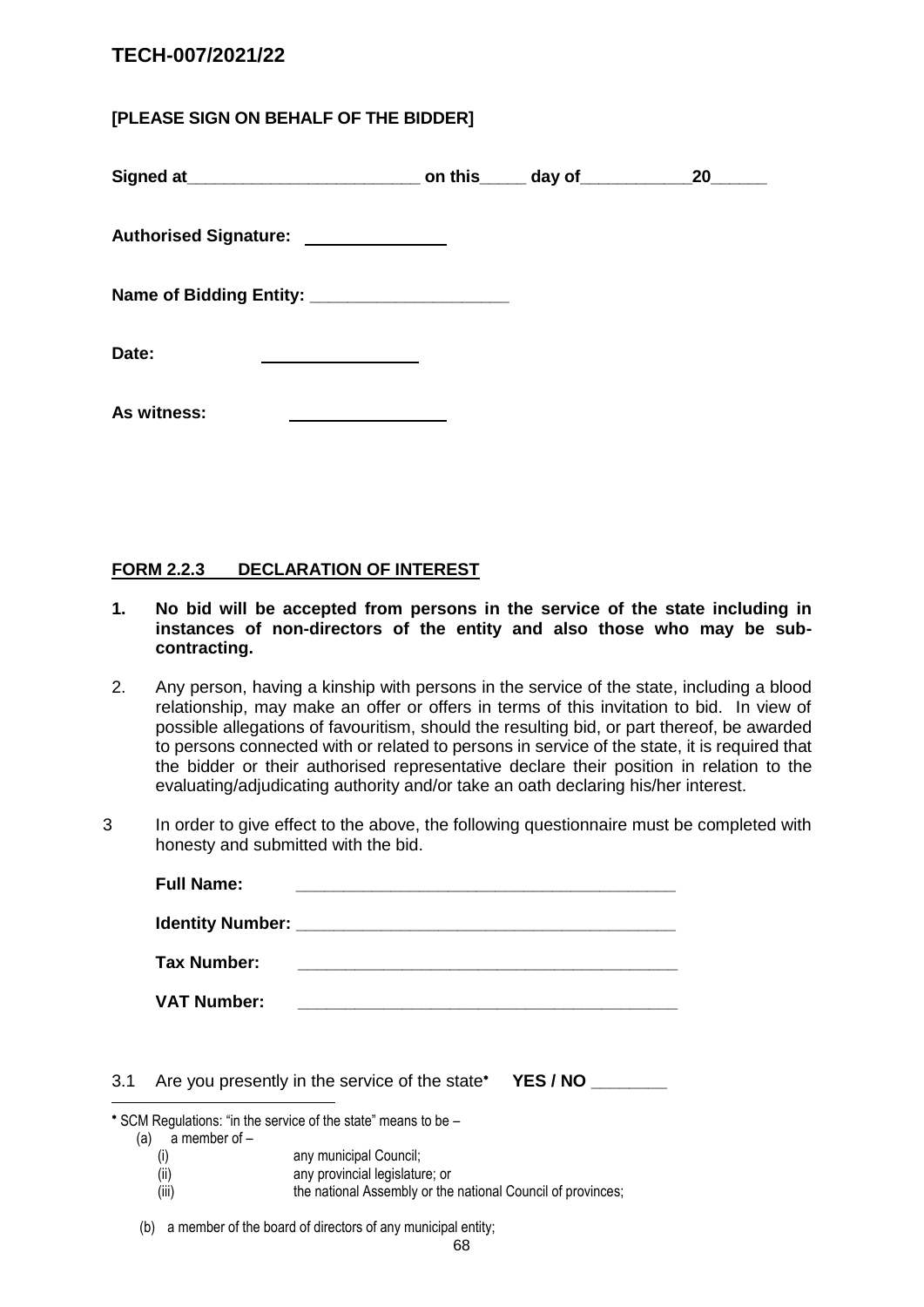If yes, furnish particulars \_\_\_\_\_\_\_\_\_\_\_\_\_\_\_\_\_\_\_\_\_\_\_\_\_\_\_\_\_\_\_\_\_\_\_ 3.2 Have you been in the service of the state for the past twelve (12) months? **YES /NO**

If yes, furnish particulars **Example 20** Figures 1.

3.3 Do you have any relationship (family, friend, other) with persons in the service of the state and who may be involved with the evaluation and or adjudication of this bid? **YES / NO \_\_\_\_\_\_\_\_\_\_**

If yes, furnish particulars \_\_\_\_\_\_\_\_\_\_\_\_\_\_\_\_\_\_\_\_\_\_\_\_\_\_\_\_\_\_\_\_\_\_\_\_\_\_\_\_\_\_\_\_\_\_\_\_\_

3.4 Are any of the company's directors, managers, shareholders or stakeholders in service of the state? **YES / NO**

If yes, furnish particulars \_\_\_\_\_\_\_\_\_\_\_\_\_\_\_\_\_\_\_\_\_\_\_\_\_\_\_\_\_\_\_\_\_\_\_\_\_\_\_\_\_\_\_\_\_\_\_

3.5 Are any spouse, child or parent of the company's directors, managers, principle shareholders or stakeholders in service of the state? **YES / NO**

 $\frac{1}{2}$  ,  $\frac{1}{2}$  ,  $\frac{1}{2}$  ,  $\frac{1}{2}$  ,  $\frac{1}{2}$  ,  $\frac{1}{2}$  ,  $\frac{1}{2}$  ,  $\frac{1}{2}$  ,  $\frac{1}{2}$  ,  $\frac{1}{2}$  ,  $\frac{1}{2}$  ,  $\frac{1}{2}$  ,  $\frac{1}{2}$  ,  $\frac{1}{2}$  ,  $\frac{1}{2}$  ,  $\frac{1}{2}$  ,  $\frac{1}{2}$  ,  $\frac{1}{2}$  ,  $\frac{1$ 

If yes, furnish particulars **Example 20** and the set of the set of the set of the set of the set of the set of the set of the set of the set of the set of the set of the set of the set of the set of the set of the set of t

I, THE UNDERSIGNED (NAME)

CERTIFY THAT THE INFORMATION FURNISHED ON THIS DECLARATION FORM IS CORRECT.

 $\overline{\phantom{a}}$  ,  $\overline{\phantom{a}}$  ,  $\overline{\phantom{a}}$  ,  $\overline{\phantom{a}}$  ,  $\overline{\phantom{a}}$  ,  $\overline{\phantom{a}}$  ,  $\overline{\phantom{a}}$  ,  $\overline{\phantom{a}}$  ,  $\overline{\phantom{a}}$  ,  $\overline{\phantom{a}}$  ,  $\overline{\phantom{a}}$  ,  $\overline{\phantom{a}}$  ,  $\overline{\phantom{a}}$  ,  $\overline{\phantom{a}}$  ,  $\overline{\phantom{a}}$  ,  $\overline{\phantom{a}}$ 

#### **I ACCEPT THAT THE STATE MAY ACT AGAINST ME SHOULD THIS DECLARATION PROVE TO BE FALSE.**

SHOULD THE INFORMATION REQUIRED ON THIS FORM NOT DULY BE SUPPLIED, THIS BID WILL BE AUTOMATICALLY REJECTED.

\_\_\_\_\_\_\_\_\_\_\_\_\_\_\_\_\_\_\_\_\_ \_\_\_\_\_\_\_\_\_\_\_\_\_\_\_\_ Signature Date

\_\_\_\_\_\_\_\_\_\_\_\_\_\_\_\_\_\_\_\_\_ \_\_\_\_\_\_\_\_\_\_\_\_\_\_\_\_\_\_\_\_\_\_\_\_\_\_\_\_\_\_\_

-

Position **Company Name** 

<sup>(</sup>c) an official of any municipality or municipal entity;

<sup>(</sup>d) an employee of any national or provincial department, national or provincial public entity or constitutional institution within the meaning of the Public Finance Management Act, 1999 (Act No.1 of 1999);

<sup>(</sup>e) a member of the accounting authority of any national or provincial public entity; or

<sup>(</sup>f) an employee of Parliament or a provincial legislature.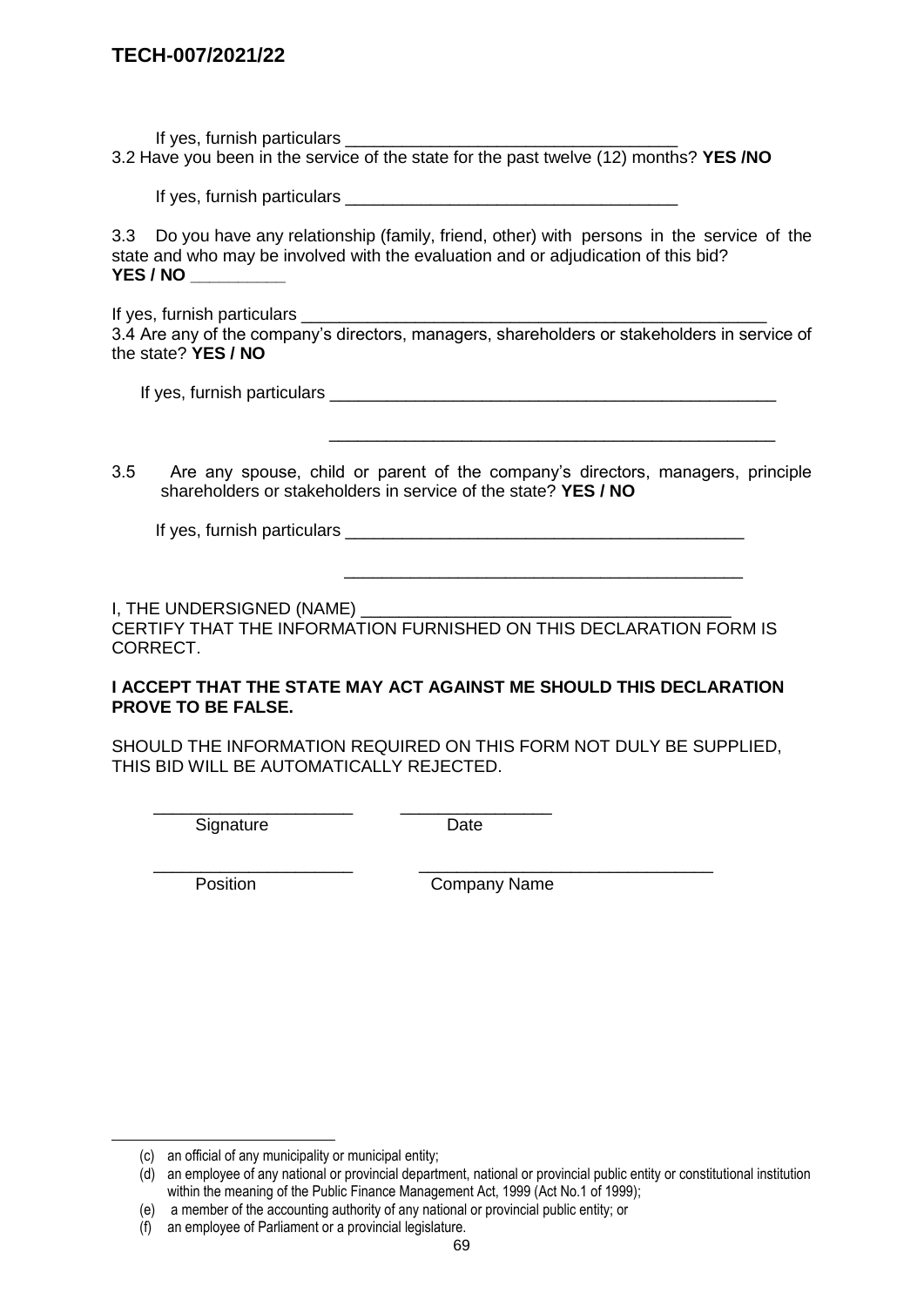#### **MBD 9**

#### **FORM 2.2.4 CERTIFICATE OF INDEPENDENT BID DETERMINATION**

- a) This Standard Bidding Document (MBD) must form part of all bids<sup>1</sup> invited.
- b) Section 4 (1) (b) (iii) of the Competition Act No. 89 of 1998, as amended, prohibits an agreement between, or concerted practice by, firms, or a decision by an association of firms, if it is between parties in a horizontal relationship and if it involves collusive bidding (or bid rigging).²
- c) Treasury Regulation 16A9 prescribes that accounting officers and accounting authorities must take all reasonable steps to prevent abuse of the supply chain management system and authorizes accounting officers and accounting authorities to:
	- i. Disregard the bid of any bidder if that bidder, or any of its directors have abused the institution's supply chain management system and or committed fraud or any other improper conduct in relation to such system.
	- ii. Cancel a contract awarded to a supplier of goods and services if the supplier committed any corrupt or fraudulent act during the bidding process or the execution of that contract.
- d) This MBD serves as a certificate of declaration that would be used by institutions to ensure that, when bids are considered, reasonable steps are taken to prevent any form of bid-rigging.
- e) In order to give effect to the above, the attached Certificate of Bid Determination (MBD 9) must be completed and submitted with the bid:

**¹ Includes price quotations, advertised competitive bids, limited bids and proposals.**

**² Bid rigging (or collusive bidding) occurs when businesses, that would otherwise be expected to compete, secretly conspire to raise prices or lower the quality of goods and / or services for purchasers who wish to acquire goods and / or services through a bidding process. Bid rigging is, therefore, an agreement between competitors not to compete.**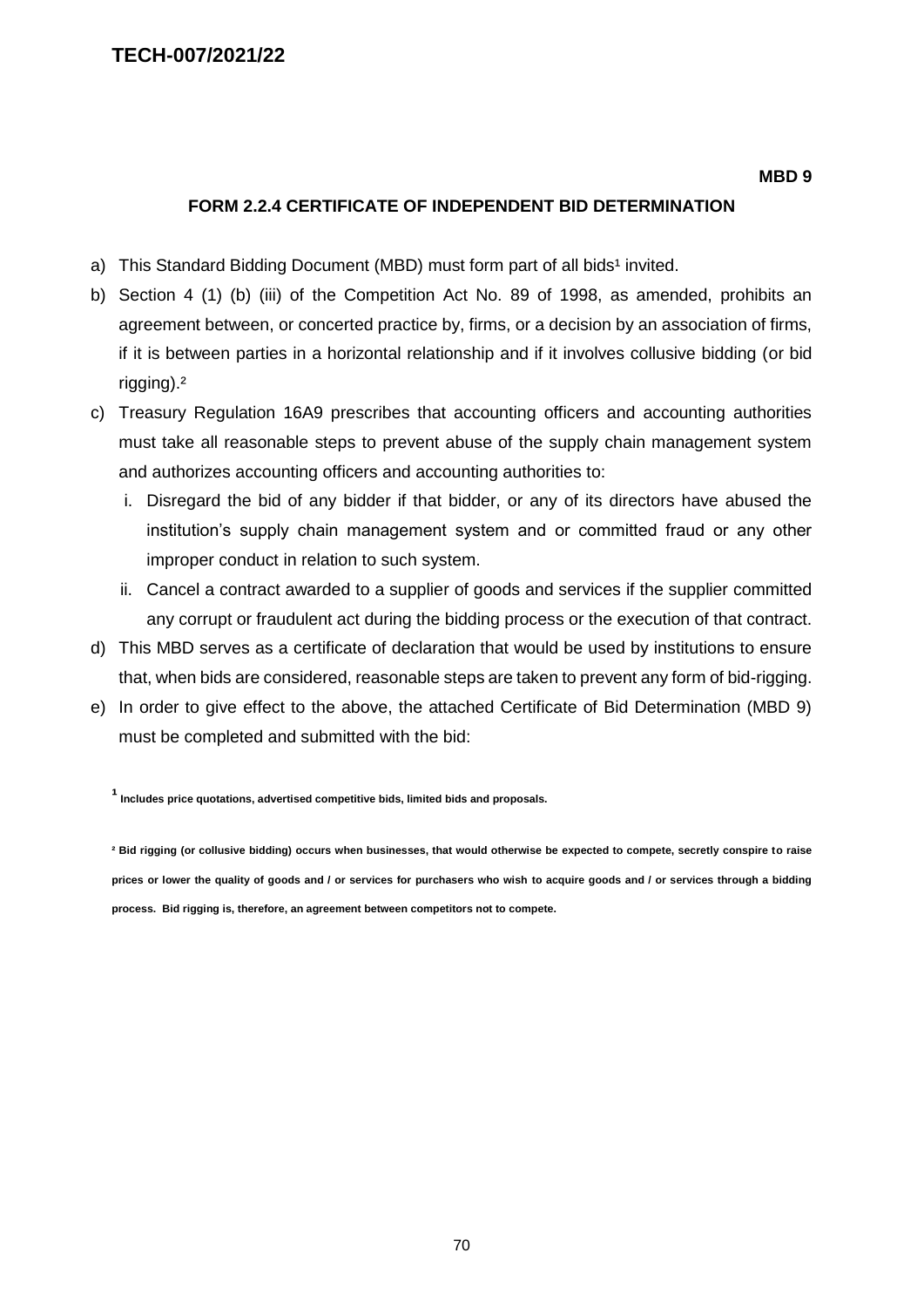#### **MBD 9**

### **CERTIFICATE OF INDEPENDENT BID DETERMINATION**

I, the undersigned, in submitting the accompanying bid:

#### (Bid Number and Description)

\_\_\_\_\_\_\_\_\_\_\_\_\_\_\_\_\_\_\_\_\_\_\_\_\_\_\_\_\_\_\_\_\_\_\_\_\_\_\_\_\_\_\_\_\_\_\_\_\_\_\_\_\_\_\_\_\_\_\_\_\_\_\_\_\_\_\_\_\_\_

in response to the invitation for the bid made by:

(Name of Institution)

\_\_\_\_\_\_\_\_\_\_\_\_\_\_\_\_\_\_\_\_\_\_\_\_\_\_\_\_\_\_\_\_\_\_\_\_\_\_\_\_\_\_\_\_\_\_\_\_\_\_\_\_\_\_\_\_\_\_\_\_\_\_\_\_\_\_\_\_\_\_\_

do hereby make the following statements that I certify to be true and complete in every respect:

\_\_\_\_\_\_\_\_\_\_\_\_\_\_\_\_\_\_\_\_\_\_\_\_\_\_\_\_\_\_\_\_\_\_\_\_\_\_\_\_\_\_\_\_\_\_\_\_\_\_\_\_\_\_\_\_\_\_\_\_\_\_\_\_\_\_\_\_\_

I certify, on behalf of

(Name of Bidder)

that:

- 1. I have read and I understand the contents of this Certificate;
- 2. I understand that the accompanying bid will be disqualified if this Certificate is found not to be true and complete in every respect;
- 3. I am authorized by the bidder to sign this Certificate, and to submit the accompanying bid, on behalf of the bidder;
- 4. Each person whose signature appears on the accompanying bid has been authorized by the bidder to determine the terms of, and to sign the bid, on behalf of the bidder;
- 5. For the purposes of this Certificate and the accompanying bid, I understand that the word "competitor" shall include any individual or organization, other than the bidder, whether or not affiliated with the bidder, who:
- has been requested to submit a bid in response to this bid invitation;
- could potentially submit a bid in response to this bid invitation, based on their qualifications, abilities or experience; and
- provides the same goods and services as the bidder and/or is in the same line of business as the bidder
- 6. The bidder has arrived at the accompanying bid independently from, and without consultation, communication, agreement or arrangement with any competitor. However communication between partners in a joint venture or consortium<sup>3</sup> will not be construed as collusive bidding.
- 7. In particular, without limiting the generality of paragraphs 6 above, there has been no consultation, communication, agreement or arrangement with any competitor regarding:
	- a) prices;
	- b) geographical area where product or service will be rendered (market allocation)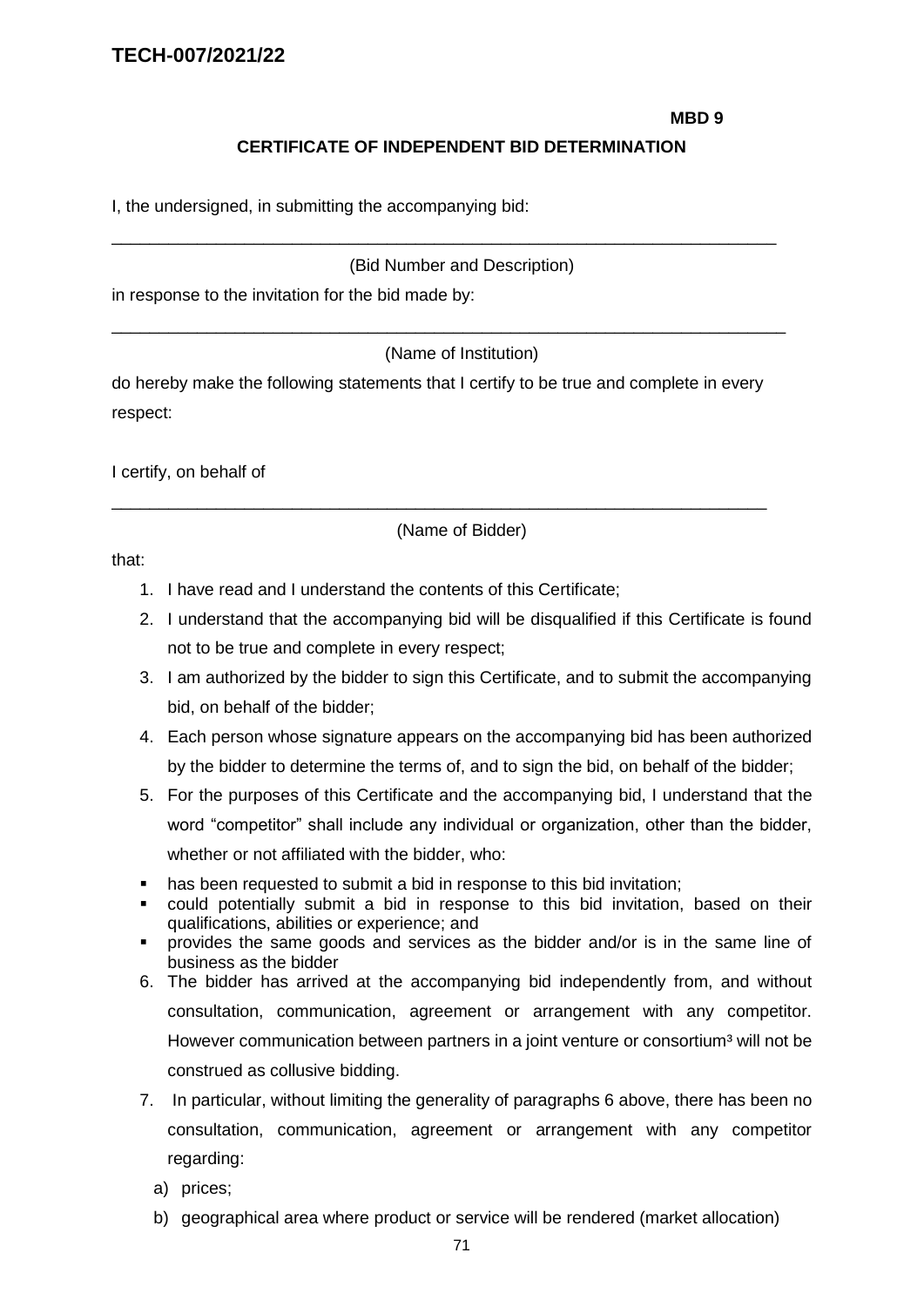- c) methods, factors or formulas used to calculate prices;
- d) the intention or decision to submit or not to submit, a bid;
- e) the submission of a bid which does not meet the specifications and conditions of the bid; or bidding with the intention not to win the bid.
- 8. In addition, there have been no consultations, communications, agreements or arrangements with any competitor regarding the quality, quantity, specifications and conditions or delivery particulars of the products or services to which this bid invitation relates.
- 9. The terms of the accompanying bid have not been, and will not be, disclosed by the bidder, directly or indirectly, to any competitor, prior to the date and time of the official bid opening or of the awarding of the contract.

**³ Joint venture or Consortium means an association of persons for the purpose of combining their expertise, property, capital, efforts, skill and knowledge in an activity for the execution of a contract.**

10. I am aware that, in addition and without prejudice to any other remedy provided to combat any restrictive practices related to bids and contracts, bids that are suspicious will be reported to the Competition Commission for investigation and possible imposition of administrative penalties in terms of section 59 of the Competition Act No 89 of 1998 and or may be reported to the National Prosecuting Authority (NPA) for criminal investigation and or may be restricted from conducting business with the public sector for a period not exceeding ten (10) years in terms of the Prevention and Combating of Corrupt Activities Act No 12 of 2004 or any other applicable legislation.

# **[PLEASE SIGN BELOW ON BEHALF OF THE BIDDER]**

**\_\_\_\_\_\_\_\_\_\_\_\_\_\_\_\_ \_\_\_\_\_\_\_\_\_\_\_\_\_\_\_\_**

**\_\_\_\_\_\_\_\_\_\_\_\_\_\_\_\_\_\_\_\_\_ \_\_\_\_\_\_\_\_\_\_\_\_\_\_\_\_\_**

**Signature Date** 

**Position Contract Position Rame of Bidder**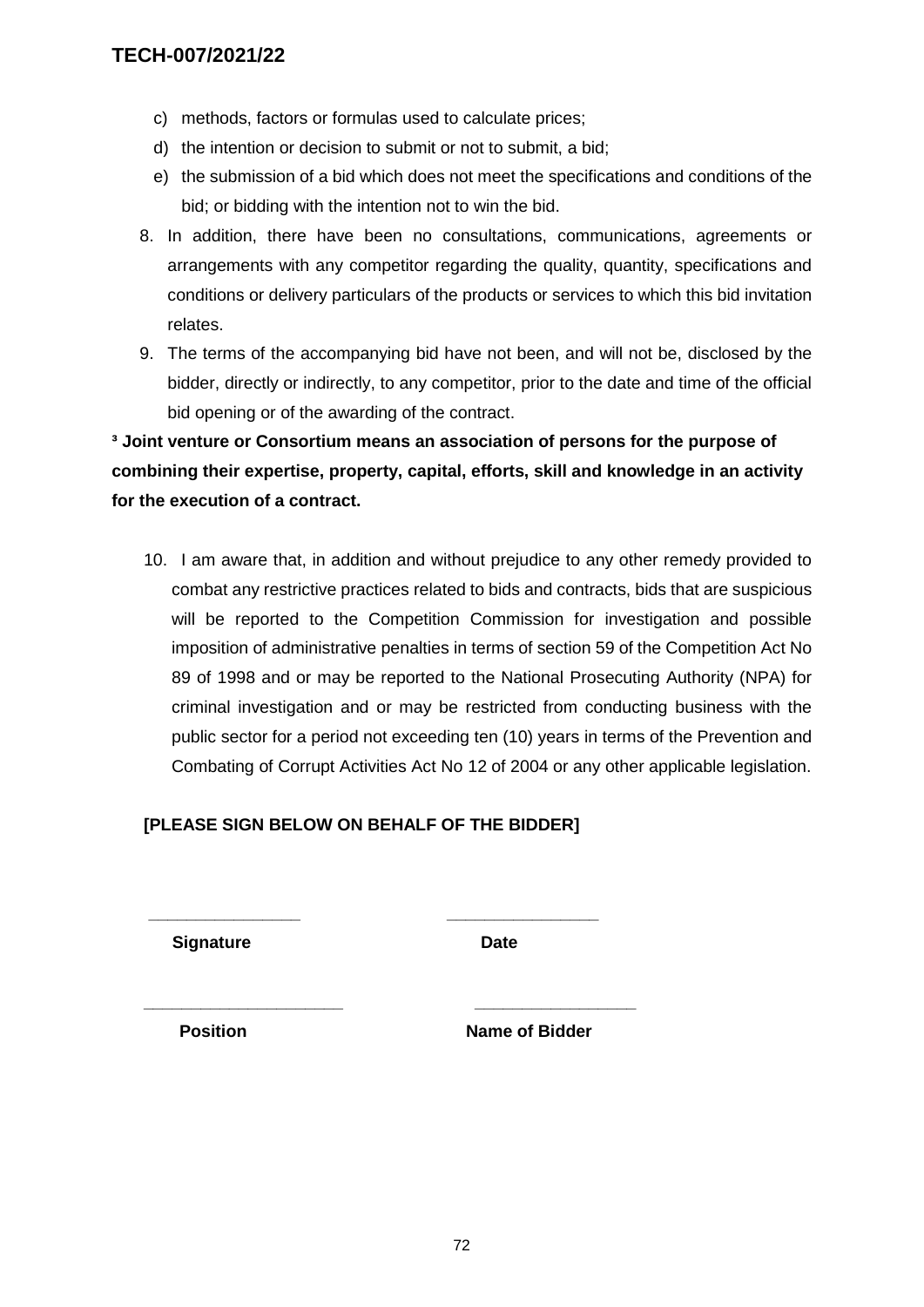

# **PART T3: TENDER SPECIFICATIONS**

### **BID SPECIFICATION**

#### **7.1 PLANNING, DESIGN AND PROJECT MANAGEMENT OF MOGWADI OFFICE BLOCK**

*The project is located at Molemole Local Municipality Offices, Limpopo province. 7.2 Work Description (scope)*

**Planning, Design and Project Management of Mogwadi Office Block in Molemole Local Municipality, must have the following minimum specifications or more, similarly approved**

- The project is located in Mogwadi Township approximately 70km north of Polokwane Town, in Molemole Local Municipality, Limpopo province. The successful bidder will be expected to do Planning, Design and Project Management of Mogwadi Office Block of the following but not limited to :
	- Planning, Design and Project Management of Mogwadi Office Block with the following proposed work:

(a). Design of new building offices( Civic) with the following but not limited to Electrification/Mechanical and paving on new and/or existing buildings.

Design a Labour Intensity Construction to create 40 Work Opportunities

(b) Preliminary design report with Geotechnical study and topographic survey and layout.

(c) Detailed and Priced Bill of Quantities

(d) Develop a skills transfer training schedule for EPWP LIC participants on the project.

(e) Construction/Working drawings

- (f) Project management and fulltime supervision during construction stage.
- (g) Completion/Close-out Report and As-built drawings

(h) Ensure strict adherence to COVID19 Regulations during Project Implementation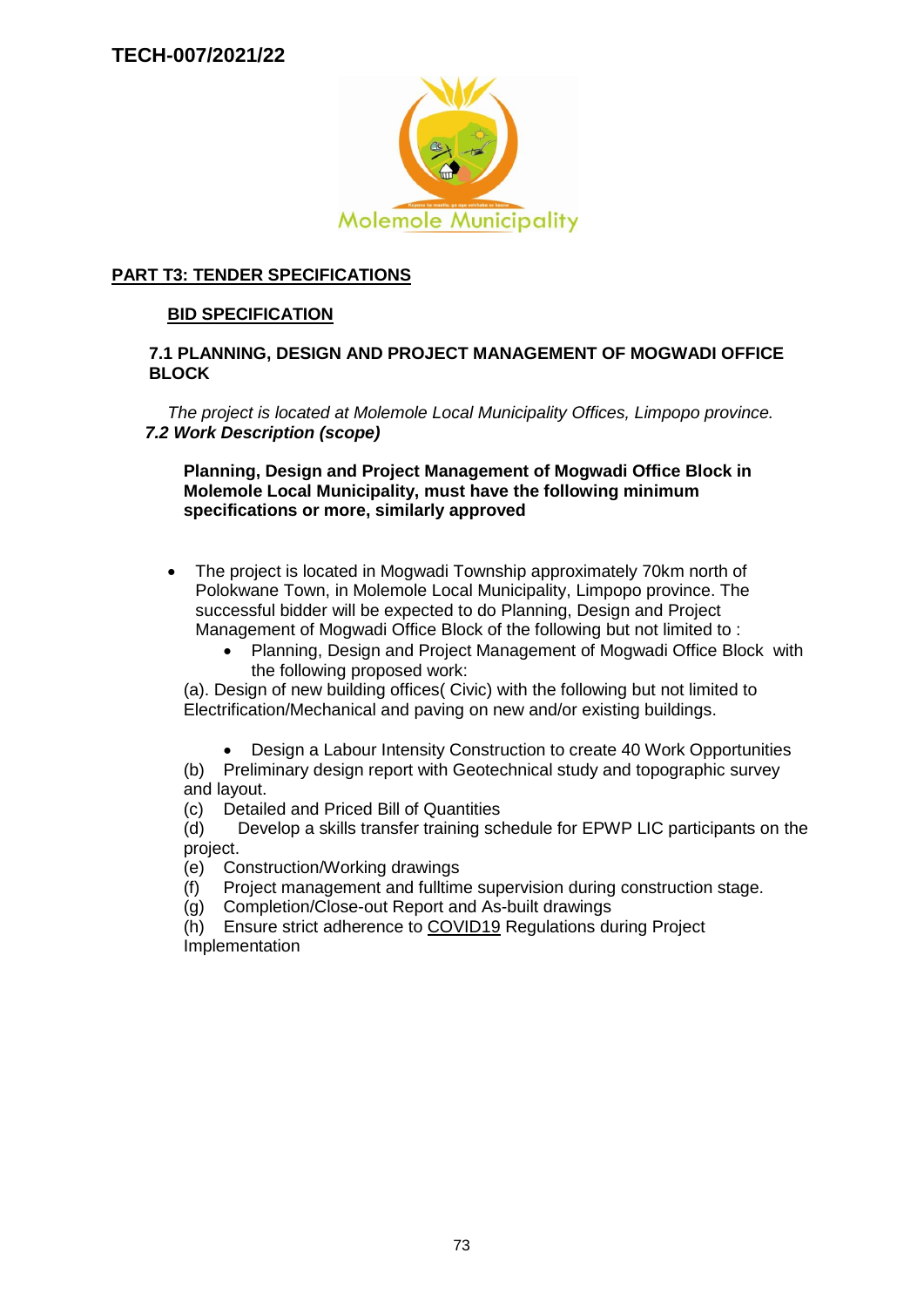# **1. Pricing Schedule.**

### **2021/22 PLANNING, DESIGN AND PROJECT MANAGEMENT OF MOGWADI OFFICE BLOCK EXTENSIONS**

| <b>No</b>        | <b>Description</b>                                                                                                                                                                                                                                                                                                                                              | <b>Unit</b> | <b>Quantity</b>                      | Rate           | <b>Total</b><br>amount |
|------------------|-----------------------------------------------------------------------------------------------------------------------------------------------------------------------------------------------------------------------------------------------------------------------------------------------------------------------------------------------------------------|-------------|--------------------------------------|----------------|------------------------|
| $\overline{1}$ . | <b>Preliminaries and General</b>                                                                                                                                                                                                                                                                                                                                | Item        | $\mathbf{1}$                         |                |                        |
| 2                | <b>Time Related Obligations</b>                                                                                                                                                                                                                                                                                                                                 | Month       | 5                                    |                |                        |
| 3.               | Preliminary design report with<br>Geotechnical study and survey and<br>layout.                                                                                                                                                                                                                                                                                  | Item        |                                      |                |                        |
| 4.               | The<br>Planning<br>and<br>Design<br>and<br>Construction of complete building<br>approximately 320m <sup>2</sup> building with at<br>least 10( ten) offices with ablution<br>facilities, boardroom inclusive of, but<br>not limited to floor tiles, electrification,<br>plumbing<br>paintings<br>and<br>and<br>partitioning on new and/or existing<br>buildings. | Item        |                                      |                |                        |
| 5.               | Prepare technical report and<br>feasibility report.                                                                                                                                                                                                                                                                                                             | Item        |                                      |                |                        |
| 6.               | Produce a BoQ for construction                                                                                                                                                                                                                                                                                                                                  | Item        |                                      |                |                        |
| 9.               | Detailed Construction/Working<br>drawings                                                                                                                                                                                                                                                                                                                       | Item        |                                      |                |                        |
| 10               | Provision and compliance with OHS                                                                                                                                                                                                                                                                                                                               | Month       | 5                                    |                |                        |
| 11               | Training                                                                                                                                                                                                                                                                                                                                                        | Prov        | 1                                    | R80 000.0<br>0 | R80 000.0<br>0         |
| 12               | fulltime<br>management and<br>Project<br>supervision during construction stage.<br>(Full-time supervision as described on<br>the government gazette Vol.594, 12<br>December 2014 under clause 3.3.2<br>$(6)(c)(i), (ii)$ and (iii)                                                                                                                              | Item        |                                      |                |                        |
| 13               | Completion Report and<br>As-built<br>drawings                                                                                                                                                                                                                                                                                                                   | Item        |                                      |                |                        |
| 14               | Contingencies %                                                                                                                                                                                                                                                                                                                                                 | 10%         |                                      |                |                        |
|                  |                                                                                                                                                                                                                                                                                                                                                                 |             | <b>Subtotal [excluding Vat]</b>      |                |                        |
|                  |                                                                                                                                                                                                                                                                                                                                                                 |             | Vat at 15%                           |                |                        |
|                  |                                                                                                                                                                                                                                                                                                                                                                 |             | <i><b>*Total [including vat]</b></i> |                |                        |

\*inclusive of disbursements (subsistence and travel fees) and Monthly OHS Compliance Monitoring and Audits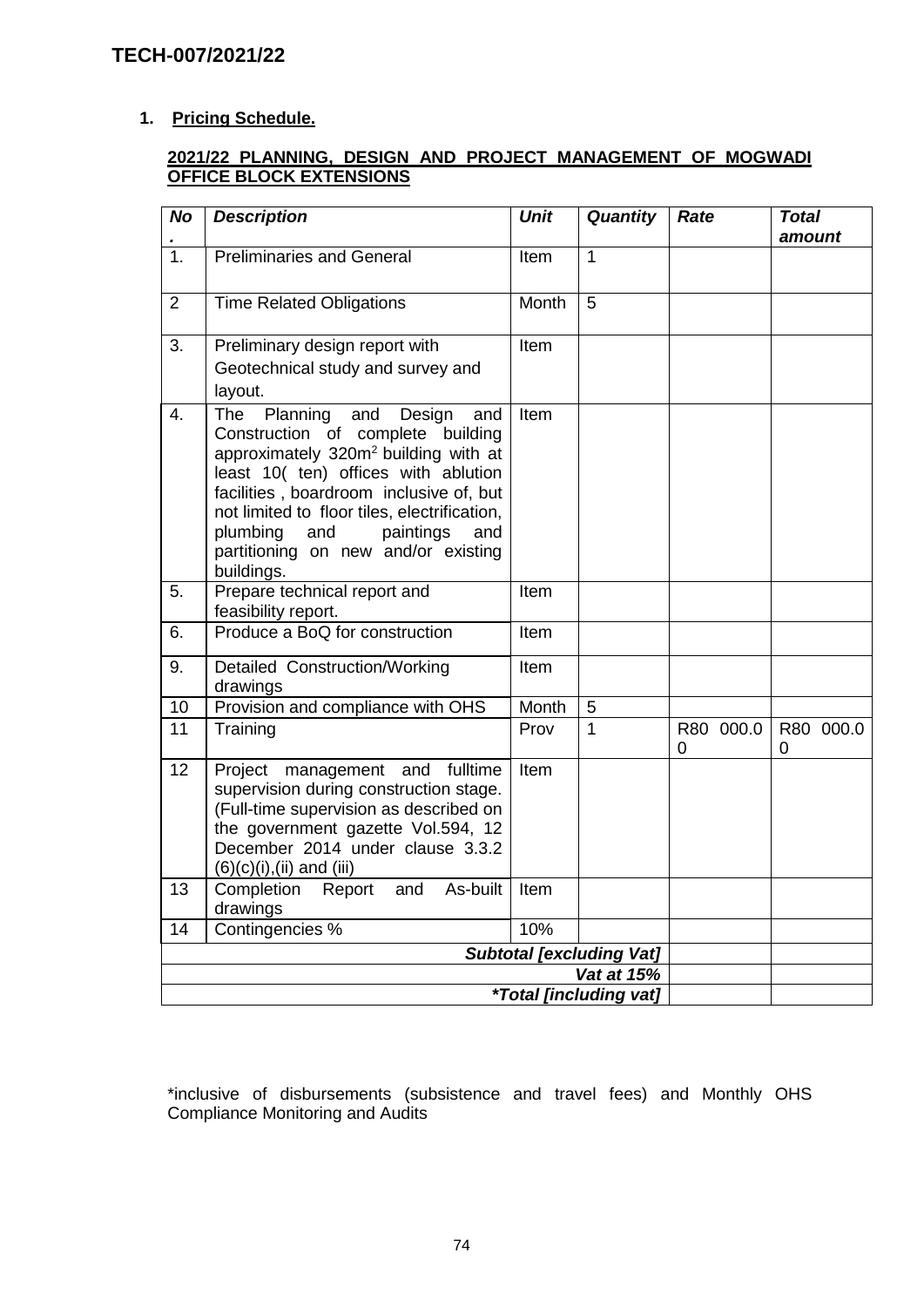# **T2.3 RETURNABLE SCHEDULES THAT WILL BE INCORPORATED IN THE CONTRACT**

### **CONTENTS**

FORM 2.3.1 RECORD OF ADDENDA TO BID DOCUMENTS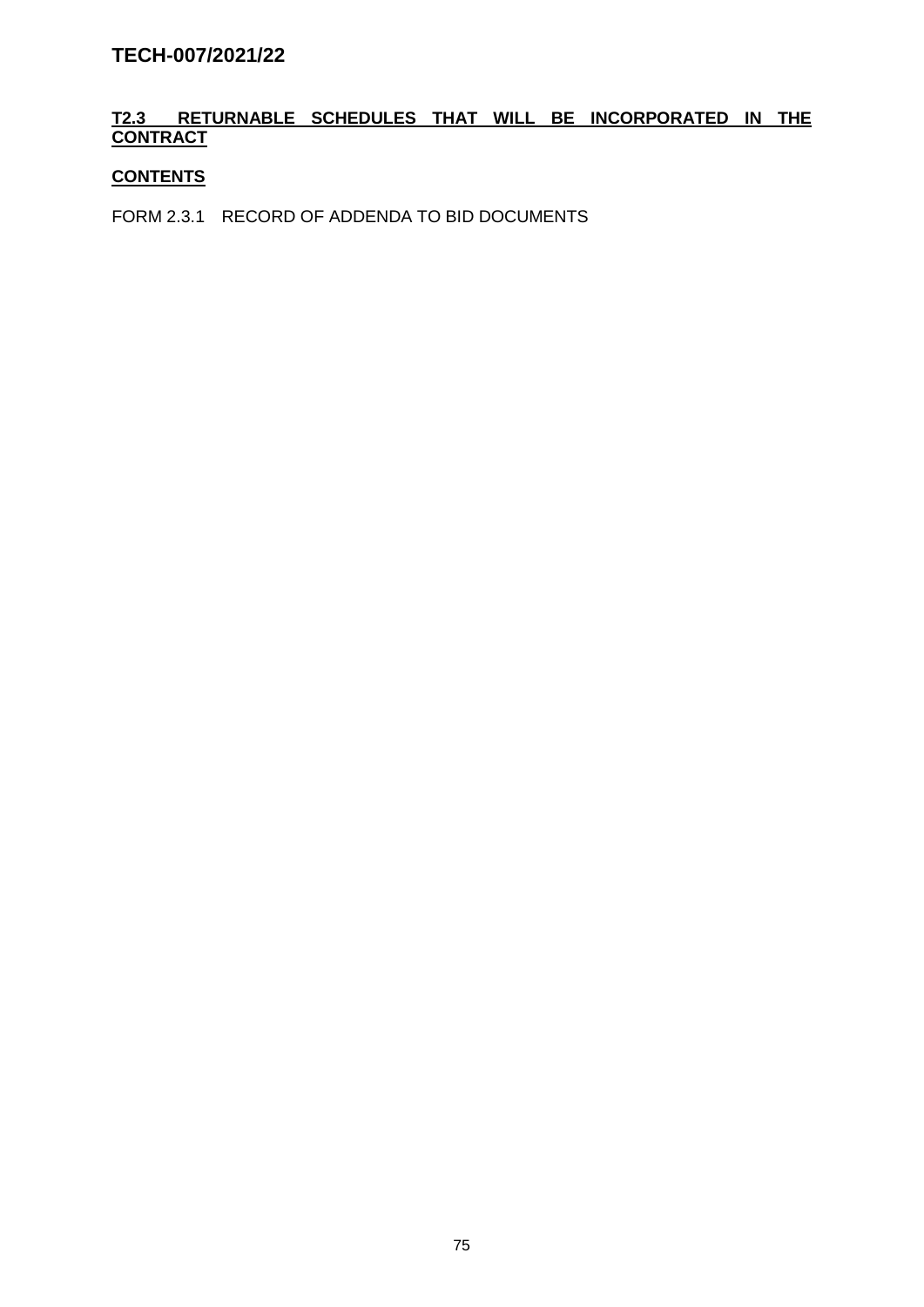# **FORM 2.3.1 RECORD OF ADDENDA TO BID DOCUMENTS [WRITE N/A ACROSS THE TABLE IF NOT APPLICABLE]**

We confirm that the following communications received from the Procuring Department before the submission of this bid offer, amending the bid documents, have been taken into account in this bid offer:

|                  | Date | <b>Title or Details</b> |
|------------------|------|-------------------------|
| $\mathbf 1$      |      |                         |
| $\overline{2}$   |      |                         |
| $\mathfrak{S}$   |      |                         |
| $\overline{4}$   |      |                         |
| 5                |      |                         |
| 6                |      |                         |
| $\overline{7}$   |      |                         |
| $\bf 8$          |      |                         |
| $\boldsymbol{9}$ |      |                         |
| $10$             |      |                         |

Attach additional pages if more space is required.

#### **[PLEASE SIGN BELOW FOR THE BIDDING COMPANY]**

Signature of Authorized person: \_\_\_\_\_\_\_\_\_\_\_\_\_\_\_\_\_ Date: \_\_\_\_\_\_\_\_\_\_\_\_\_\_\_\_\_\_\_\_\_\_\_\_\_

| Name of authorized person: | <b>Position:</b> |
|----------------------------|------------------|
|----------------------------|------------------|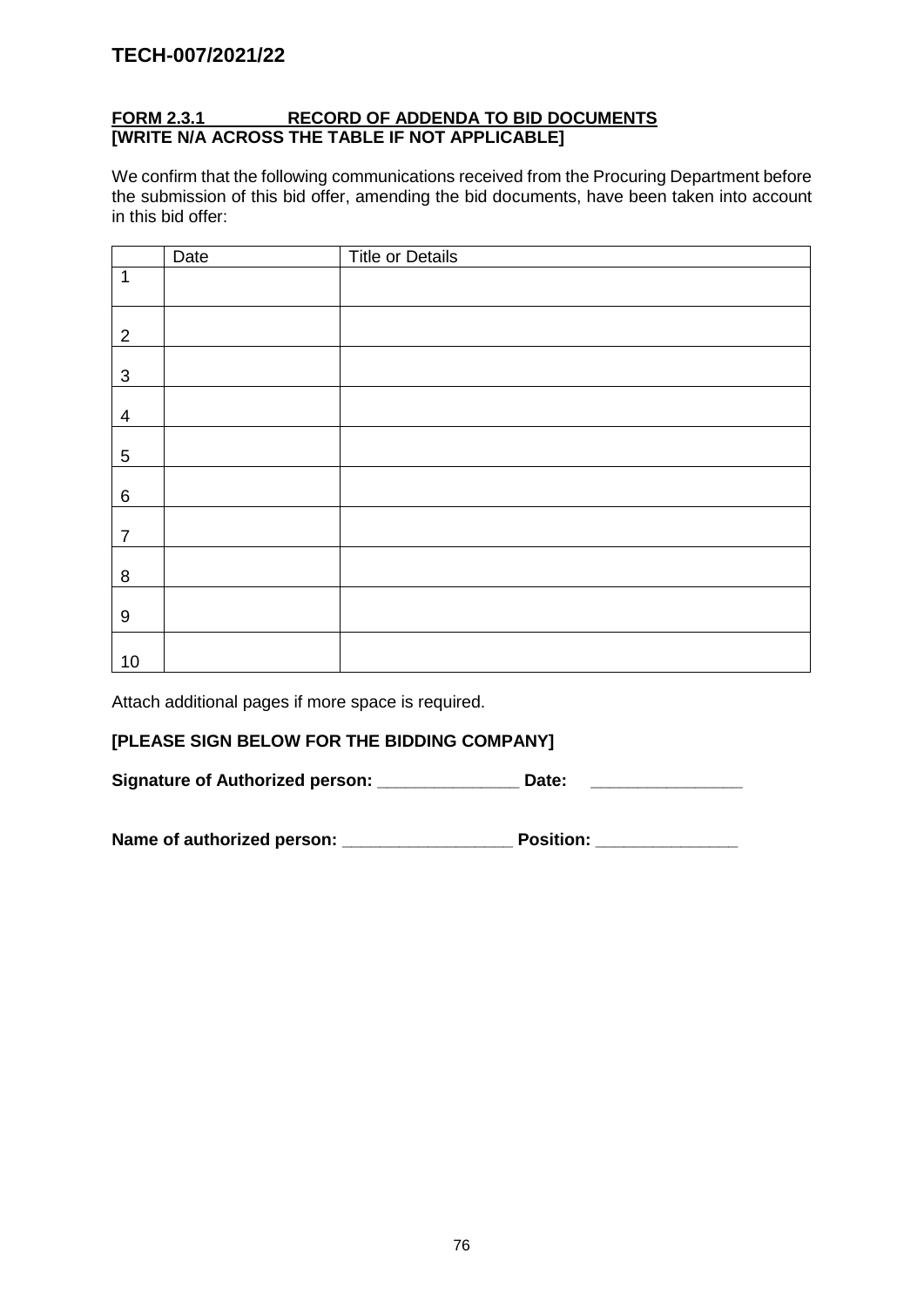

PLANNING, DESIGN AND PROJECT MANAGEMENT OF MOGWADI OFFICE BLOCK

# **PART C1 AGREEMENT AND CONTRACT DATA**

- C1.1 FORM OF OFFER AND ACCEPTANCE
- C.1.2 SCHEDULE OF DEVIATIONS [WRITE N/A IF NOT APPLICABLE]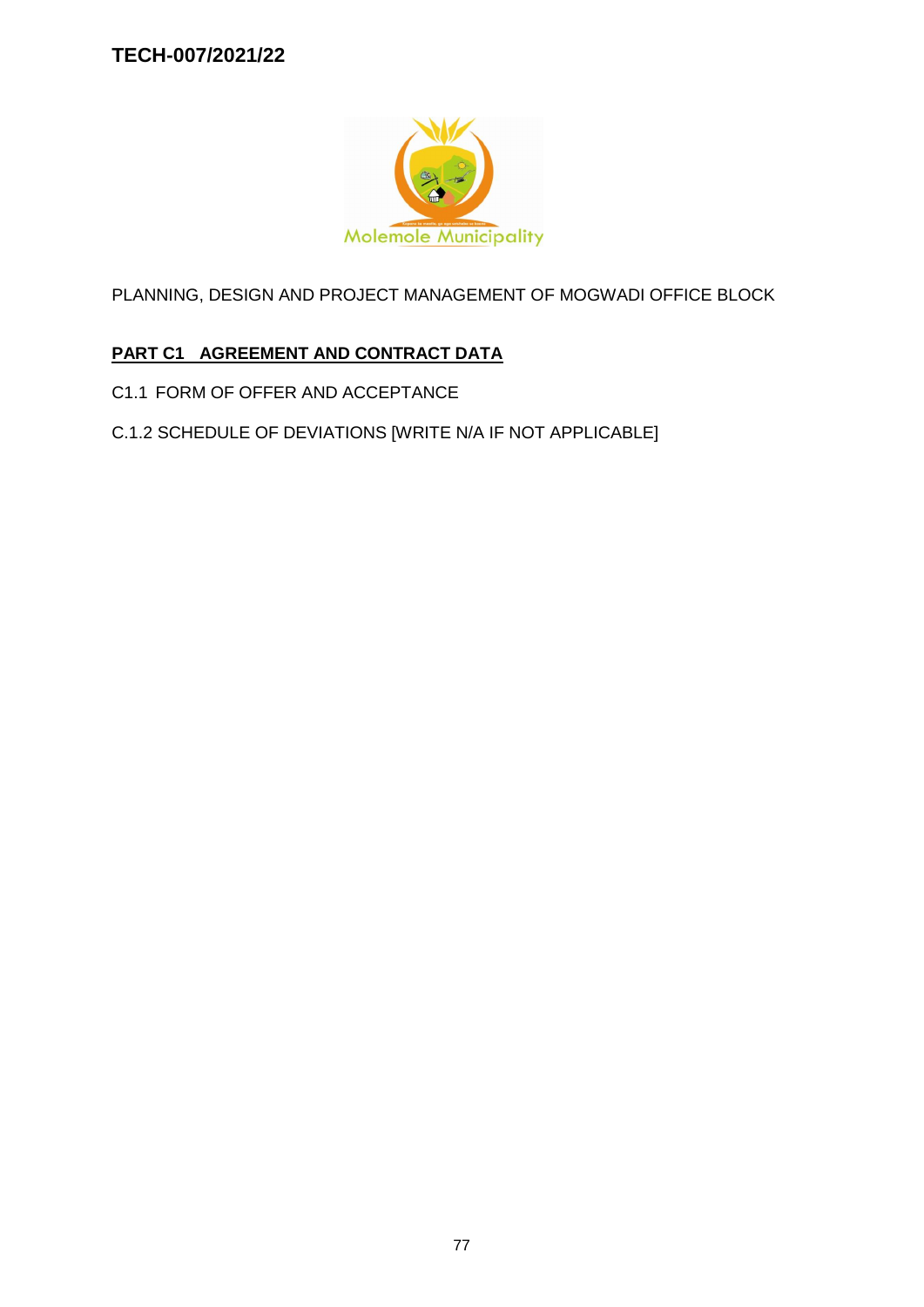### **C1.1 FORM OF OFFER AND ACCEPTANCE [COMPULSORY]**

#### **FORM OF OFFER AND ACCEPTANCE (AGREEMENT)**

#### **1.OFFER BY THE BIDDING COMPANY**

**The Employer, identified in the Acceptance signature block, has solicited offers to enter into a contract in respect of the following works:** PLANNING, DESIGN AND PROJECT MANAGEMENT OF MOGWADI OFFICE BLOCK.

The Bidder, identified in the Offer signature block below, has examined the documents listed in the Bid Data and addenda thereto as listed in the Bid Schedules, and by submitting this Offer has accepted the Conditions of Bid.

By the representative of the Bidder, deemed to be duly authorised, signing this part of this Form of Offer and Acceptance, the Bidder offers to perform all of the obligations and liabilities of the Contractor under the Contract including compliance with all its terms and conditions according to their true intent and meaning for an amount to be determined in accordance with the Conditions of Contract identified in the Contract Data.

#### **THE OFFERED PRICE AMOUNT INCLUSIVE OF VALUE ADDED TAX:**

IN WORDS:

This Offer may be accepted by the Employer by signing the Acceptance part of this Form of Offer and Acceptance and returning one copy of this document to the Bidder before the end of the period of validity stated in the Bid Data, whereupon the Bidder becomes the party named as the Contractor in the Conditions of Contract identified in the Contract Data.

It is expressly agreed that no other matter whether in writing, oral communication or implied during the period between the issue of the Bid documents and the receipt by the Bidder of a completed signed copy of this Agreement shall have any meaning or effect in the contract between the parties arising from this Agreement.

#### **FOR AND ON BEHALF ON THE BIDDER [PLEASE SIGN]:**

| Name(s)  __________________________Capacity _______________________                                                                 |  |
|-------------------------------------------------------------------------------------------------------------------------------------|--|
|                                                                                                                                     |  |
| Name of Witness _____________________________                                                                                       |  |
| Signature<br><u> 1980 - Jan Barbarat, manala</u> tar a basar a basar a basar a basar a basar a basar a basar a basar a basar a basa |  |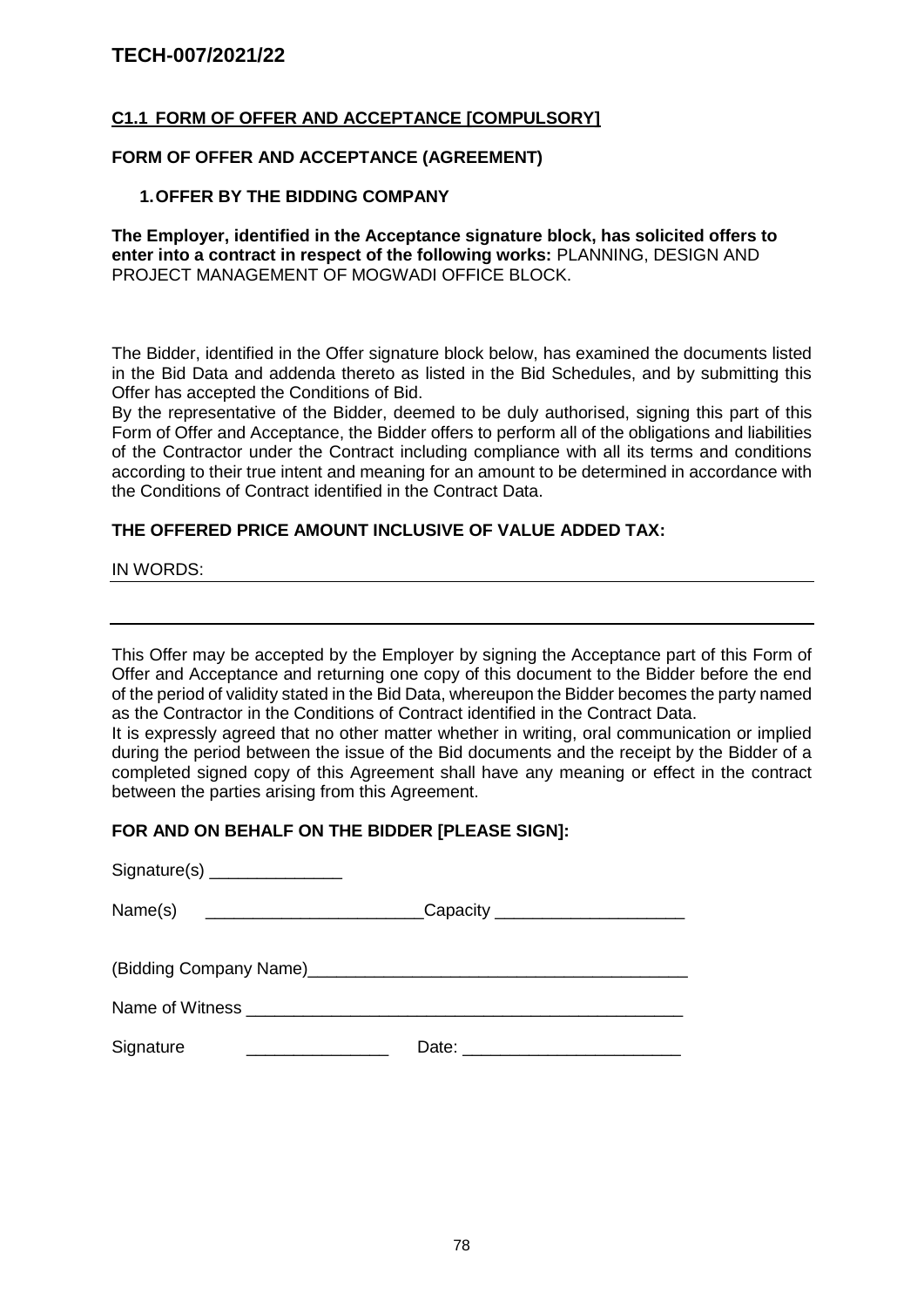## **1. ACCEPTANCE**

By signing this part of this Form of Offer and Acceptance, the Employer identified below accepts the Bidder's Offer. In consideration thereof, the Employer shall pay the Contractor the amount due in accordance with the Conditions of Contract identified in the Contract Data. Acceptance of the Bidder's Offer shall form an agreement between the Employer and the Bidder upon the terms and conditions contained in this Agreement and in the Contract that is the subject of this Agreement.

The terms of the contract, are contained in

Part C1 Agreements and Contract Data, (which includes this Agreement)

Part C2 Pricing Data

Part C3 Scope of Work

AND Documents or parts thereof, which may be incorporated by reference into Parts C1 to C3 above.

Deviations from and amendments to the documents listed in the Bid Data and any addenda thereto listed in the Bid Schedules as well as any changes to the terms of the Offer agreed by the Bidder and the Employer during this process of offer and acceptance, are contained in the Schedule of Deviations attached to and forming part of this Agreement. No amendments to or deviations from said documents are valid unless contained in this Schedule, which must be duly signed by the authorised representative(s) of both parties.

The Bidder shall within two weeks after receiving a completed copy of this Agreement, including the Schedule of Deviations (if any), contact the Employer's agent (whose details are given in the Contract Data) to arrange the delivery of any bonds, guarantees, proof of insurance and any other documentation to be provided in terms of the Conditions of Contract identified in the Contract Data. Failure to fulfil any of these obligations in accordance with those terms shall constitute a repudiation of this Agreement.

Notwithstanding anything contained herein, this Agreement comes into effect on the date when the Bidder receives one fully completed original copy of this document, including the Schedule of Deviations (if any). Unless the Bidder (now Contractor) within five working days of the date of such receipt notifies the Employer in writing of any reason why he cannot accept the contents of this Agreement, this Agreement shall constitute a binding contract between the parties.

It is expressly agreed that no other matter whether in writing, oral communication or implied during the period between the issue of the Bid documents and the receipt by the Bidder of a completed signed copy of this Agreement shall have any meaning or effect in the contract between the parties arising from this Agreement.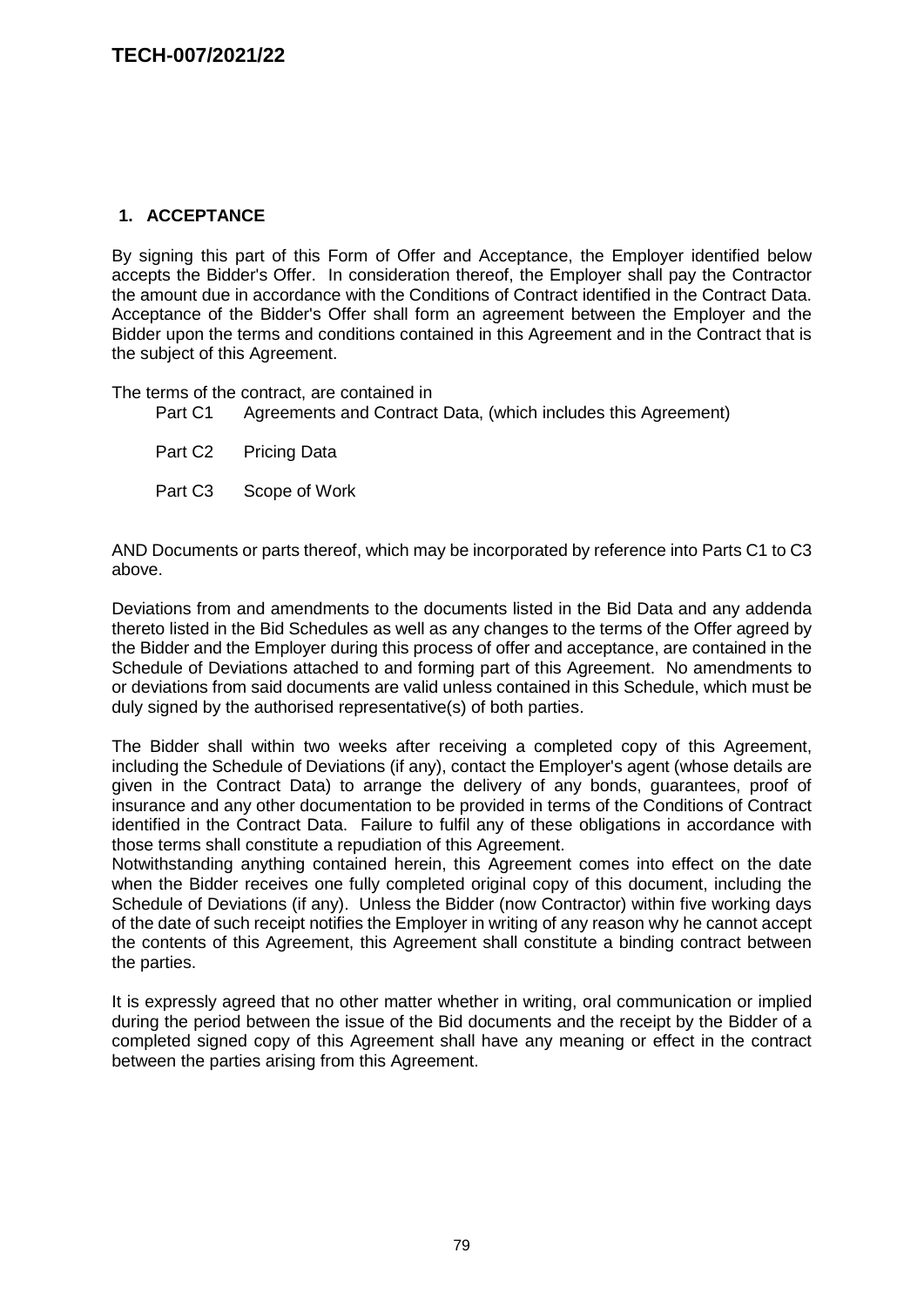**FOR THE EMPLOYER: MOLEMOLE LOCAL MUNICIPALITY [TO BE SIGNED BY MUNICIPAL MANAGER]**

| Name      |  |
|-----------|--|
| Capacity  |  |
|           |  |
| Signature |  |
| Date      |  |

# **C.1.2 SCHEDULE OF DEVIATIONS [WRITE N/A IF NOT APPLICABLE]**

Notes:

- 1. The extent of deviations from the bid documents issued by the Employer prior to the bid closing date is limited to those permitted in terms of the Conditions of Bid.
- 2. A Bidder's covering letter shall not be included in the final contract document. Should any matter in such letter, which constitutes a deviation as aforesaid become the subject of agreements reached during the process of offer and acceptance, the outcome of such agreement shall be recorded here.
- 3. Any other matter arising from the process of offer and acceptance either as a confirmation, clarification or change to the bid documents and which it is agreed by the Parties becomes an obligation of the contract shall also be recorded here.
- 4. Any change or addition to the bid documents arising from the above agreements and recorded here, shall also be incorporated into the final draft of the Contract.

| 1            |                                                                                                                                  |  |
|--------------|----------------------------------------------------------------------------------------------------------------------------------|--|
|              | Details<br><u> La Carlo de la Carlo de la Carlo de la Carlo de la Carlo de la Carlo de la Carlo de la Carlo de la Carlo de l</u> |  |
| $\mathbf{2}$ |                                                                                                                                  |  |
|              |                                                                                                                                  |  |
| 3            |                                                                                                                                  |  |
|              |                                                                                                                                  |  |
| 4            |                                                                                                                                  |  |
|              |                                                                                                                                  |  |
| 5            |                                                                                                                                  |  |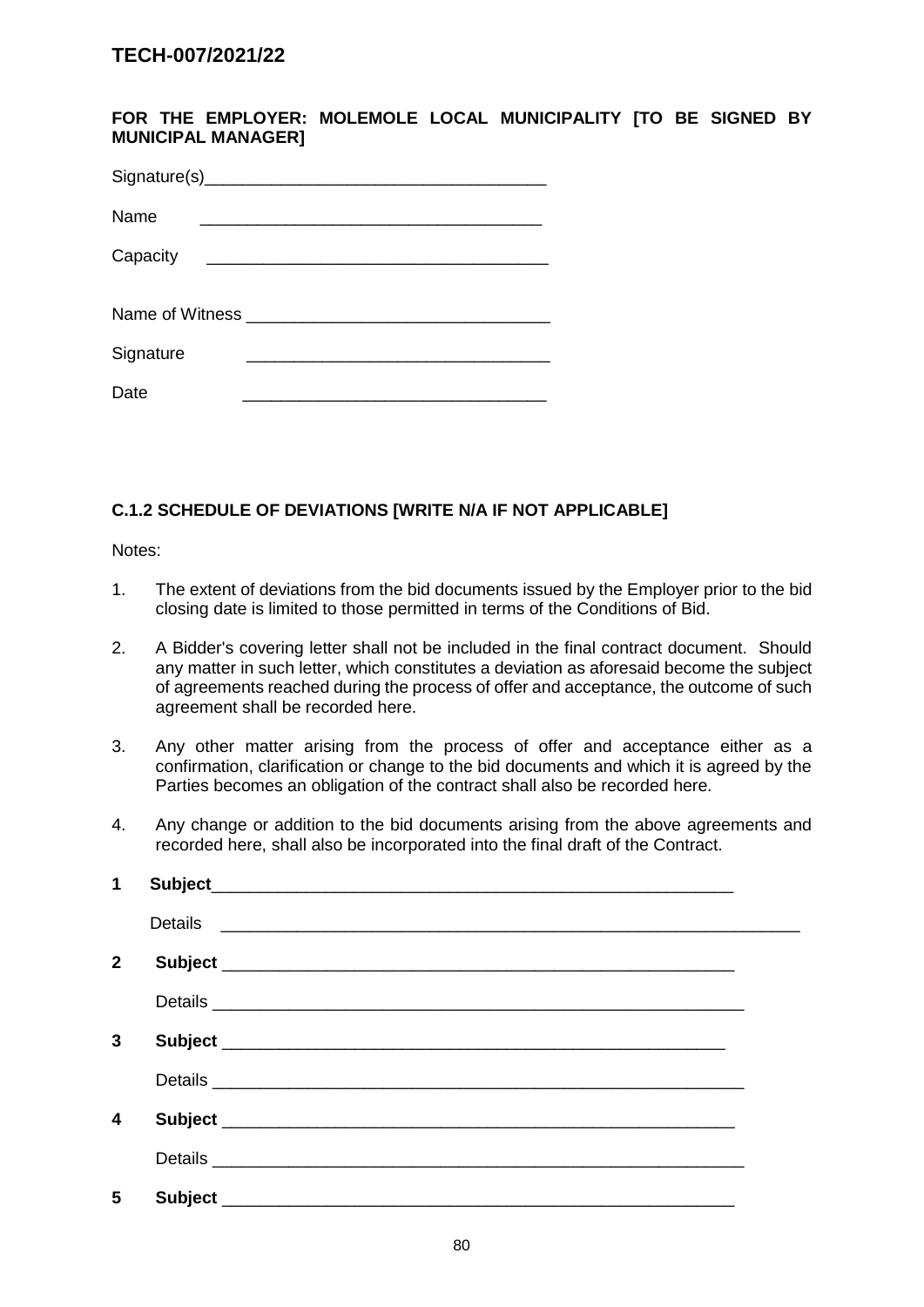|   | <b>Details</b> |
|---|----------------|
| 6 | <b>Subject</b> |
|   | Details        |

By the duly authorised representatives signing this Schedule of Deviations, the Employer and the Bidder agree to and accept the foregoing Schedule of Deviations as the only deviations from and amendments to the documents listed in the Bid Data and addenda thereto as listed in the Bid Schedules, as well as any confirmation, clarification or change to the terms of the offer agreed by the Bidder and the Employer during this process of offer and acceptance.

It is expressly agreed that no other matter whether in writing, oral communication or implied during the period between the issue of the bid documents and the receipt by the Bidder of a completed signed copy of this Agreement shall have any meaning or effect in the contract between the parties arising from this Agreement.

| Signature(s)    | <u> 1980 - Johann John Stone, mars eta bat eta bat erroman erroman erroman erroman erroman ez erroman erroman e</u>   |  |
|-----------------|-----------------------------------------------------------------------------------------------------------------------|--|
| Name(s)         |                                                                                                                       |  |
| Capacity        |                                                                                                                       |  |
| (Bidder's Name) | <u> 1989 - Johann Stein, margaret eta industrial eta industrial eta industrial eta industrial eta industrial eta</u>  |  |
| Name of Witness |                                                                                                                       |  |
| Signature       |                                                                                                                       |  |
| Date:           |                                                                                                                       |  |
|                 | FOR THE EMPLOYER: MOLEMOLE LOCAL MUNICIPALITY [PLEASE SIGN]                                                           |  |
| Signature(s)    |                                                                                                                       |  |
| Name            |                                                                                                                       |  |
| Capacity        | <u> 1989 - Johann Stoff, deutscher Stoff, der Stoff, der Stoff, der Stoff, der Stoff, der Stoff, der Stoff, der S</u> |  |
| Name of Witness |                                                                                                                       |  |
| Signature       | <u> 1989 - Johann Barbara, margaret eta idazlea (h. 1989).</u>                                                        |  |
| Date            |                                                                                                                       |  |

# **FOR THE BIDDER [PLEASE SIGN]:**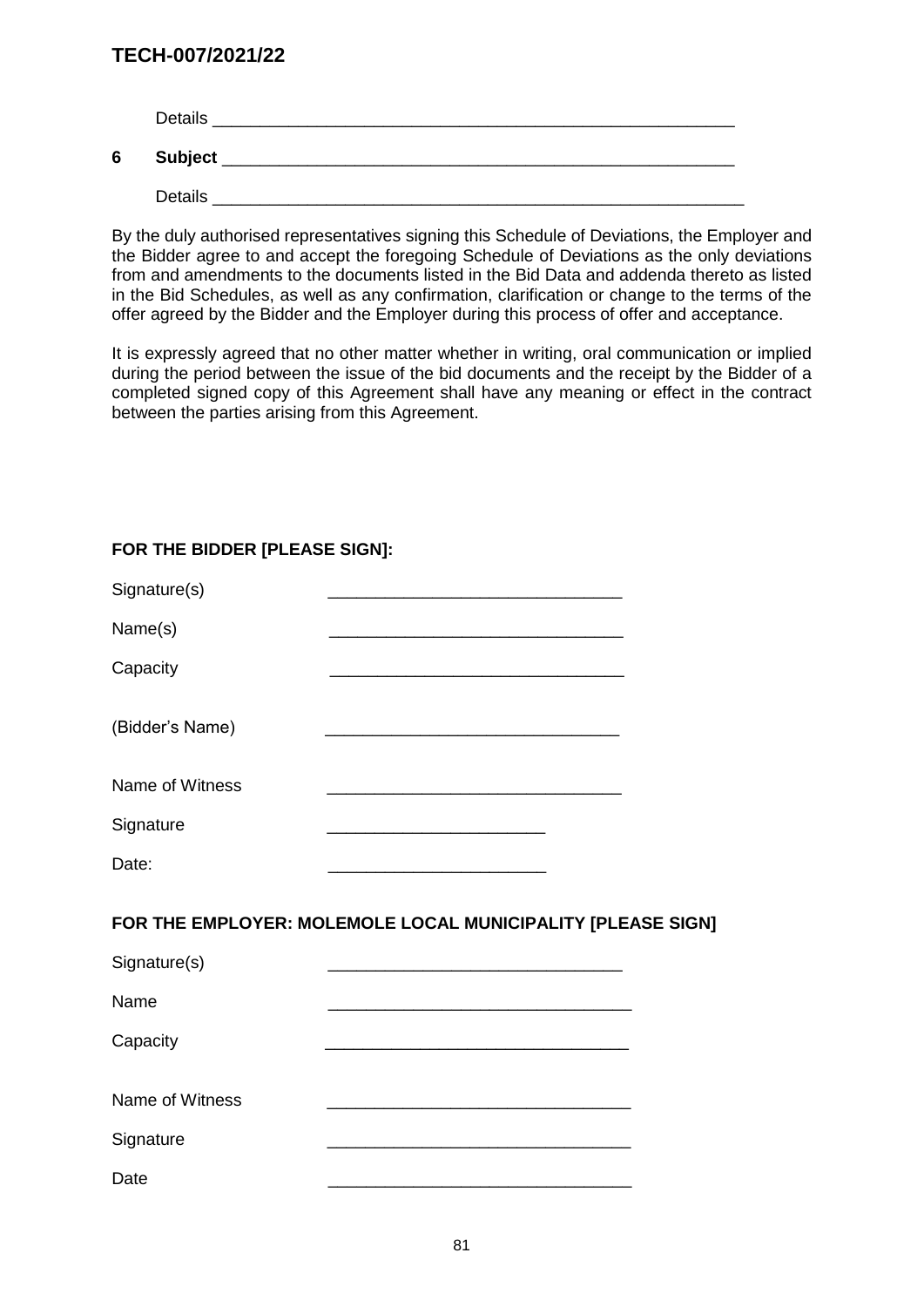

### **PART C2 PRICING DATA**

### **C2.1 PRICING INSTRUCTIONS**

- 1 The General Conditions of Contract, the Contract Data, the Specifications (including the Project Specifications) and the Drawings shall be read in conjunction with the Bill of Quantities.
- 2 The Bill comprises items covering the Contractor's profit and costs of general liabilities and of the construction of Temporary and Permanent Works.

Although the Bidder is at liberty to insert a rate of his own choosing for each item in the Bill, he should note the fact that the Contractor is entitled, under various circumstances, to payment for additional work carried out.

Clause 8 of each Standardized Specification, and the measurement and payment clause of each Particular Specification, read together with the relevant clauses of the Project Specifications, all set out which ancillary or associated activities are included in the rates for the specified operations.

- 3 Descriptions in the Bill of Quantities are abbreviated and may differ from those in the Standardized and Project Specifications. No consideration will be given to any claim by the Company submitted on such a basis. Should any requirement of the measurement and payment clause of the appropriate Standardized or Project Specification(s) be contrary to the terms of the Bill the requirement of the appropriate Standardized, Project, or Particular Specification as the case may be, shall prevail.
- 4 The amounts and rates to be inserted in the Bill of Quantities shall be the full inclusive amounts to the Employer for the work described under the several items. Such amounts shall cover all the costs and expenses that may be required in and for the: PLANNING, DESIGN AND PROJECT MANAGEMENT OF MOGWADI OFFICE BLOCK . and shall cover the costs of all general risks, profits, taxes (but excluding value-added tax), liabilities and obligations set forth or implied in the documents on which the Bid is based.
- 6 The quantities set out in the schedule of quantities are only approximate quantities. The quantities of work finally accepted and certified for payment, and not the quantities given in the schedule of quantities, will be used to determine payments to the contractor.
- 7 An amount or rate shall be entered against each item in the Bill of Quantities, whether or not quantities are stated. An item against which no amount or rate is entered will be considered to be covered by the other amounts or rates in the Bill.

The Bidder shall also fill in a rate against the items where the words "rate only" appear in the amount column. Although no work is foreseen under these items and no quantities are consequently given in the quantity column, the stated rates shall apply should work under these items actually be required.

Should the Bidder group a number of items together and bid one sum for such group of items, the single stated sum shall apply to that group of items and not to each individual item, or should he indicate against any item that full compensation for such item has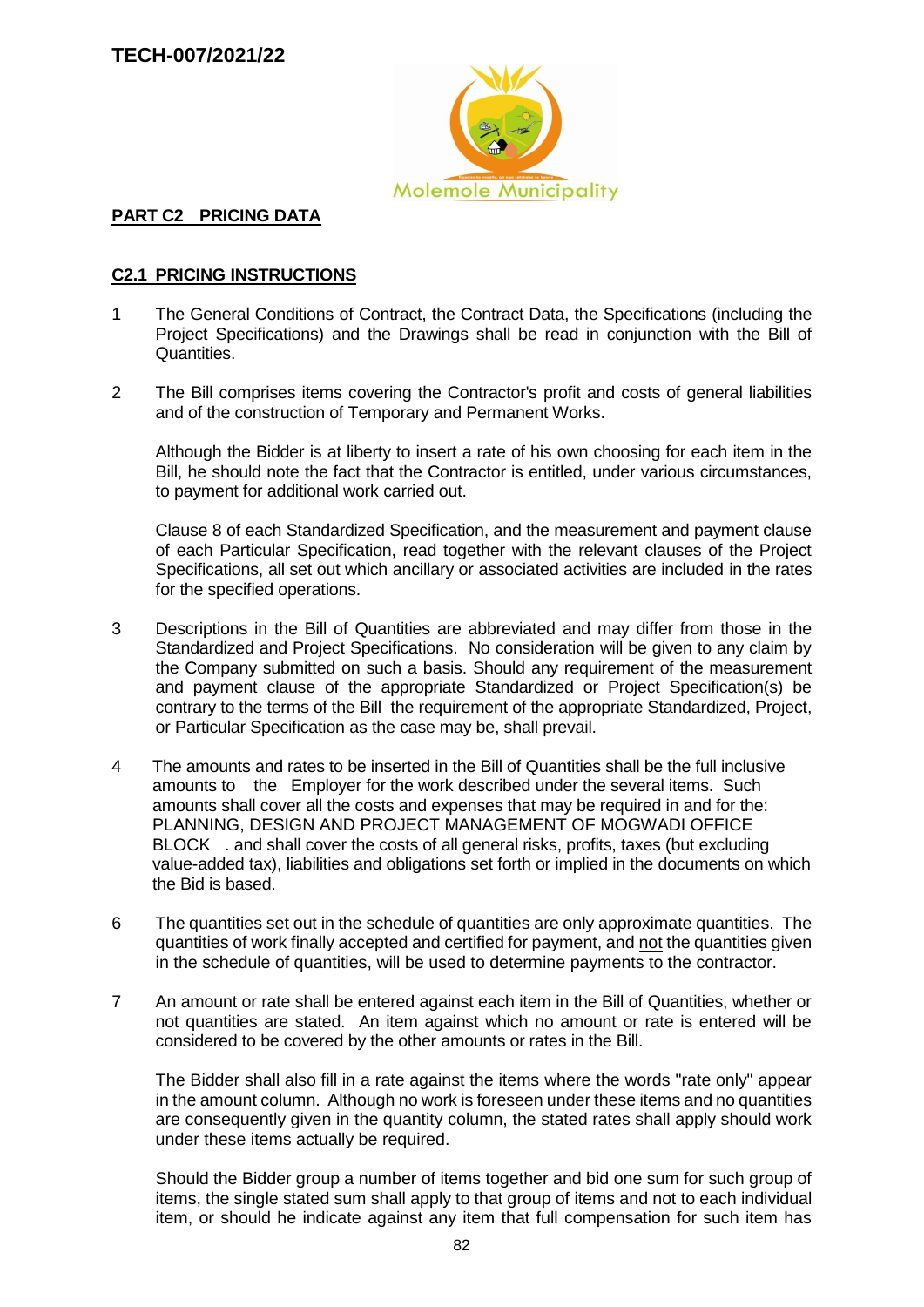been included in another item, the rate for the item included in another item shall be deemed to be nil.

The stated rates, prices and sums shall, subject only to the provisions of the Conditions of Contract, remain valid irrespective of any change in the quantities during the execution of the Contract.

Rates quoted are fixed and quoted in ZAR currency; and shall not in any way be affected by rand/dollar exchange rate or any currency.

- 8 The quantities of work as measured and accepted and certified for payment in accordance with the Conditions of Contract, and not the quantities stated in the Bill of Quantities, will be used to determine payments to the Contractor. The validity of the Contract shall in no way be affected by differences between the quantities in the Bill of Quantities and the quantities certified for payment.
- 9 For the purposes of this Bill of Quantities, the following words shall have the meanings hereby assigned to them:

| Unit     |   | The unit of measurement for each item of work as defined in the         |
|----------|---|-------------------------------------------------------------------------|
|          |   | Standardized, Project or Particular Specifications                      |
| Quantity | ÷ | The number of units of work for each item                               |
| Rate     | ÷ | The payment per unit of work at which the Bidder bids to do the work.   |
|          |   | Should be quoted in ZAR currency only                                   |
| Amount   | ÷ | The quantity of an item multiplied by the bid rate of the (same) item.  |
|          |   | Should be quoted in ZAR currency only                                   |
| Sum      | ÷ | An amount tendered for an item, the extent of which is described in the |
|          |   | Bill of Quantities, the Specifications or elsewhere, but of which the   |
|          |   | quantity of work is not measured in units. Should be quoted in ZAR      |
|          |   | currency only                                                           |

10 The units of measurement indicated in the Bill of Quantities are metric units. The following abbreviations may appear in the Bill of Quantities:

| %                    | =   | percent               |
|----------------------|-----|-----------------------|
| h                    | =   | hour                  |
| ha                   | $=$ | hectare               |
| kg                   | $=$ | kilogram              |
| kl                   |     | kilolitre<br>=        |
| km                   | $=$ | kilometre             |
| km-pass              |     | = kilometre-pass      |
| kPa                  |     | kilopascal<br>=       |
| kW                   | =   | kilowatt              |
|                      | $=$ | litre                 |
| m                    | =   | metre                 |
| mm                   | $=$ | millimetre            |
| m <sup>2</sup>       | $=$ | square metre          |
| m <sup>2</sup> -pass | $=$ | square metre-pass     |
| m <sup>3</sup>       | $=$ | cubic metre           |
| $m3$ -km             | $=$ | cubic metre-kilometre |
| MN                   | $=$ | meganewton            |
| MN.m                 | =   | meganewton-metre      |
| MPa                  | $=$ | megapascal            |
| No.                  | $=$ | number                |
| Prov sum             | $=$ | Provisional sum       |
| PC sum               | $=$ | <b>Prime Cost sum</b> |
| R/only               | $=$ | Rate only             |
| sum                  | =   | lump sum              |
| t                    | =   | ton (1000 kg)         |
| W/day                | =   | Work day              |
|                      |     |                       |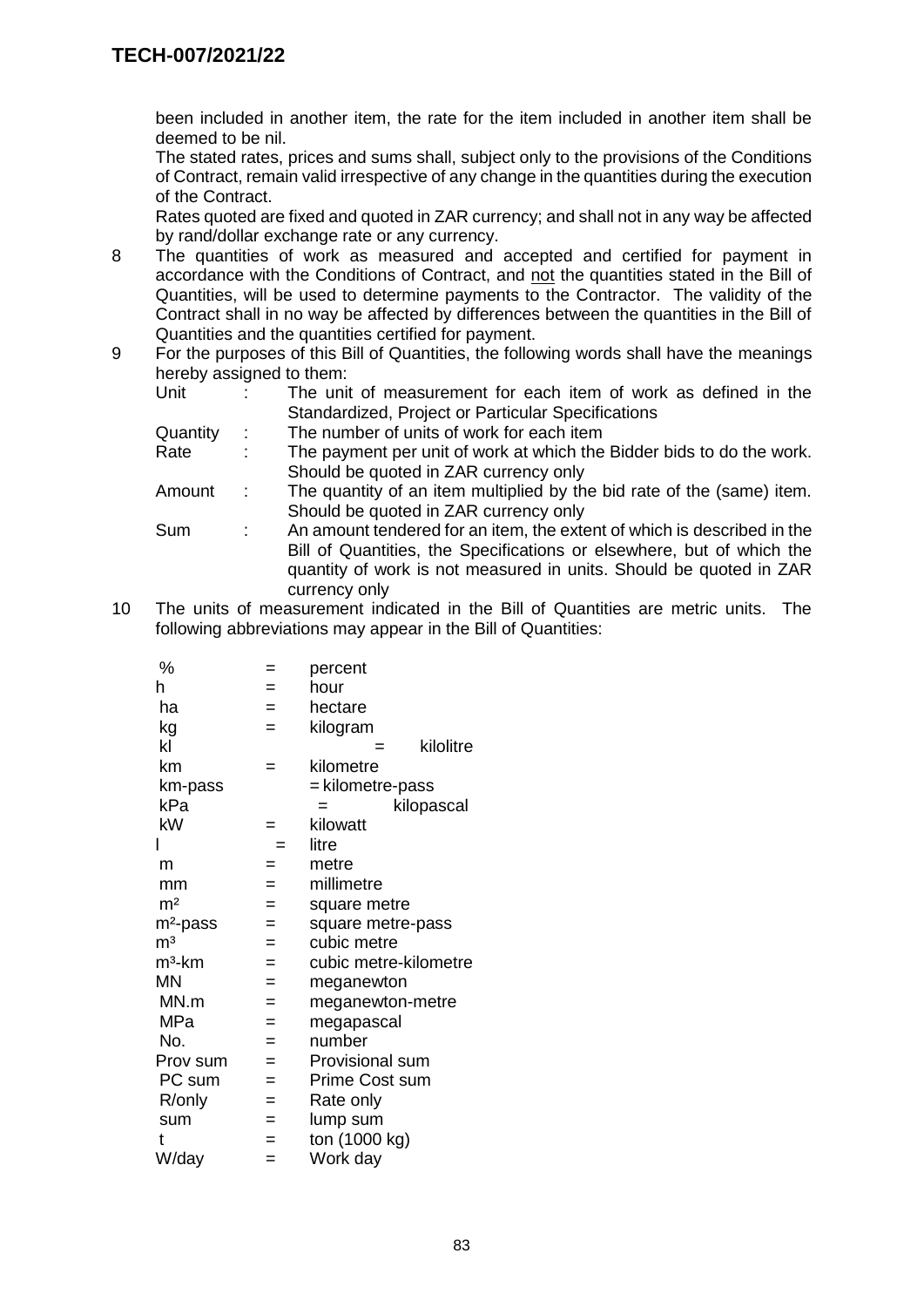# **THE CONTRACT**

- PART C3 SCOPE OF WORKS
- PART C4 SITE INFORMATION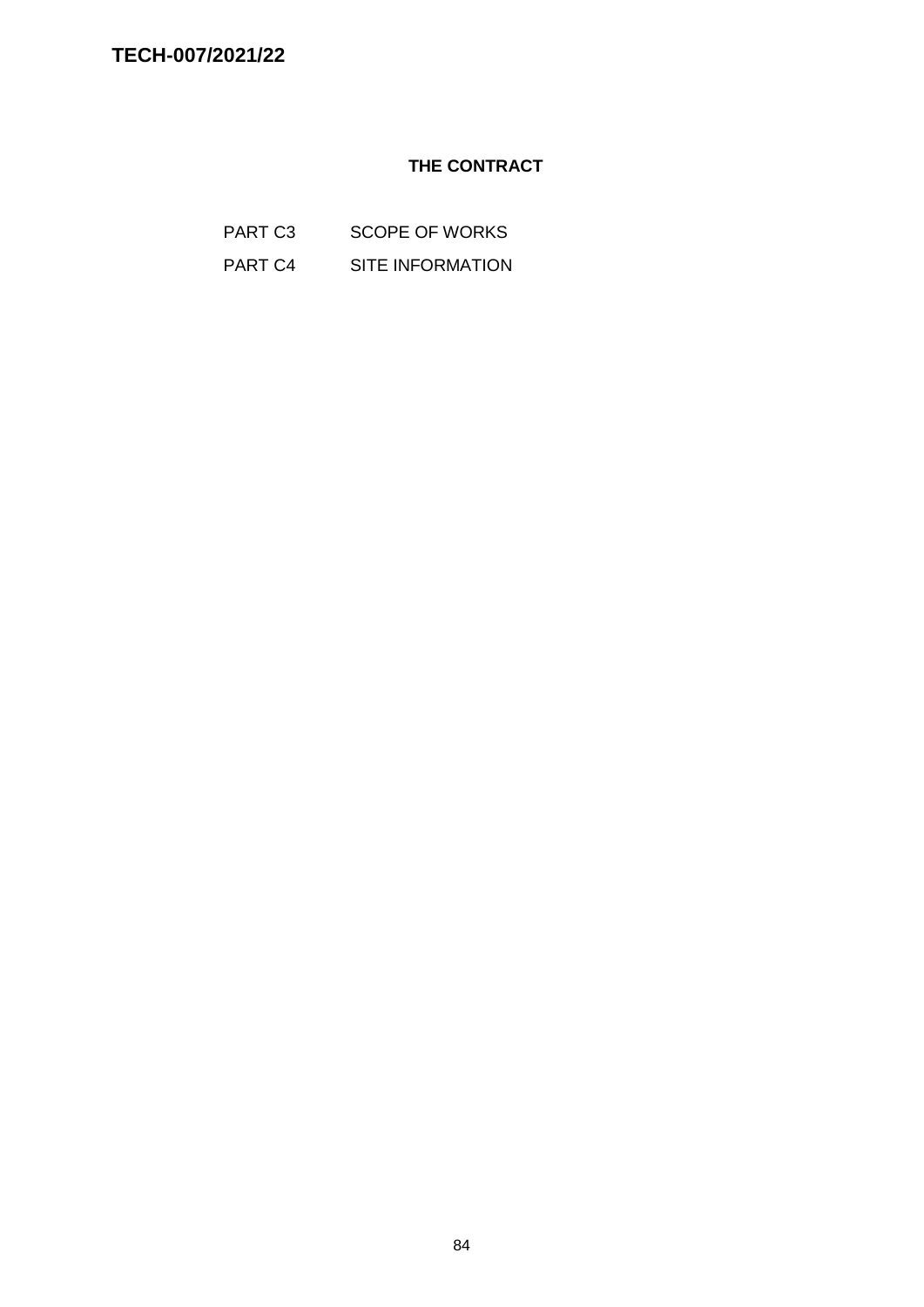$\overline{a}$ 

#### **Description of Works**

#### **C3.1.1 Employer's Objectives**

#### **3.1** Molemole Local Municipality, in consultation with the community, identified the need for the **PLANNING, DESIGN AND PROJECT MANAGEMENT OF MOGWADI OFFICE BLOCK**

The Employer's objectives are to deliver public infrastructure using labour-intensive methods in accordance with EPWP Guidelines.

#### **Labour-Intensive Works**

(**1**) The Consultant shall not perform any significant portion of a project involving labour-intensive works under the direction of a staff member who has not completed the NQF level 7 unit standard " Develop and Promote Labour-Intensive Construction strategies" or equivalent QCTO qualifications (See EPWP Guidelines, Third Edition 2015, Appendix C)

( **2**) The staff member of the consultant who is responsible for the administration of any works contract involving labour-intensive works must have completed the NQF level 5 unit standard "Manage Labour-intensive Construction Projects" or equivalent QCTO qualification (See EPWP Guidelines Third Edition 2015, Appendix C).

The Consultant must provide the Employer with satisfactory evidence (eg. Letter of competency) that staff members satisfy the requirement 1 and 2 above

(**3**) The Consultant must design and implement the construction/maintenance works in accordance with the latest version (download at [www.epwp.gov.za\)](http://www.epwp.gov.za/) of Guidelines for the implementation of Labour Intensive Projects under the Expanded Public Works Programme, published by the National Department of Public Works. The Consultant must sign the undertaking (Appendix E of EPWP Guidelines, Third Edition 2015) confirming they have complied with the EPWP requirements at design and implementation stages.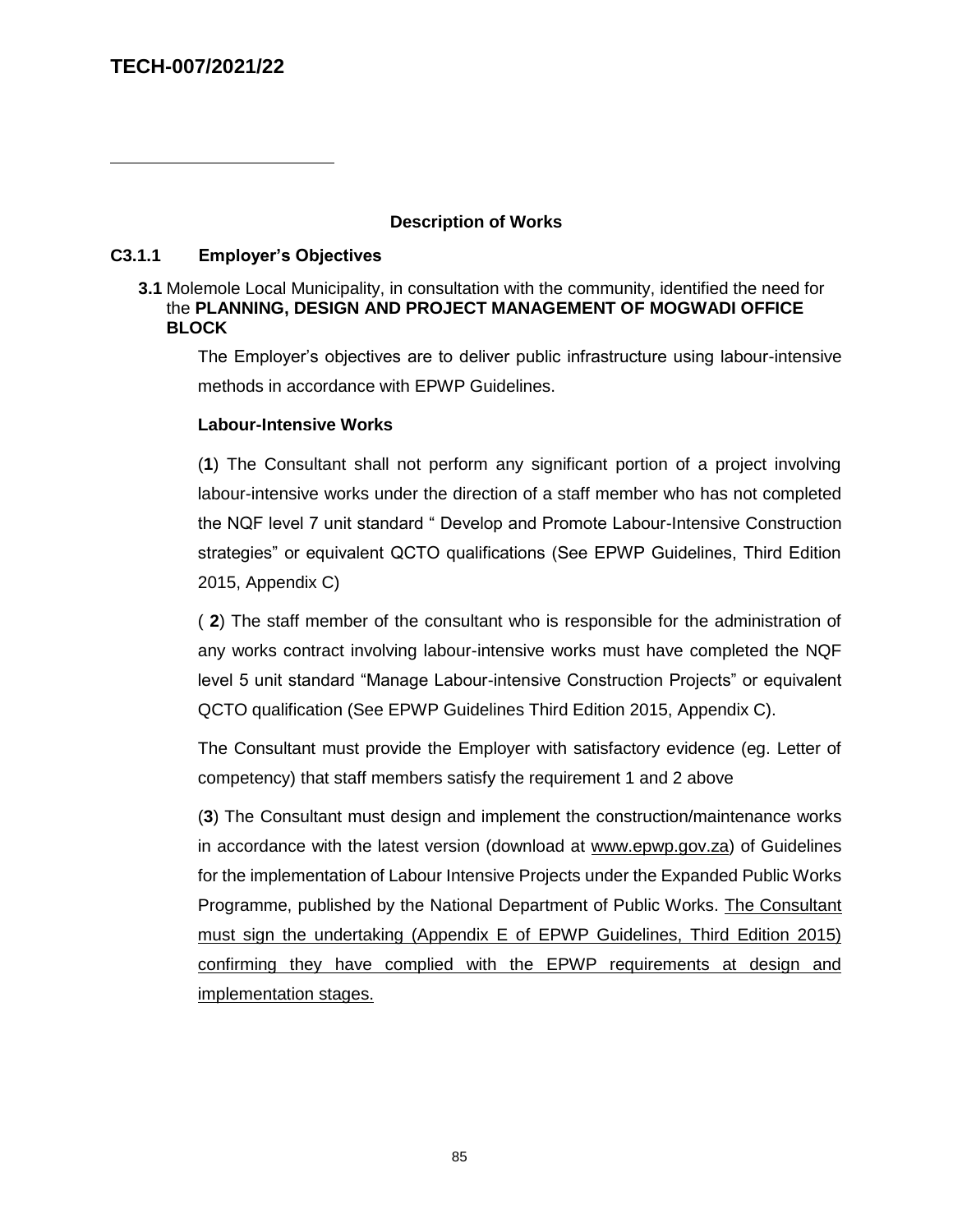#### $\overline{a}$ **C3.1.2 Overview of Works**

The scope of works entails **PLANNING, DESIGN AND PROJECT MANAGEMENT OF MOGWADI OFFICE BLOCK ( ).**

### **C3.1.3 Extent of Works**

The major activities within the project will include, among other, the following;

- Design the following with Labour-Intensive Methods or Techniques:
	- The project is located in Mogwadi Township approximately 70km north of Polokwane Town, in Molemole Local Municipality, Limpopo province. The successful bidder will be expected to do Planning, Design and Project Management of Mogwadi Office Block of the following but not limited to :
		- Planning, Design and Project Management of Mogwadi Office Block with the following proposed work:

(a). Design of new building offices( Civic) with the following but not limited to Electrification/Mechanical and paving on new and/or existing buildings.

- Design a Labour Intensity Construction to create 40 Work Opportunities
- (b) Preliminary design report with Geotechnical study and topographic survey and layout.
- (c) Detailed and Priced Bill of Quantities
- (d) Develop a skills transfer training schedule for EPWP LIC participants on the project.
- (e) Construction/Working drawings
- (f) Project management and fulltime supervision during construction stage.
- (g) Completion/Close-out Report and As-built drawings
- (h) Ensure strict adherence to COVID19 Regulations during Project Implementation
- Prepare technical report and feasibility report.
- Preliminary design report with Geotechnical study and survey.
- Environmental Impact Assessment Study report
- OHS and Environmental Impact Audits during construction
- Tender document for construction with drawings
- Construction/Working drawings
- Project management and fulltime supervision during construction stage. (Full-time supervision as described on the government gazette Vol.594, 12 December 2014 under clause  $3.3.2 (6)(c)(i)$ , (ii) and (iii)
- Completion Report and As-built drawings
- Capacitating of the municipal technical services employees with design and drawing skills for the duration of the project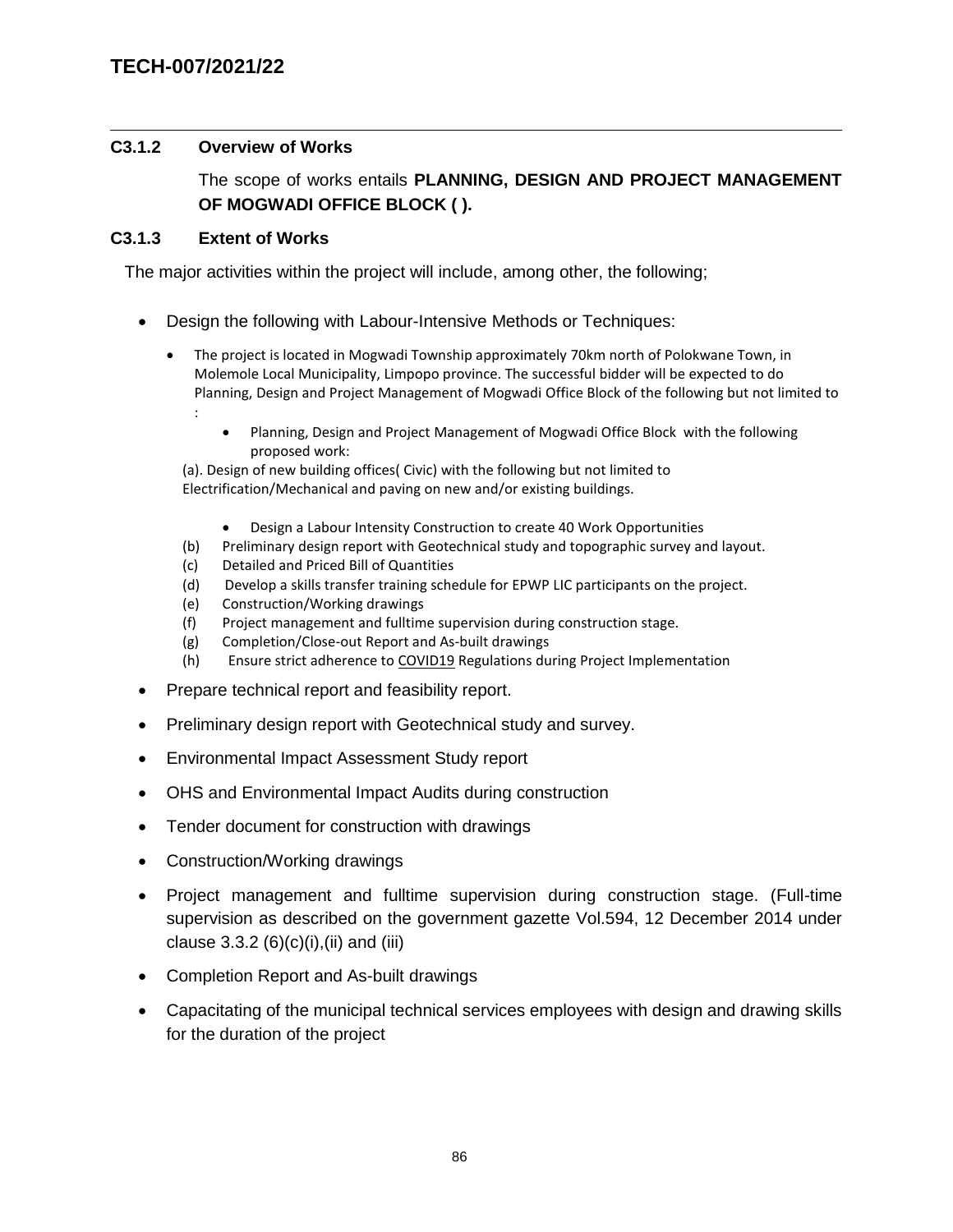$\overline{a}$ 

The appointed service provider will be required to render skills transfer processes and provide certified evaluation of the transferred skills with the client's technical services staff, the skill transfer can be done on some activities within the project will include, among other but not limited to the following stages;

- Inception.
- Concept & Viability.
- Design Development.
- Documentation & Procurement
- Construction Administration
- Reporting (Design and Close-Out Reports).

### **C3.1.4 Location of the Works**

The project is located in Mogwadi Town in Molemole Local Municipality, within the Capricorn District and approximately 65 km North-West of Polokwane.

### **Monitoring and Evaluation**

The Consultant shall, for monitoring purposes, keep monthly records and transmit to the client data on the following indicators with regard to the EPWP project implemented:

- Project budget and planned output according to EPWP requirements
- Actual Project expenditure and actual output according to EPWP requirements
- Planned and achieved labour intensity
- Number of work opportunities created
- Demographics of workers employed (disaggregated by women, youth and PWD)
- Wage rate earned on project
- Number of person-days of employment created
- Copies of identity document of workers
- Number of persons who have attended training including the nature and duration of training provided
- Assets created, rehabilitated or maintained in accordance with indicators in the EPWP M&E framework
- Service provided or delivered in accordance with indicators in the EPWP M&E framework